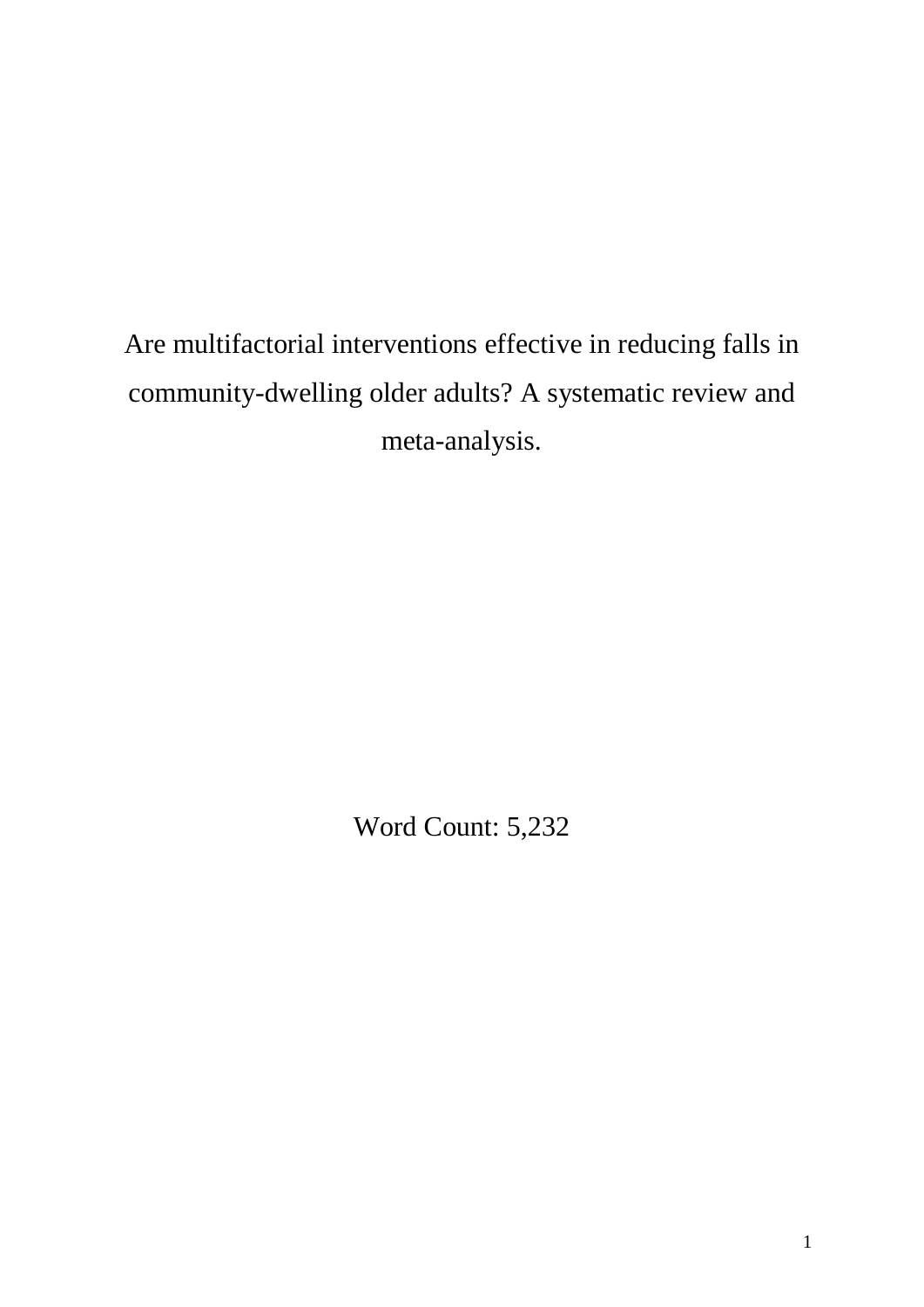#### **Introduction**

Globally, the population of those aged  $>60$  years is set to double from 11% of the total population to 22% between 2000 and 2050, an increase from 605 million to two billion people (World Health Organisation 2014). By 2020, the proportion of the global population aged  $\geq 65$ will exceed the number of children aged <5 years for the first time in recorded history (United Nations 2017). In Ireland, the Central Statistics Office (CSO) predict that Ireland's older adult population (adults aged ≥65 years) will grow from 637,567 in 2016 to circa 1.4 million by 2041 (Central Statistics Office 2013, p.33; Central Statistics Office 2017, p.20). With the anticipated growth in the older adult population on a national and international level over the next three decades, the demand for health services will unquestionably increase (Central Statistics Office 2017, p.65).

In the older adult population, falls are one of the primary causes of disability, which includes reduced function, poorer quality of life and higher mortality rates (Jin *et al.* 2015). One third of older adults fall annually, with the frequency of falls increasing with age and frailty levels (World Health Organisation 2007, p.1; Health Service Executive 2008, p.2). Frailty can be described as an age-related decline in physiological structures that increases an individual's vulnerability and likelihood of experiencing adverse outcomes such as falls or hospitalisation (Clegg *et al.* 2013). Of the one in three older adults that fall annually, two thirds of these will fall again in the following six-month period (Gazibara *et al.* 2017).

In older adults, falls are considered the seventh most burdensome disorder, as defined by disability adjusted life years (DALY's) (Prince *et al.* 2015). DALY's are a measure of health loss, how many 'healthy' years are lapsed due to impairment and are calculated by adding the numbers of years lived with disability and the number of years lost because of premature mortality (Murray *et al.* 2012). Post-fall, fallers can have decreased independence, a loss of autonomy and decreased mobility levels, all of which further impact an individual's capacity to complete their activities of daily living (World Health Organisation 2007). Financially, the cost of falls can vary dependent on the severity of the fall. The cost can be up to \$11,000 per fall, contributing up to 1.5% of total healthcare costs within Australia, the United States and the European Union (Heinrich *et al.* 2010).

Currently, the UK quality standard provided by the National Institute for Health and Care Excellence (NICE) recommends that older adults at risk of falling are provided with a multifactorial assessment and individualised treatment intervention (National Institute for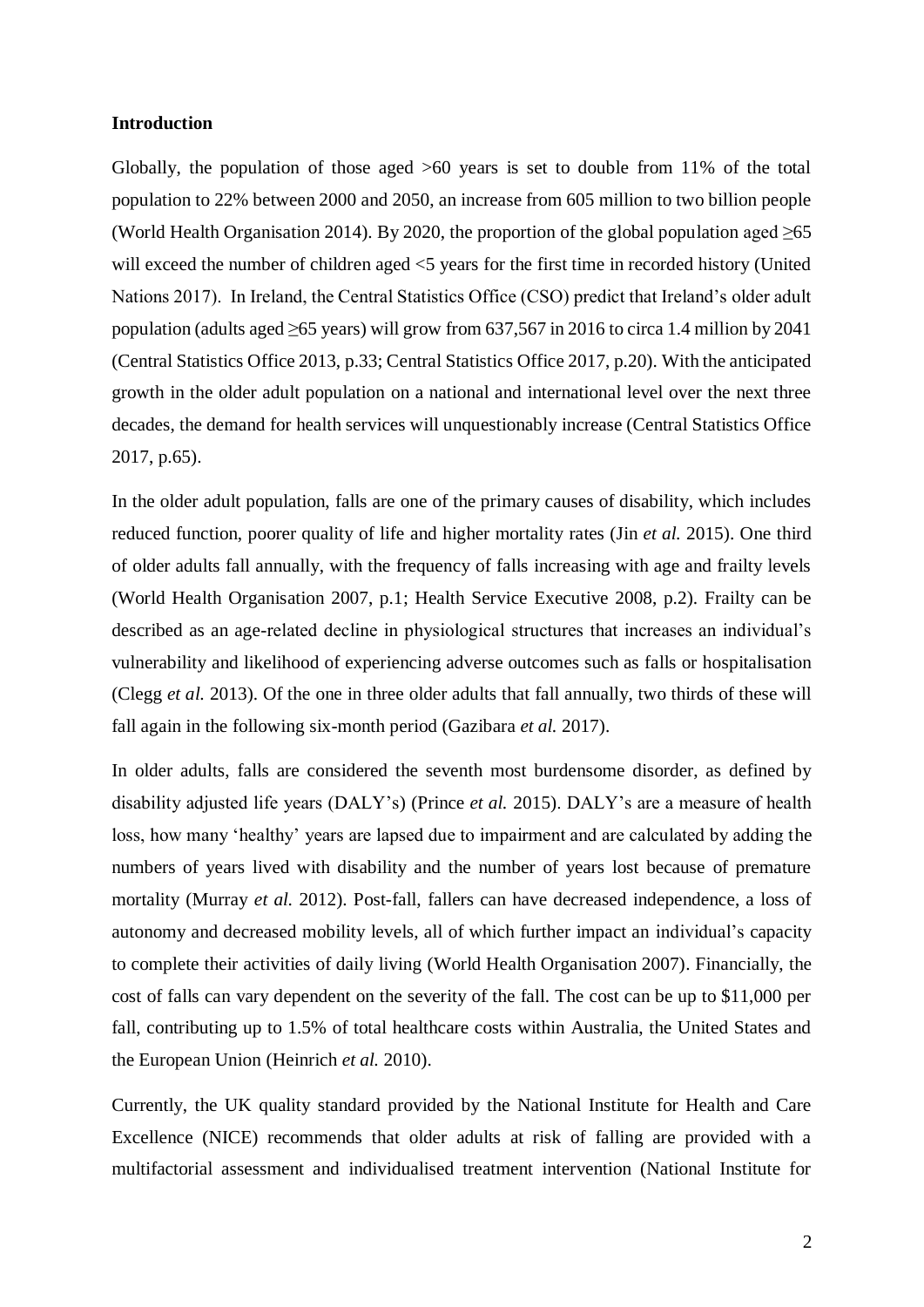Health and Care Excellence 2013). The World Health Organisation (WHO) global report on falls prevention also recommends the use of multifactorial assessment and subsequent appropriate interventions (World Health Organisation 2007). Similarly, the guidelines produced by the American Geriatrics Society(AGS)/British Geriatrics Society(BGS) advocate for a multifactorial intervention for falls prevention (Kenny *et al.* 2011). Multifactorial interventions aim to target the multiple risk factors that may increase an older adult's risk of falling (Karlsson *et al.* 2013). Risk factors may be modifiable (e.g. decreased balance) or nonmodifiable (e.g. age) (Tuunainen *et al.* 2014). Falls usually have more than one contributing factor, so therefore in targeting those specific to an individual, theoretically the greatest benefits can be seen (Karlsson *et al.* 2013; Scheffer *et al.* 2013).

Pohl *et al.* (2014) carried out a prospective cohort study focused on community-dwelling older adults aged  $\geq$  75 years (n = 230). Over a five-year period, the authors found that participants who self-reported a history of an injurious fall were at a significantly higher risk of falls recurring compared to those who reported no falls history (hazard ratio 2.78, 95% CI 1.40- 5.50). An injurious fall was defined as a fall *'severe enough to cause a visit to an Emergency Department.'* Multifactorial interventions were recommended by the authors to prevent the occurrence of further falls in those with a falls history. Other risk factors for falling reported in the literature include intrinsic factors such as co-morbidities and visual impairment and extrinsic factors such as environmental factors including poor lighting and footwear (Tuunainen *et al.* 2014).

Falls prevention approaches can vary from single to multiple mechanisms, with mixed evidence supporting their effectiveness (Day 2013). Over the past decade, much research has been carried out focusing on falls prevention in older adults, including using multifactorial interventions. These interventions have varying components including making modifications to the home environment, medication reviews and graded exercise. Research in the area of multifactorial interventions is inconsistent in terms of the specifics of the intervention provided (de Vries *et al.* 2010). While the guidelines mentioned previously all advocate for a multifactorial intervention as the primary method in reducing the number of falls in older adults, only the HSE report from 2008 provides precise details on the type of assessment to be carried out and intervention(s) to be provided at different time points (Health Service Executive 2008, p.2).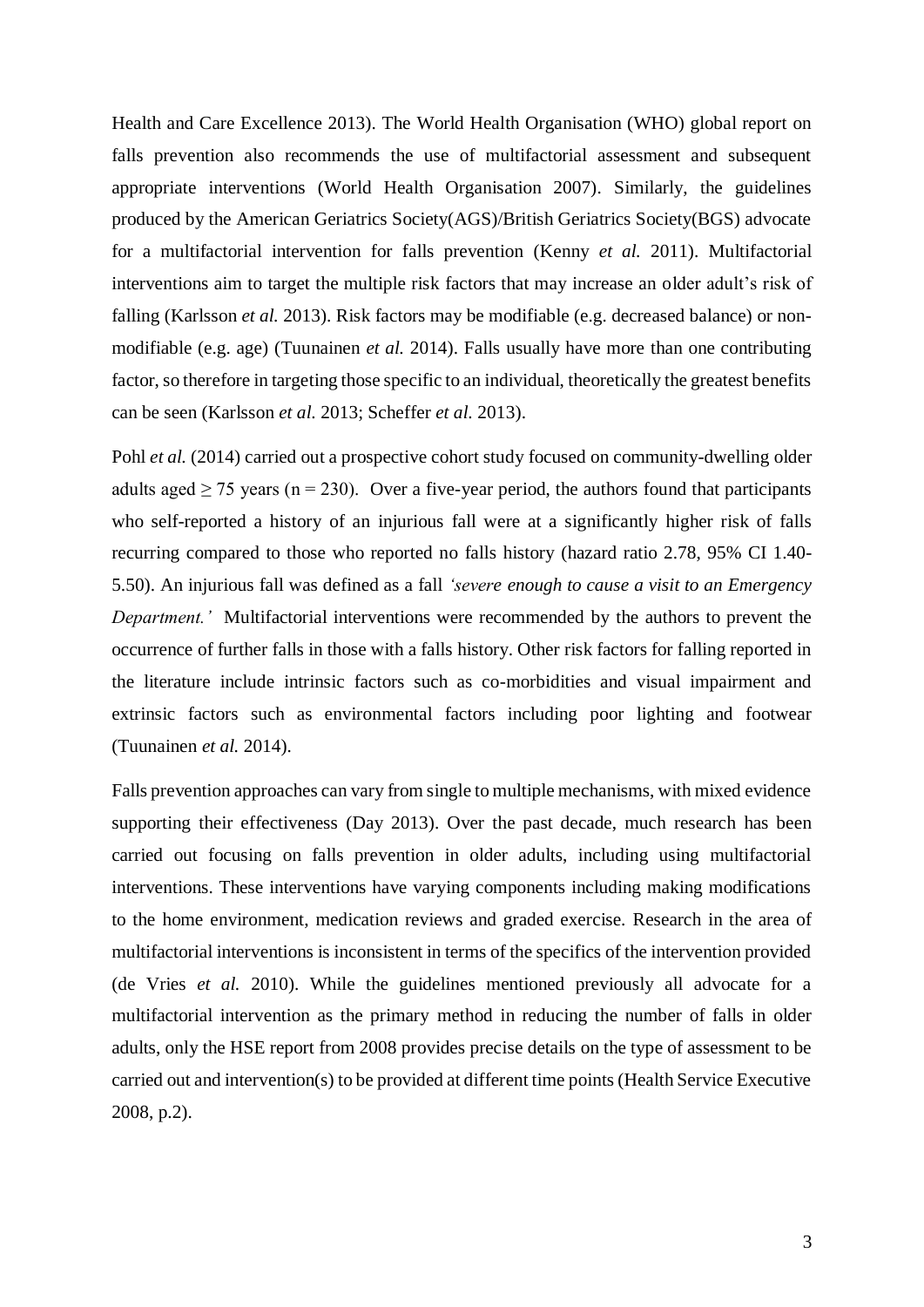A recent pilot study carried out by Bruce *et al.* (2017) included a multifactorial intervention based specifically on the guidelines provided by the AGS/BGS and NICE. The falls risk factor assessment looked at seven risk factors (red flags, gait & balance, postural hypotension, medication review, feet & footwear, vision and environmental hazards) as well as falls history. Treatment was then provided based on assessment results, with protocols in place for each risk factor. In this pilot study of 148 community-dwelling participants, the multifactorial intervention was found to be suitable and acceptable for participants and primary care staff. While positive outcomes were noted in terms of number of fallers, it must be noted that this was only a pilot study with a relatively small sample size.

While there is research supporting the guidelines in using multifactorial interventions, there is some opposing research. A randomised control trial (RCT) carried out by Russell *et al.* (2010) compared usual care with a multifactorial falls prevention programme in older adults with a falls history. The intervention provided was individualised to each participant based on their baseline assessment, and followed guidelines set by the authors. No statistically significant difference was found after a 12-month follow-up in the number of fallers in the intervention group (50.9%) compared to the control group (45.8%). The authors reported poor levels of coordination among the services provided, with interventions commencing two-four months postfall. The timing and quality of falls prevention interventions were issues raised by healthcare professionals in qualitative research (Ploeg *et al.* 2017).

A further RCT with a similar intervention provided to older adults deemed to be a falls risk found no significant decrease in the falls rate in the intervention group (51.9%) compared to usual care (55.9%) over 12 months (de Vries *et al.* 2010). While there was some reduction noted regarding falls risk factors (physical performance), the authors expressed that due to the variability in the components of multifactorial interventions, it is difficult to ascertain which aspects are and are not effective in addressing risk factors.

Gates *et al.* (2008) previously reviewed the literature on multifactorial interventions for falls prevention in community-dwelling older adults in an emergency-care setting. In the 19 included studies, there was no beneficial effect at 12-month follow-up for multifactorial interventions in falls prevention. Insufficient evidence was provided on the rate of falls and injuries. The authors noted that more research was needed, and the evidence base available at the time was of poor quality.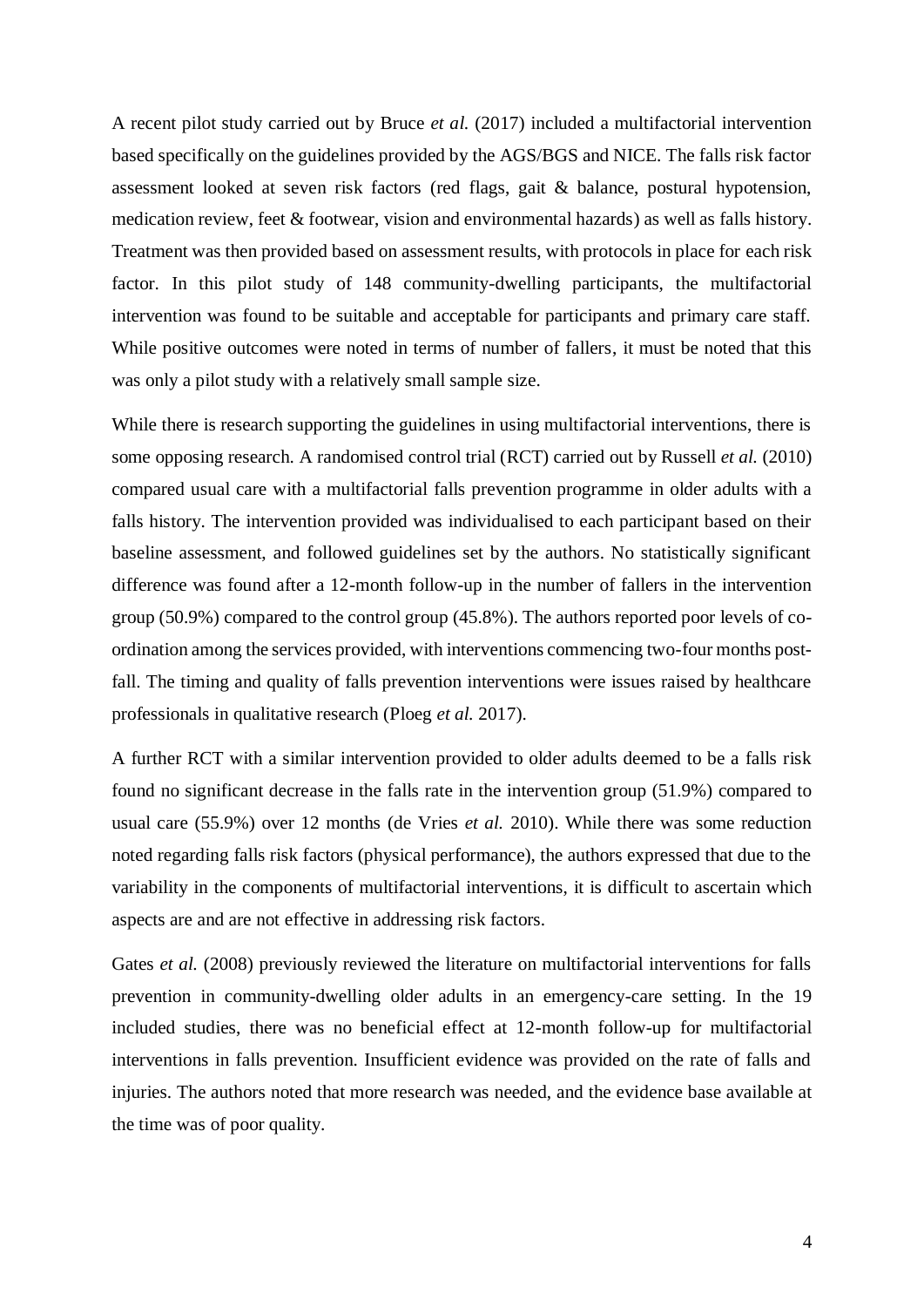More recently, a Cochrane review of 19 trials (n= 9503) carried out in 2012, investigated interventions used for falls prevention, including multifactorial interventions (Gillespie *et al.* 2012). Similar to Gates *et al.* (2008) the authors found that while multifactorial interventions in community-dwelling older adults can reduce the falls rates (Rate Ratio 0.76, 95% CI 0.67 to 0.86), there is no effect on the number falling during follow-up. The interventions provided were diverse in their components, again making it difficult to directly compare the included studies.

As can be seen from the literature discussed, there is conflicting evidence regarding the use of multifactorial interventions as a falls prevention method. Despite all major guidelines recommending its' use as a method for falls prevention, some research would question its' effectiveness of in falls prevention. To the extent of the authors knowledge, the totality of evidence regarding the effectiveness of multifactorial interventions in reducing falls in community-dwelling older adults has not been explored independently since done so by Gates *et al.* (2008) or as a component of falls prevention since Gillespie *et al.* (2012). Consequently, the aim of this paper is to systematically review the totality of evidence exploring the effectiveness of multifactorial interventions in reducing falls in community-dwelling older adults, and if suitable, perform a meta-analysis.

The objectives of this systematic review are as follows:

- To explore the totality of evidence relating to the effectiveness of multifactorial interventions in reducing the falls rate in community-dwelling older adults
- To synthesis the evidence regarding effectiveness of multifactorial interventions in improving community-dwelling older adults' impairments, activity limitations and participation restrictions

This systematic review will follow the guidelines from the 'Disability and Rehabilitation' Journal (Taylor and Francis 2017).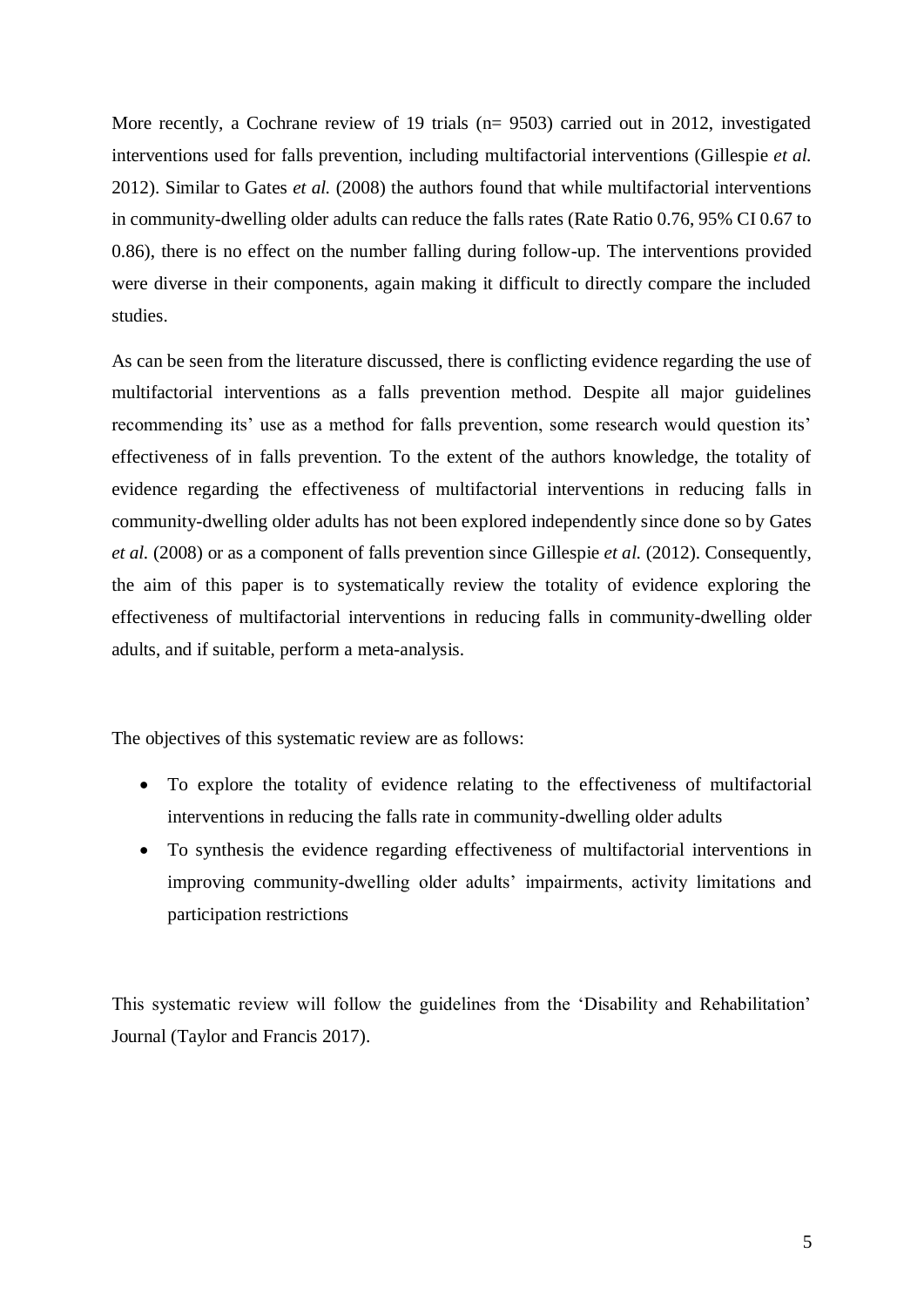#### **Methods**

#### *Study Design*

A systematic review of RCT's and cluster RCT's was carried out. The Preferred Reporting Items for Systematic Reviews and Meta-Analyses (PRISMA) guidelines were followed (Moher *et al.* 2009). The Cochrane Handbook for Systematic Review of Interventions was used as a guide (Higgins and Green 2011).

#### *Study Identification*

The following online electronic databases were searched for possible studies in October 2017: Cochrane, Web of Science, Scopus, PubMed, CINAHL, MEDLINE. The search strategy involved three main sections: 1. Older adults, 2. Multifactorial intervention, 3. Falls. The full search strategy employed across the various databases can be seen in Appendix 1. Searches were limited in each database by title and/or abstract as available.

The inclusion criteria used was as follows:

- Population community-dwelling older adults aged  $\geq 65$  years
- Intervention multifactorial intervention defined as *"an intervention with multiple components that aims to address the risk factors for falling that are identified in a person's individual multifactorial assessment,"* (National Institute for Health Care and Excellence 2017)
- Control usual care or another intervention that is not multifactorial
- Outcome falls rate and impairments (e.g. strength) and/or activity limitations (e.g. mobility) and/or participation restrictions (e.g. socialising)

#### *Study Selection*

Results from all databases were placed in the Endnote database. Duplicates were removed by Endnote and any remaining duplicates were removed manually by the author. Identified studies were then screened against the inclusion criteria by title and abstract by the author in Endnote. Four groups were created: 1. Relevant papers – studies that met the inclusion criteria, 2. Irrelevant papers – studies that did not meet the inclusion criteria, 3. Discussion – studies not meeting the inclusion criteria but were of interest to the author, 4. Unsure papers – studies that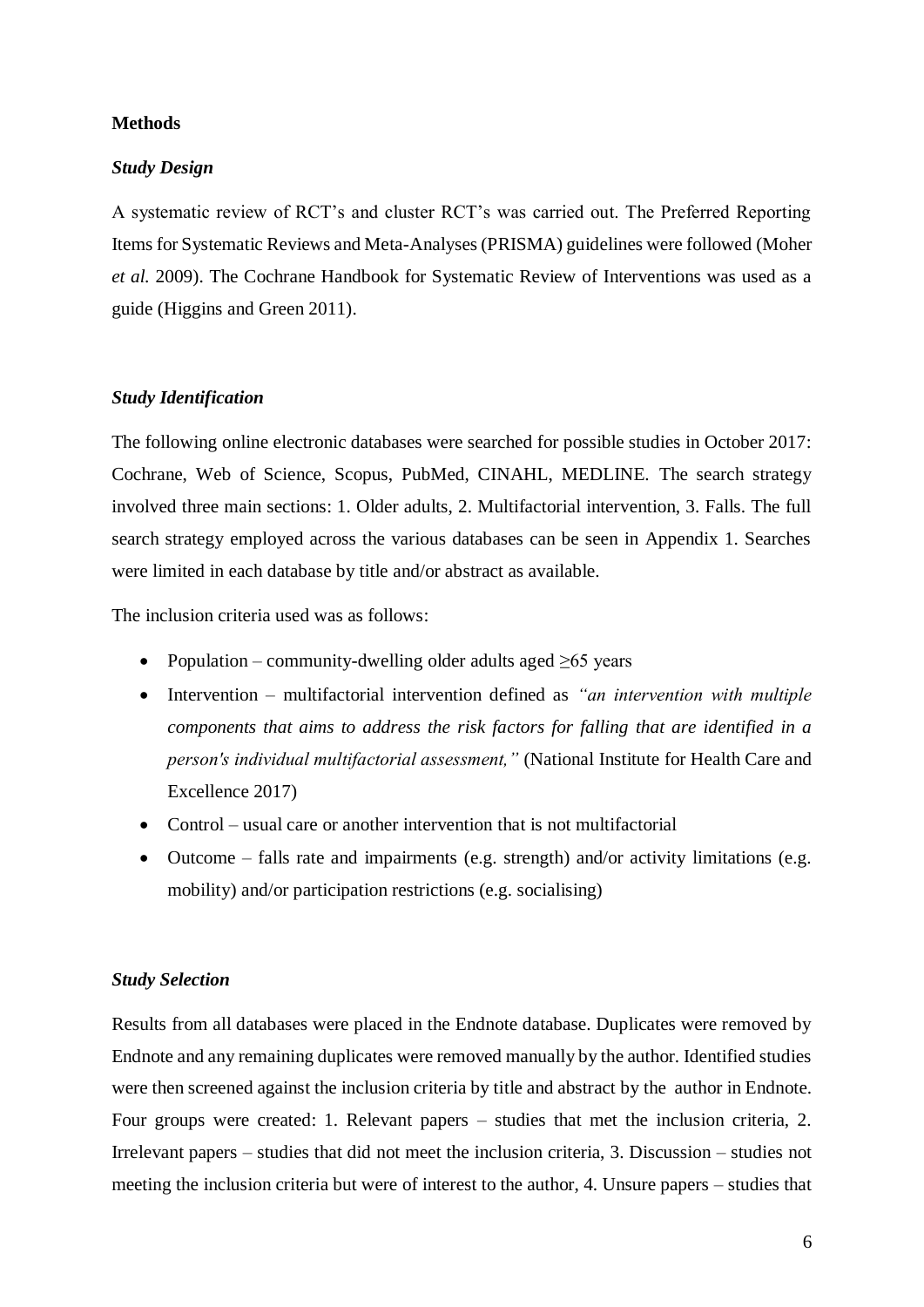were not clear from their abstract if they met the inclusion criteria or not. Studies were placed into the applicable group. Once this was complete, the unsure and relevant groups were screened against the inclusion criteria. Full texts of the studies were then sourced and reviewed by the author. Once the final number of included studies was collated, the reference lists of these were searched by title.

#### *Qualitative Appraisal & Study Synthesis*

The Cochrane Risk of Bias Tool was used to quality assess the included studies (Higgins *et al.* 2011). Studies were assessed under the domains of selection bias, performance bias, attrition bias, detection bias, reporting bias and other sources of bias. Each domain was deemed to be high, low or unclear risk of bias. From this the overall risk of bias was determined. Descriptive data – the authors, year, country, study population, the intervention(s), the control and the outcomes measured was compiled into a table in Microsoft Excel. Quantitative data from all outcomes measured in all studies was gathered into a final table in Microsoft Excel. In the case where data was missing, the authors were contacted.

For continuous data, the mean and standard deviation (SD) data of all outcomes measured postintervention for intervention and control groups was collected. If the mean and SD were not available, the median and interquartile range (IQR) data was used. If neither of these were available, the change score was used. For dichotomous data, the odds ratio/relative risk and 95% confidence interval (CI) was gathered. For continuous and dichotomous data, the number of participants in the intervention and control groups for all outcomes in all studies was collected. A Microsoft Excel file was created in which studies were grouped under outcomes that were shared between two or more studies. All Microsoft Excel files were shared with the second author who reviewed the data. Both authors met to discuss the data collected and decide what data would be used for the meta-analysis.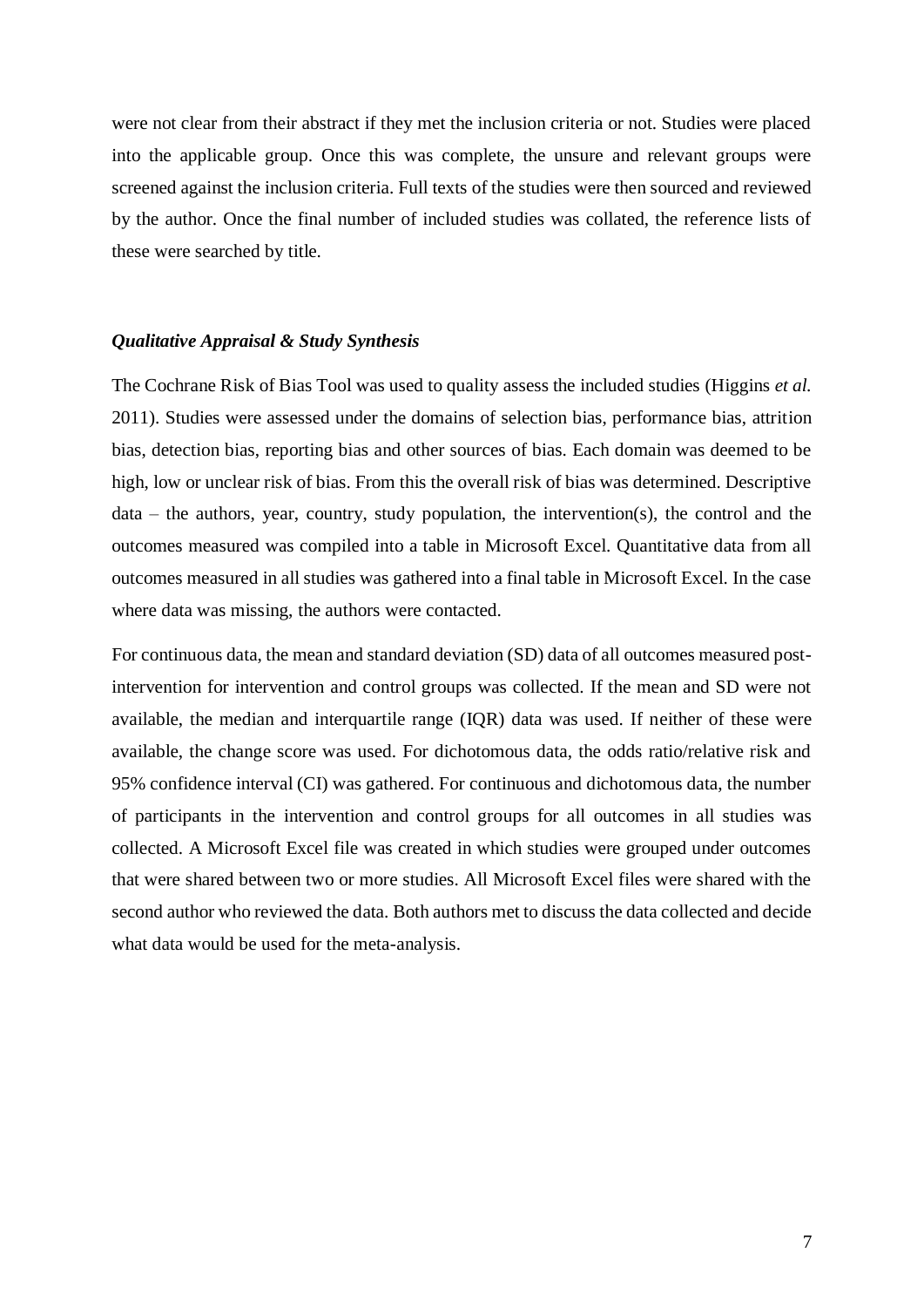#### *Statistical Analysis*

To perform the statistical analysis, the Cochrane Review Manager 5 software was used (The Cochrane Collaboration 2014). In studies that assessed the same outcome but used contrasting scales (e.g. SF-36 and the Frenchay Activities Index measuring activity limitation), the treatment effect was determined using the standardised mean difference (SMD) and 95% CI. In studies that assessed the same outcome using the same scales, the mean difference (MD) and 95% CI was used.

In analysing the primary outcome of falls rate, and secondary outcomes of impairments, activity limitations and participation restrictions, continuous data only was used and evaluated as continuous variables. The dichotomous data (e.g. number of injurious falls and the number of falls) collected was not analysed due to the lack of dichotomous data that was available from the studies. If attempts to contact authors for further data were ineffective, the studies in question were not included in the analyses of those specific outcomes. If the authors reported the median and IQR results rather than the mean and SD, the median was used as a substitution for the mean (Hozo *et al.* 2005). For the SD, the IQR was multiplied by 0.75 as a substitute (Hozo *et al.* 2005).

The  $I<sup>2</sup>$  statistic was used to establish heterogeneity, with considerable heterogeneity treated as  $I^2$ >50%. A fixed-effect model was used when  $I^2$  was less than or equal to 50%. When  $I^2$  was greater than 50%, separate study characteristics were examined to recognise possible sources of heterogeneity, utilising pre-prepared subgroup analyses. If heterogeneity was deemed substantial, both the fixed-effect model and the random-effects model were used. This allowed assessment of the sensitivity for the selection of the model style. The most conservative result was used when dissimilar outcomes were obtained. No additional quantitative analysis (subgroup/sensitivity) was carried out.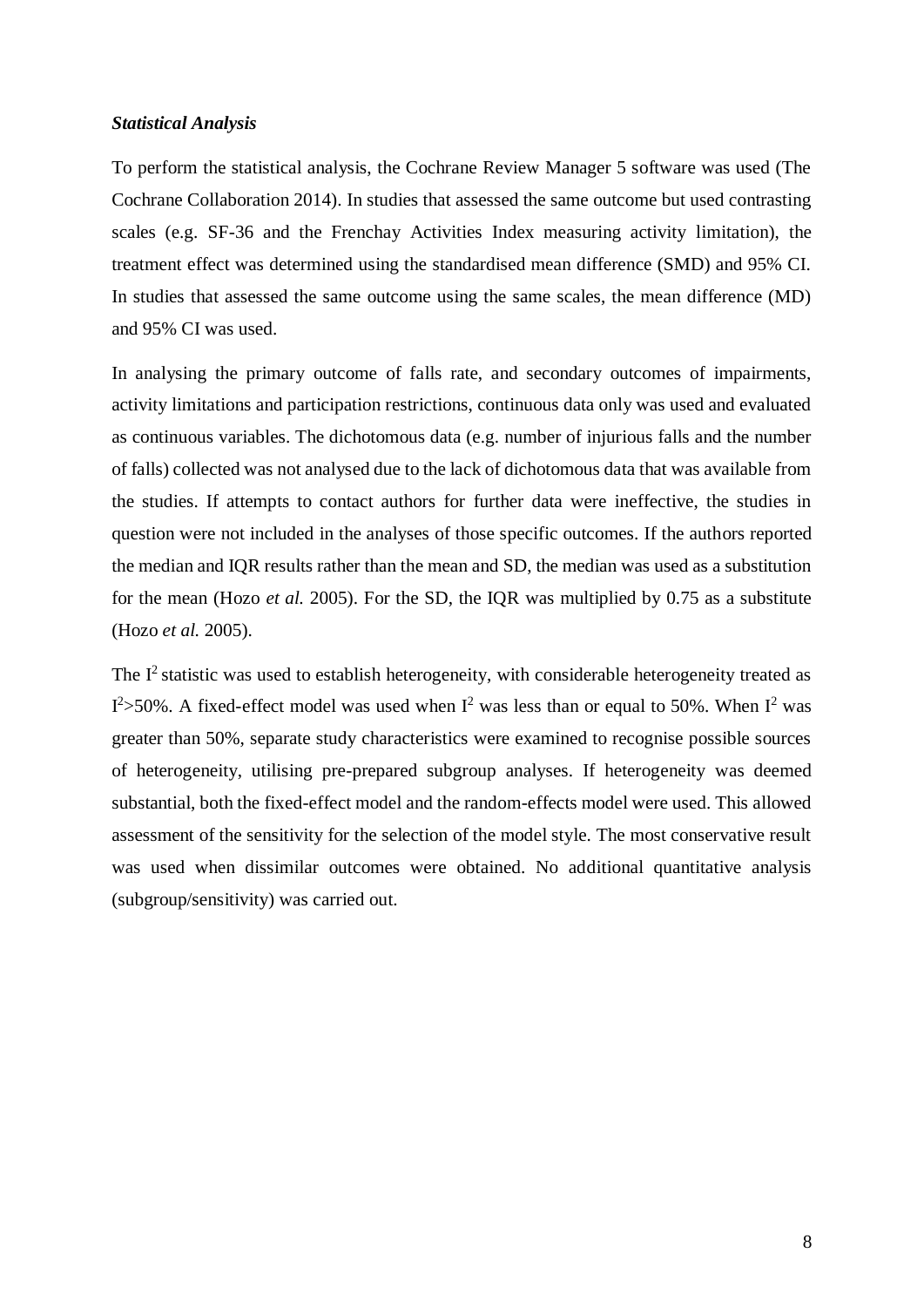#### **Results**

From the initial 3,365 studies identified, ten studies were suitable to be included in the narrative synthesis, with nine of these used in the meta-analysis. The PRISMA flow diagram in summarises the study screening and selection process, see Appendix 2.

The characteristics of the included studies are outlined in Appendix 3. Nine of the included studies were RCT's (van Haastregt *et al.* 2000; Day *et al.* 2002; Clemson *et al.* 2004; Lord *et al.* 2005; Shumway-Cook *et al.* 2007; Hendriks *et al.* 2008; Markle-Reid *et al.* 2010; Fairhall *et al.* 2014; Mikolaizak *et al.* 2017) with one being a cluster RCT (Tinetti *et al.* 1994). Inclusion criteria for this review was older adults aged  $\geq 65$  years, however all except for three studies had a population aged ≥70 years (Shumway-Cook *et al.* 2007; Hendriks *et al.* 2008; Mikolaizak *et al.* 2017).

Day *et al.* (2002) and Shumway-Cook *et al.* (2007) were the only studies to not have their population including individuals deemed at risk of falling (predominantly determined by having a history of falls, having a fear of falling (FOF) and/or feeling at risk of falling), having a history of fall(s) or classified as 'frail.' Frailty was most commonly determined by the Sickness Impact Profile or according to the Cardiovascular Health Study criteria. Interventions and follow-up varied in length from six months (Markle-Reid *et al.* 2010) to 18 months (van Haastregt *et al.* 2000; Day *et al.* 2002).

All interventions provided were individualised to each participant's needs based on a baseline assessment. The role of the multi-disciplinary team in providing the intervention was described in detail in the interventions presented by four authors (Clemson *et al.* 2004; Hendriks *et al.* 2008; Markle-Reid *et al.* 2010; Fairhall *et al.* 2014). One study, Shumway-Cook *et al.* (2007), used group classes as a component of their intervention.

Follow-up post-intervention was provided by two studies (Tinetti *et al.* 1994; Clemson *et al.* 2004). Control groups primarily received usual care (van Haastregt *et al.* 2000; Shumway-Cook *et al.* 2007; Hendriks *et al.* 2008; Markle-Reid *et al.* 2010; Fairhall *et al.* 2014). Usual care was poorly described across the included studies. Two studies provided social visits by student therapists as the control (Tinetti *et al.* 1994; Clemson *et al.* 2004). All studies included a falls outcome, with secondary outcomes including mobility, mental health and social participation.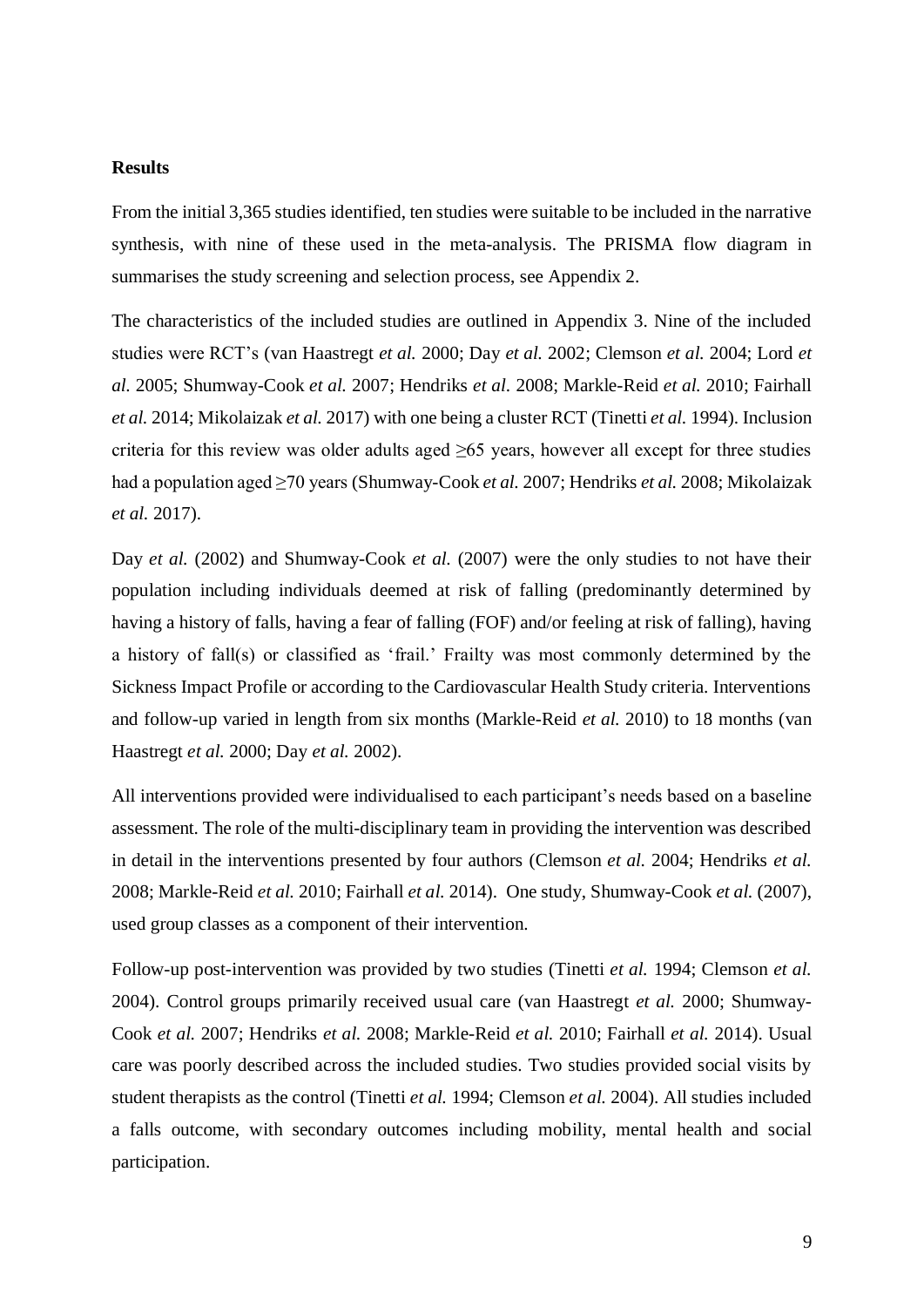#### *Methodological Quality*

Study quality was assessed using the Cochrane Risk of Bias Tool (Higgins *et al.* 2011). Methodological quality under the various domains of the tool for each study can be seen in Appendix 4. Overall study quality varied from low to unclear quality, most having an unclear risk of bias. Performance bias across all studies varied from unclear to high risk of biases, due to a lack of detail provided by authors in their methods. Conversely, attrition bias and selection bias ranged from low to unclear biases, due to more detailed reporting by all authors.

#### *Primary Outcome*

The primary outcome was falls rate. While all included studies reported a falls rate outcome, only three studies reported falls rate as continuous data (Shumway-Cook *et al.* 2007; Markle-Reid *et al.* 2010; Mikolaizak *et al.* 2017). Therefore, only data from these three studies was included in this part of the meta-analysis. There was no statistically significant effect for falls rate between the intervention ( $n = 392$ ) and control groups ( $n = 391$ ), (REM, MD=0.18, 95%CI  $-0.79$  to 1.16,  $I^2 = 88\%$ , P=0.71), see figure 1.

|                                                                                                                                                     |      | Intervention |     |            | <b>Control</b> |      |            | <b>Mean Difference</b>          |       | <b>Mean Difference</b>               |    |
|-----------------------------------------------------------------------------------------------------------------------------------------------------|------|--------------|-----|------------|----------------|------|------------|---------------------------------|-------|--------------------------------------|----|
| <b>Study or Subgroup</b>                                                                                                                            | Mean | SD.          |     | Total Mean | SD.            |      |            | Total Weight IV, Random, 95% CI |       | IV, Random, 95% CI                   |    |
| Markle-Reid 2010                                                                                                                                    |      | 1.45 2.73    | 55  | 1.33       | -2.23          | 54.  | 28.7%      | $0.12$ [ $-0.82$ , 1.06]        |       |                                      |    |
| Mikolaizak 2017                                                                                                                                     |      |              | 111 |            | 2.4            | 110. | 32.2%      | 1.00 [0.28, 1.72]               |       | ⊢∎-                                  |    |
| Shumway-Cook 2007                                                                                                                                   |      | 1.33 0.14    | 226 | 1.77       | 0.28           | 227  | 39.1%      | $-0.44$ $[-0.48, -0.40]$        |       |                                      |    |
| <b>Total (95% CI)</b>                                                                                                                               |      |              | 392 |            |                |      | 391 100.0% | $0.18$ [-0.79, 1.16]            |       |                                      |    |
| Heterogeneity: Tau <sup>2</sup> = 0.63; Chi <sup>2</sup> = 16.84, df = 2 (P = 0.0002): $P = 88\%$<br>Test for overall effect: $Z = 0.37$ (P = 0.71) |      |              |     |            |                |      |            |                                 | $-10$ | Favours intervention Favours control | 10 |

Figure 1: Forest plot for falls rate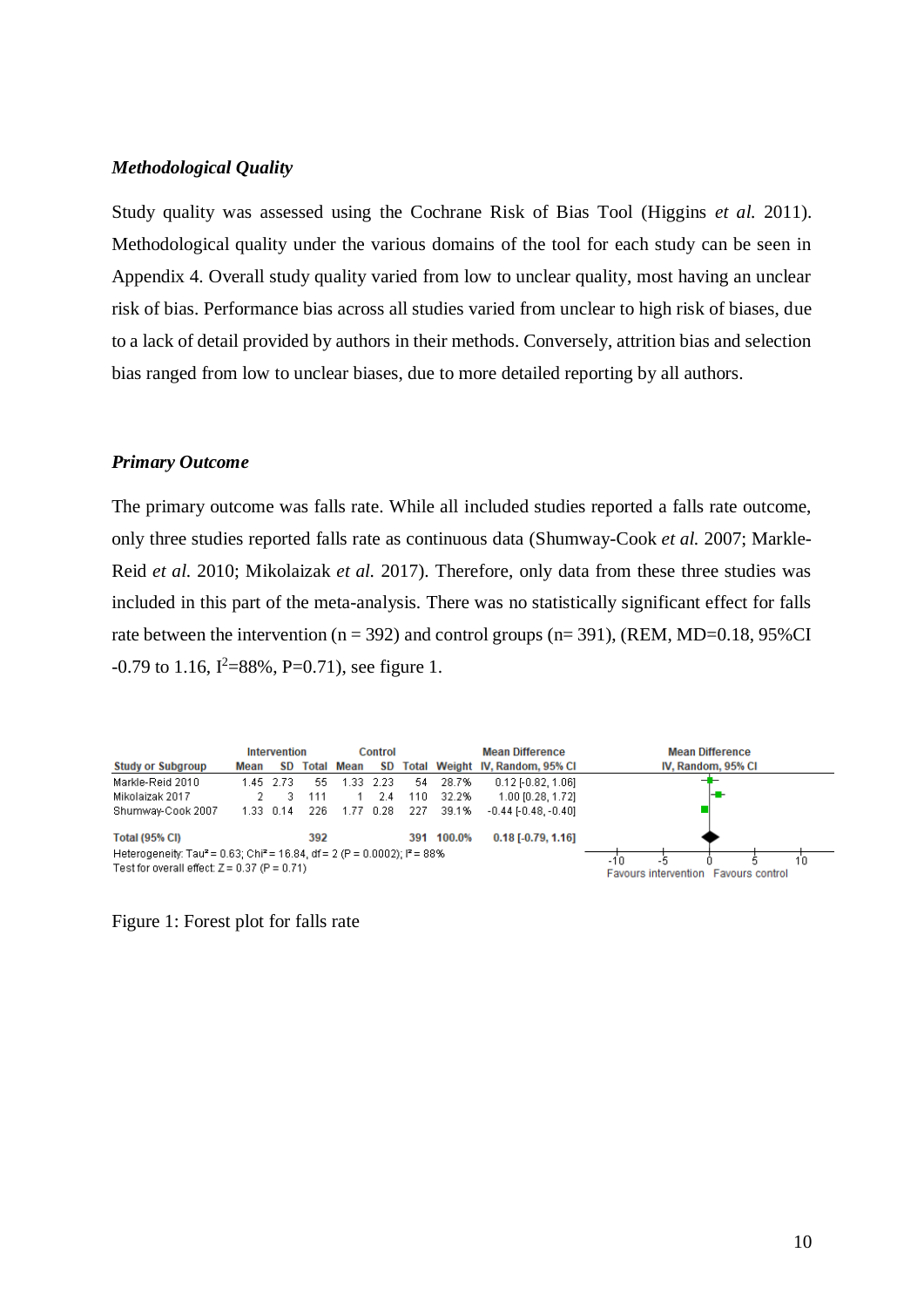#### *Secondary Outcomes*

Secondary outcomes included impairments, activity limitations and participation restrictions.

#### *Impairments*

Data was collected for strength (knee extension), but no statistically significant effects were found favouring multifactorial interventions, see Appendix 5 (figure 5). Studies reporting balance outcomes were too heterogenous to carry out a meta-analysis, due to a mix of proactive (e.g. TUG) and reactive (e.g. postural sway) measures reported.

#### *Activity Limitations*

Data was collected for activity limitation and mobility. Statistically significant effects favouring multifactorial interventions were seen for activity limitation between the intervention  $(n = 537)$  and control groups  $(n = 531)$  (REM, MD=1.53, 95%CI 0.50 to 2.56,  $I^2=0\%$ , P 0.003), see figure 2. Data from an activity limitation outcome measure was pooled from four studies (van Haastregt et al. 2000; Clemson et al. 2004; Hendriks et al. 2008; Markle-Reid et al. 2010). No statistically significant effects favouring multifactorial interventions were seen in mobility, see Appendix 5 (figure 6).



|  |  | Figure 2: Forest plot for activity limitation |
|--|--|-----------------------------------------------|
|  |  |                                               |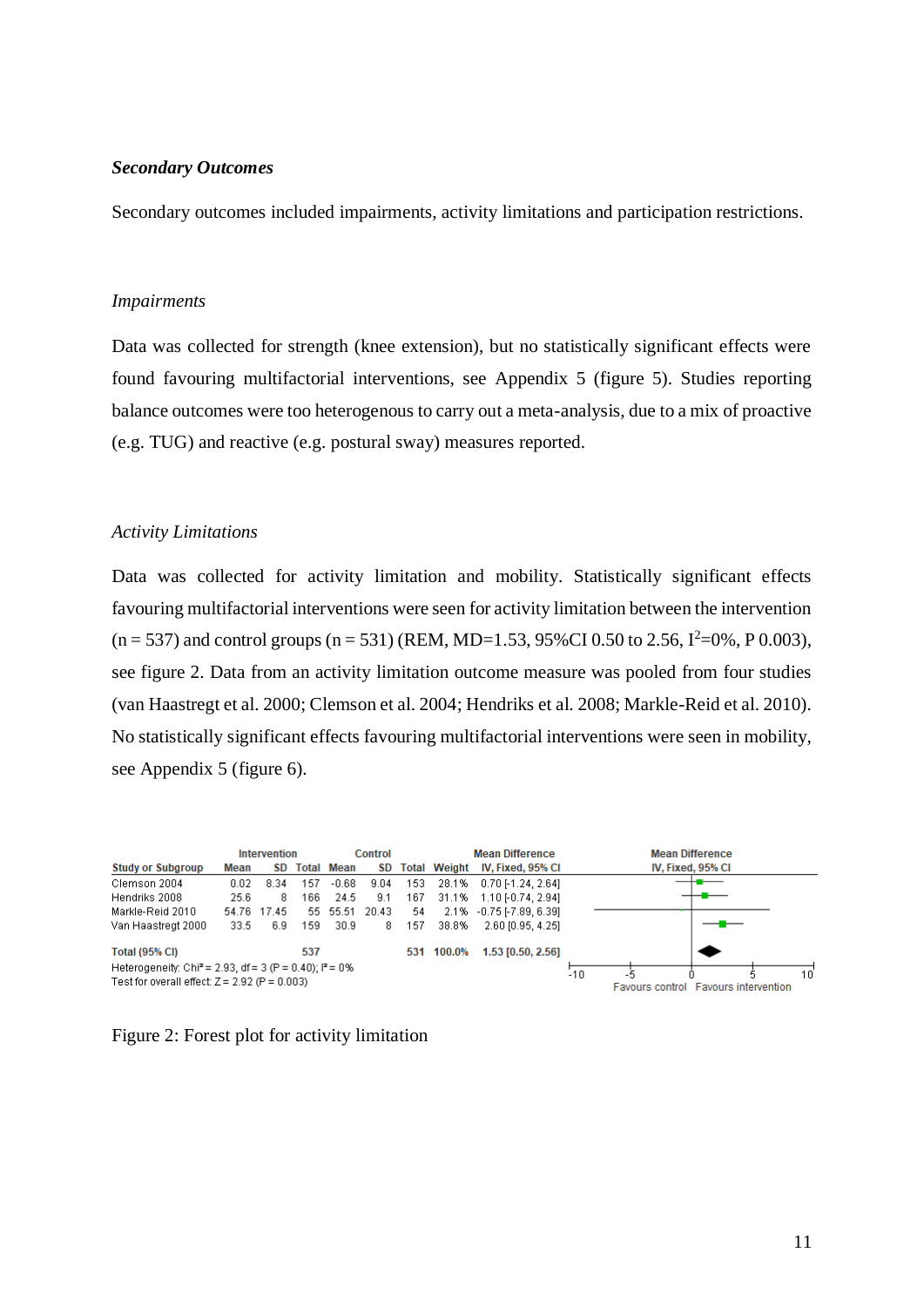#### *Participation Restrictions*

Data was collected for social participation, mental health, FOF and falls risk. Statistically significant effects favouring multifactorial interventions were seen for falls risk between the intervention (n = 273) and control groups (n = 269), (REM, MD=-0.37, 95%CI -0.64 to -0.10, I <sup>2</sup>=35%, P=0.007), see figure 3. Two studies reported falls risk (Tinetti *et al.* 1994; Fairhall *et al.* 2014). No statistically significant effects favouring multifactorial interventions were seen in terms of social participation, mental health or FOF, see Appendix 5 (figures 7,8,9).



Figure 3: Forest plot for falls risk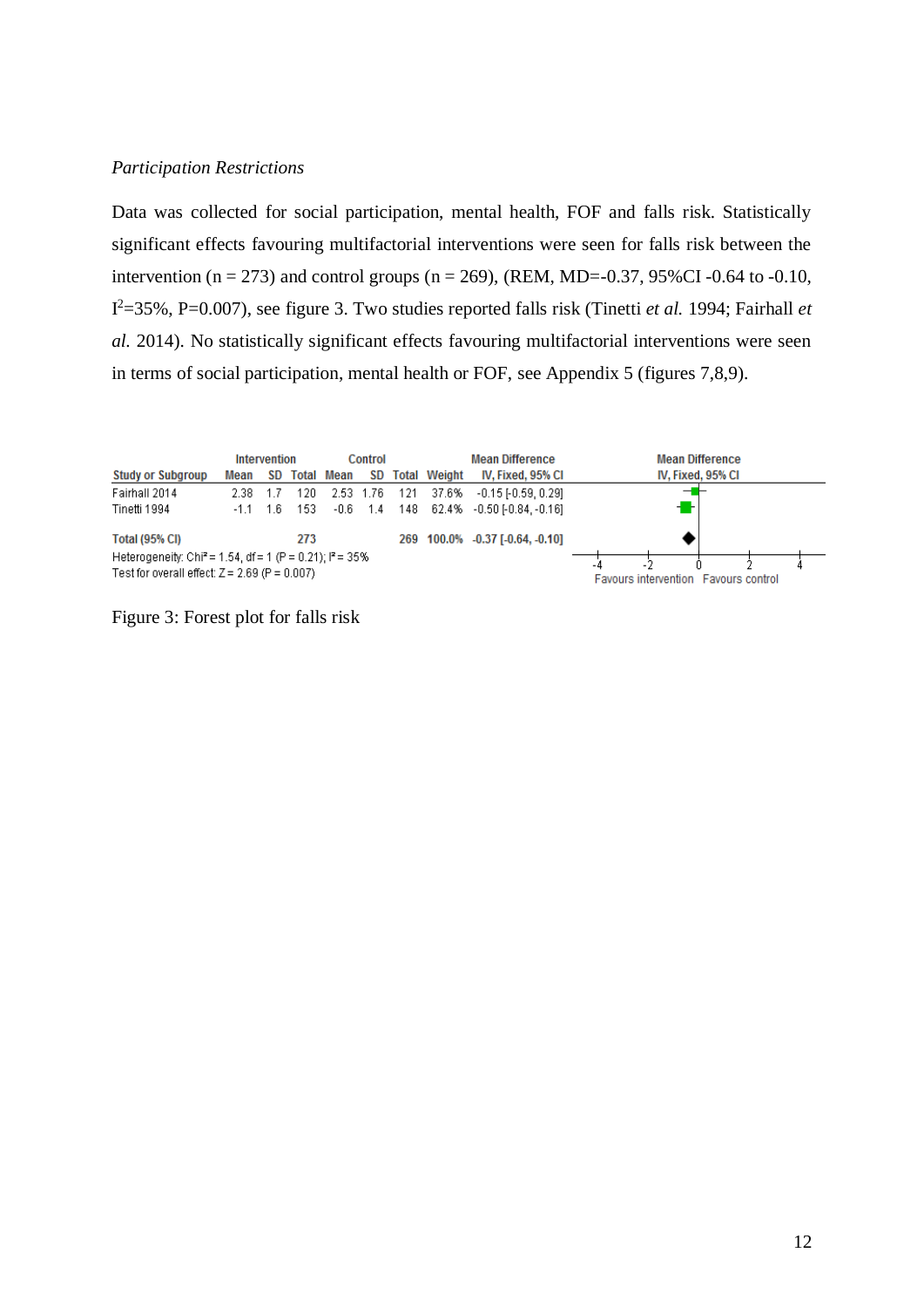#### **Discussion**

#### *Statement of key findings*

This systematic review evaluated the totality of evidence with respect to multifactorial interventions in falls prevention across a wide variety of countries. There was a statistically significant effect of multifactorial interventions found in activity limitation and falls risk in community-dwelling older adults. No statistically significant effects favouring multifactorial interventions were established in the falls rate, strength (knee extension), mobility, social participation, mental health or FOF in community-dwelling older adults.

#### *Results in the context of the current literature*

Gillespie *et al.* (2012) previously reviewed the literature with regards to interventions for falls prevention in community-dwelling older adults. The authors reviewed the effect of over 20 interventions in preventing falls, including exercise, medication provision/withdrawal and multifactorial interventions. In comparing the effect of multifactorial intervention in reducing the falls rate, the authors carried out a meta-analysis of 19 trials. When compared to this systematic review, the authors had broader inclusion criteria. Gillespie *et al.* (2012) additionally included trials in which participants were recruited from a hospital setting, while this review only focused on older adults that were community-dwelling. Gillespie *et al.* (2012) included quasi-RCT's in their review as well as mixed population studies (e.g. older adults that were community-dwelling and those that required higher dependency places of residence in the same RCT), while this review excluded these.

Contrary to this systematic review and meta-analysis, Gillespie *et al.* (2012) found that there was a statistically significant effect favouring multifactorial interventions versus control with regards to falls rate, but not for falls risk. However, Gillespie *et al.* (2012) found that multifactorial interventions had no effect on the falls rate at various follow-up times. The varying results between this systematic review and that carried out by Gillespie *et al.* (2012) could be due to multiple factors. As mentioned, the inclusion criteria outlined in both reviews were varied, leading to more studies being included by Gillespie *et al.* (2012). While Gillespie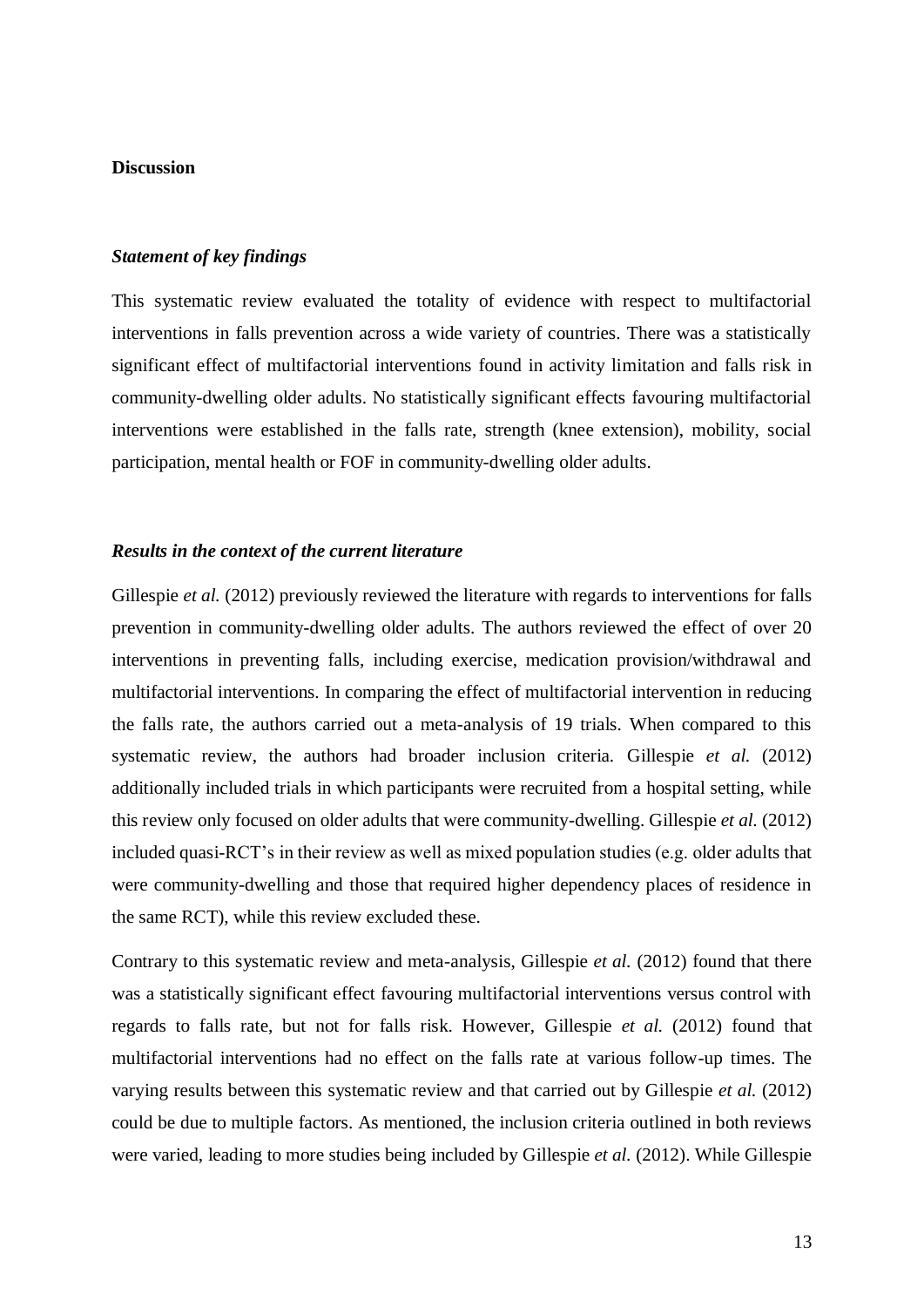*et al.* (2012) may have encompassed more trials in their meta-analysis, the relevance of their results to community-dwelling older adults cannot be certain due to their high levels of population heterogeneity within studies. Although this meta-analysis for falls rate only involved data from three studies, all three studies had a similar population demographic.

All except two studies included in this review; Day *et al.* (2002) and Shumway-Cook *et al.* (2007), had a population classified as a falls risk. Of the remaining studies, there were high levels of heterogeneity as to how participants were deemed to be a falls risk. Tinetti *et al.* (1994) identified seven risk factors for falls to determine an individual's falls risk. However, as Deandrea *et al.* (2010) established, risk factors can have socioeconomic, medical and psychological components. Consequently, using methods such as those used by Tinetti *et al.* (1994) to identify those deemed a falls risk may not be the most comprehensive measure.

Excellent reliability and validity for the Falls Efficacy Scale-International (FES-I) and the Short Falls Efficacy Scale-International (Short FES-I) has been established in assessing FOF in community-dwelling older adults (Yardley *et al.* 2005; Kempen *et al.* 2008; Delbaere *et al.* 2010). FOF has been shown to be indicative of a higher falls risk in community-dwelling older adults (Yumi and Yukari 2013). Nevertheless, only four studies used the FES-I or Short FES-I to measure FOF in their participants (Tinetti *et al.* 1994; van Haastregt *et al.* 2000; Clemson *et al.* 2004; Markle-Reid *et al.* 2010).

The Timed Up and Go Test (TUG) was used to identify individuals at risk of falls in three studies (Day *et al.* 2002; Clemson *et al.* 2004; Shumway-Cook *et al.* 2007). Albeit, a systematic review and meta-analysis of 10 trials found the TUG to have limited predicative ability in identifying falls risk in community-dwelling older adults (Barry *et al.* 2014). The high level of heterogeneity across the included studies makes it difficult to determine whether or not all individuals were at a definite falls risk. Considering some trials are using outcome measures that have been shown to be poor predictors of outcome, it must be questioned if the correct population are being recruited.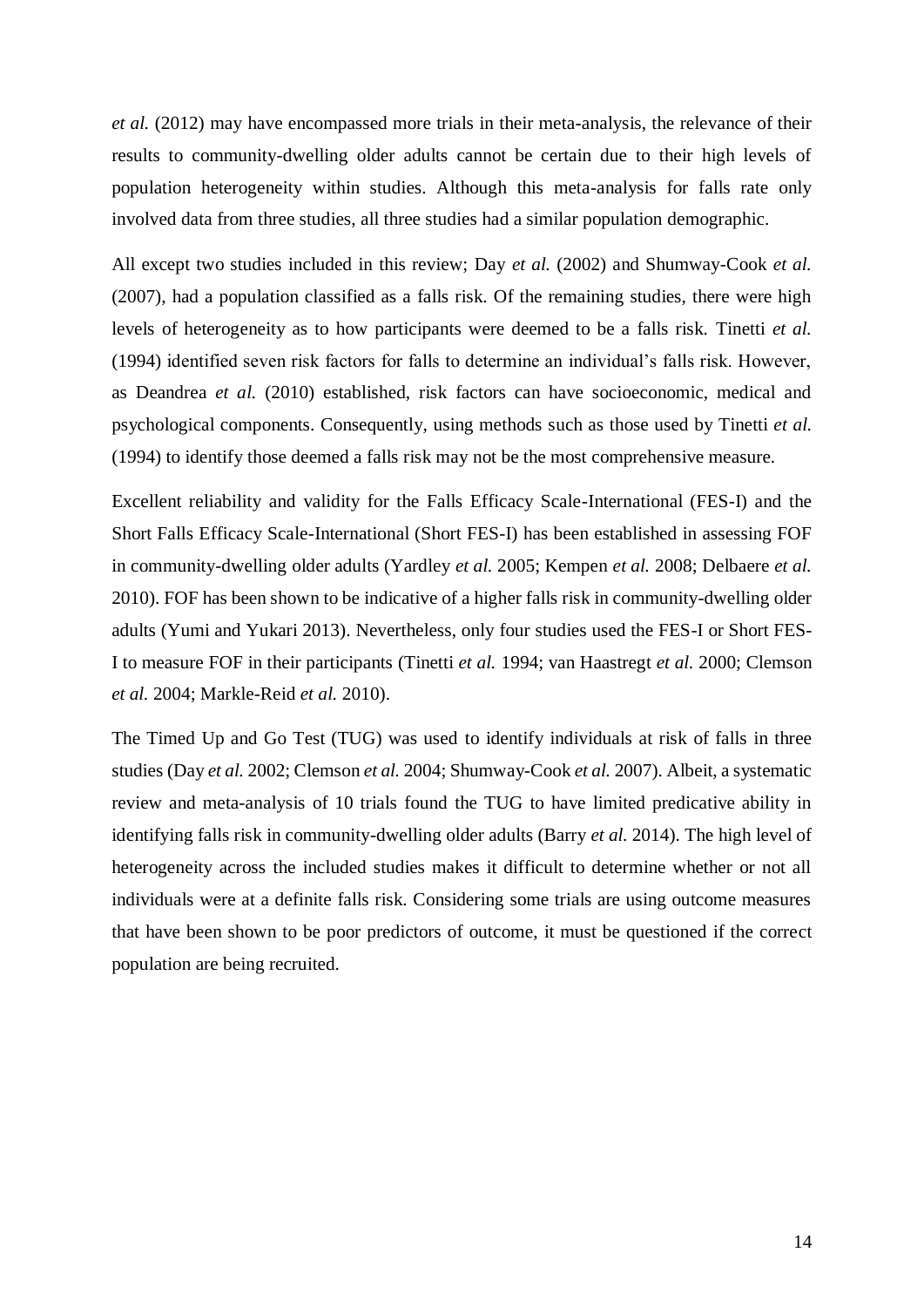#### *Strengths and weaknesses of the study*

Strengths of this systematic review and meta-analysis include the use of PRIMSA guidelines and the robust methods used throughout (Moher *et al.* 2009). The broad search strategy employed across various search engines, along with the stringent methods to identify studies, further support the strength of this study. The use of a second author to review studies suitable for inclusion further justify its' strength. Strict methods were followed in the appraisal and synthesis of the study's findings, using a quality assessment tool supported by research (Zeng *et al.* 2015). The data collected was synthesised and analysed appropriately.

The high levels of heterogeneity of the studies identified was a limitation to this review. Heterogeneity was high in terms of the methods of participant recruitment, interventions provided and outcomes measured. Although heterogeneity levels were high, the use of a random effects model allowed for the expected high levels of heterogeneity in a complex intervention (Bartolucci and Hillegass 2010). Only English language studies were included due to time restrictions.

Throughout all studies included, there were varying outcome measures used to determine the effectiveness of an intervention. The lack of standardised outcome measure makes the interpretation of the pooled meta-analysis more difficult and may reduce the robustness of the meta-analysis (R.M. Turner *et al.* 2012). Some caution may be taken in interpreting the results. No study provided follow-up for greater than one year, which limits the ability to determine the long-term impact of multifactorial interventions.

#### *Clinical and policy implications*

The current NICE guidelines and those provided by the AGS/BGS advocate for multifactorial assessment and intervention for falls prevention in community-dwelling older adults (Kenny *et al.* 2011; National Institute for Health and Care Excellence 2013). Both guidelines recommend that older adults be questioned on their falls history and any difficulties with gait or balance when encountering a healthcare professional to help identify those at risk of falling. Only two of the studies included in this review used such criteria in recruiting participants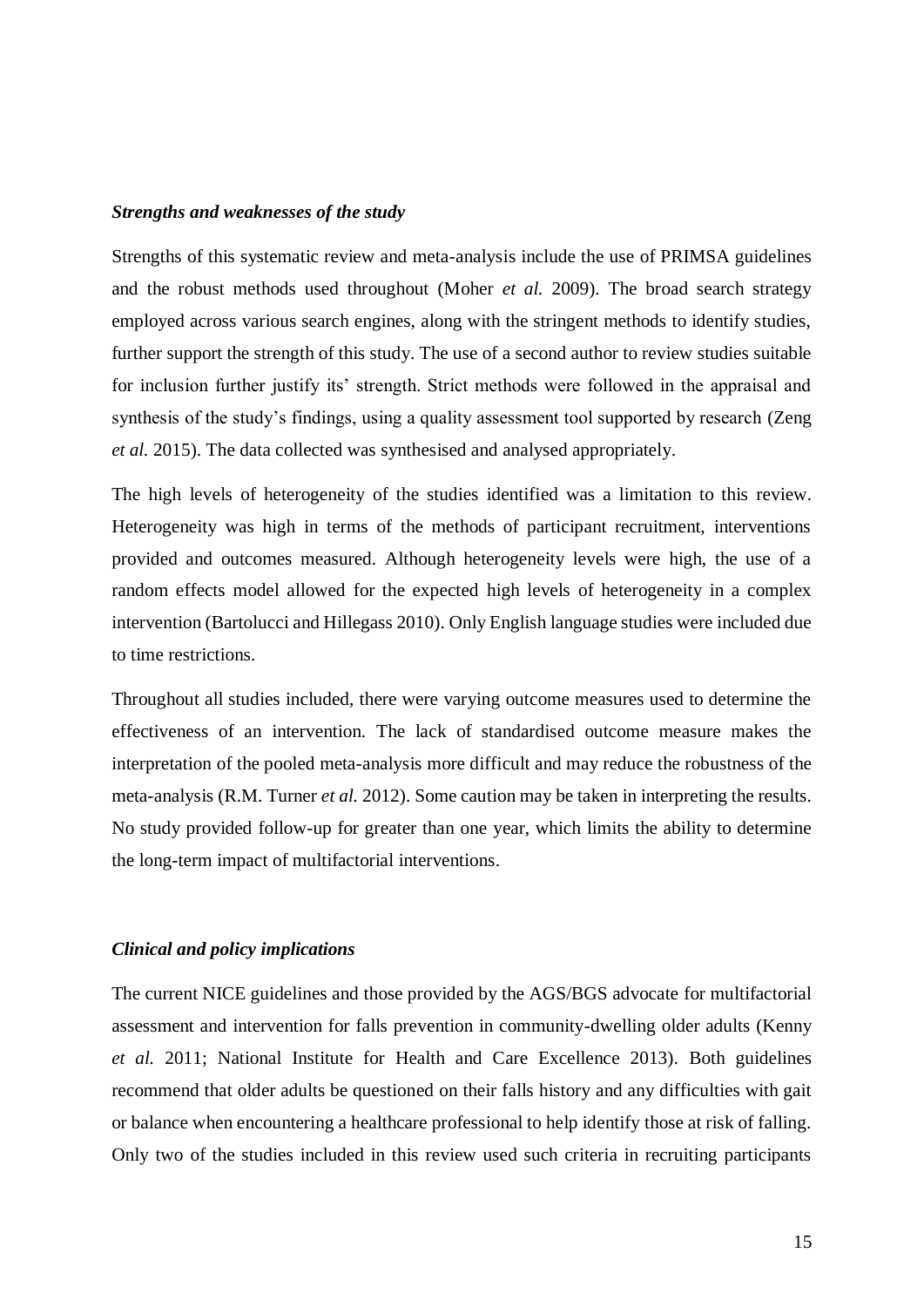(Clemson *et al.* 2004; Markle-Reid *et al.* 2010). Despite the fact that these NICE guidelines were published in 2013, earlier NICE guidelines provided similar recommendations (National Institute for Clinical Excellence 2004).

Granting these recommendations may help identify those deemed a falls risk early on, the details of the multifactorial assessment to be carried out as the next step are vague in both sets of guidelines. While the guidelines recommend assessments to be carried out in areas such as balance, gait and mobility, no specific outcome measures are advised for use. This can be leading to clinicians using outcome measures that may not necessarily be most appropriate. In a typical clinical environment, outcome measures adopted by clinicians need to be easy-to-use and time efficient (Hester and Wei 2013). The practicalities of all interventions provided in practice, whether it be multifactorial interventions or not, must always be considered.

The guidelines provided by the AGS/BGS and NICE could be more explicit in explaining the precise details of their recommendations. If this was the case, it may encourage more clinicians and researchers to use these clinical guidelines in their practice, and as a result, improve the uniformity of the assessments and interventions provided (Stenberg and Wann-Hansson 2011). In addition, future systematic reviews and meta-analyses may not have heterogeneity as a limiter to their findings.

While definite and comprehensive guidelines may not be available for clinicians in identifying community-dwelling older adults who are a falls risk and subsequent intervention(s) to provide, clinicians can still take from the current evidence base that exists. From this systematic review and meta-analysis, multifactorial interventions have a significant effect on falls risk and activity limitation in community-dwelling older adults. The evidence would suggest that addressing as many of the identified risk factors as possible may be the preferred treatment approach (Tinetti and Kumar 2010).

By following the algorithm developed by the AGS/BGS targeting falls prevention for community-dwelling older adults, it would help clinicians ensure they are following up-to-date research (Kenny *et al.* 2011). Ideally clinicians should focus on using assessment tools that are validated and reliable in this population, such as the FES-I or the Short FES-I (Yardley et al. 2005; Kempen et al. 2008). From our results, multifactorial interventions could be one component of a treatment plan.

In establishing those at a higher risk of falls, clinicians can use the risks that have been identified and use these as their focus for their intervention. If necessary, clinicians can refer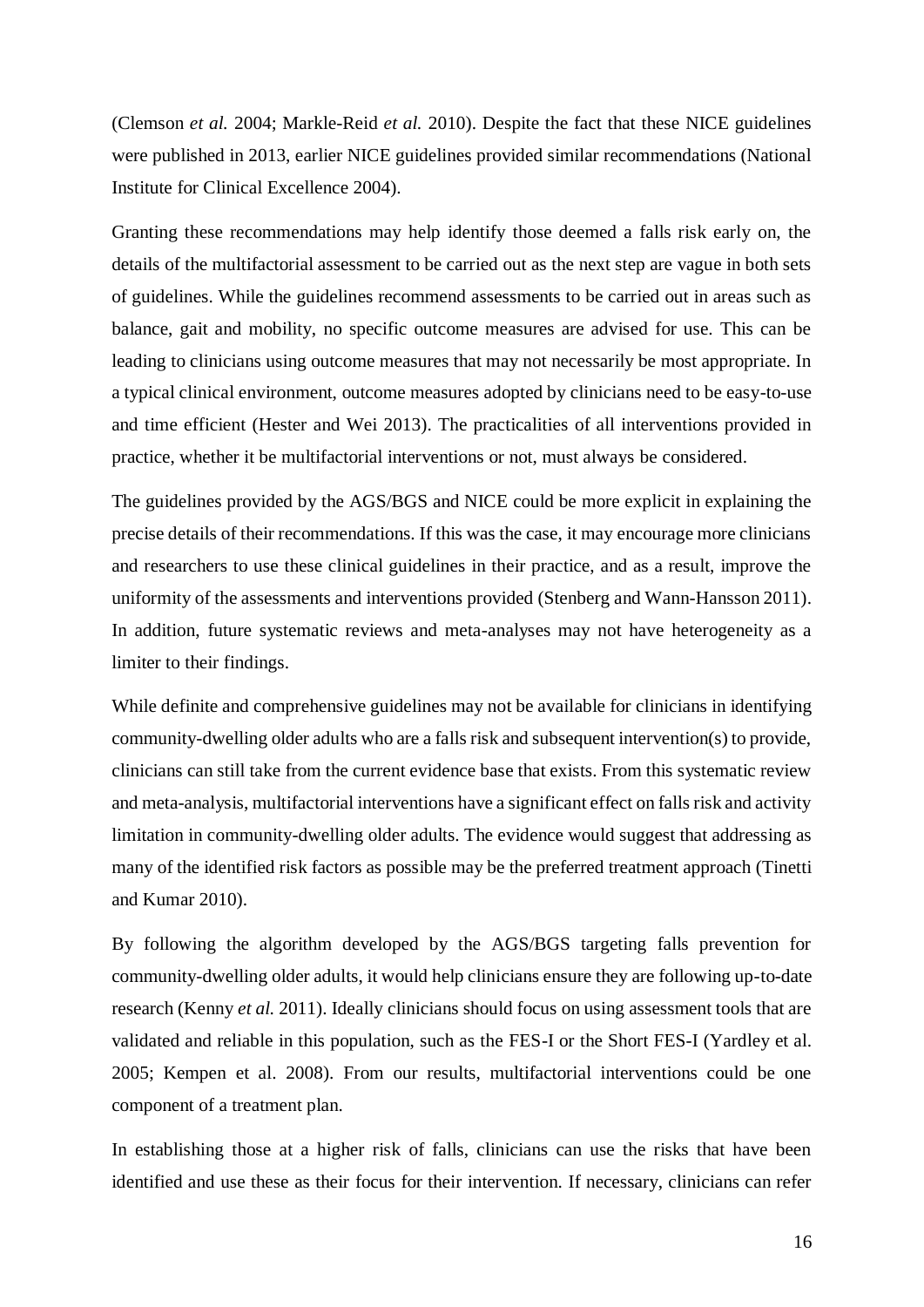onwards to the services they deem necessary. As Moore *et al.* (2010) described, a multifactorial intervention provided by healthcare professionals in the community can reduce the number of falls in community-dwelling older adults from 97.7% at baseline to 46.5% at follow-up 18 months later, on average. Although the intervention provided by Moore *et al.* (2010) was not randomised and only observational, it demonstrates the role specially trained clinicians can play in one interaction. The methods used by Moore *et al.* (2010) could be easily reproduced by clinicians in the community, involving one clinician assessing an individual and putting the required interventions in place. In doing so, patient outcomes can be improved.

#### *Areas for further research*

According to our results, multifactorial interventions have the potential to influence the falls risk and activity limitations for community-dwelling older adults. The research pooled in this review was highly heterogenous, which may alter the reliability of our results.

Future research could focus on gathering data from clinicians and researchers who are using evidence-based interventions, such as those described by (Kenny *et al.* 2011). To strengthen the research in this area into the future, researchers could focus on carrying out larger, multicentre trials (Sullivan 2011). To improve reporting of RCT's, the CONSORT statement was published (Schulz *et al.* 2010). Only one study in this review stated in their methods that the CONSORT statement would be followed (Markle-Reid *et al.* 2010). If future RCT's carried out in this area adhered to the CONSORT statement, the completeness and quality of these RCT's could improve (L. Turner *et al.* 2012).

While much research has been carried out focusing on interventions for falls prevention in community-dwelling older adults, little emphasis has been placed on the impact of these interventions on the individual themselves and their family/carer. Research would suggest that caregivers have a pivotal role in falls prevention because of their close relationship with the individual, are a trusted source of information and are able to influence the older adult at risk of falling (Faes *et al.* 2010). A prospective cohort study carried out by Dow *et al.* (2013) recruited 96 community-dwelling older adults who were care recipients and their carers over a year. Due to a fall, 24% of the care-givers reported altering their typical routine and reducing their own social activities. The care-givers reported the concern of a fall recurring and the inclination to want to prevent further falls led them to having increased vigilance. Ideally, the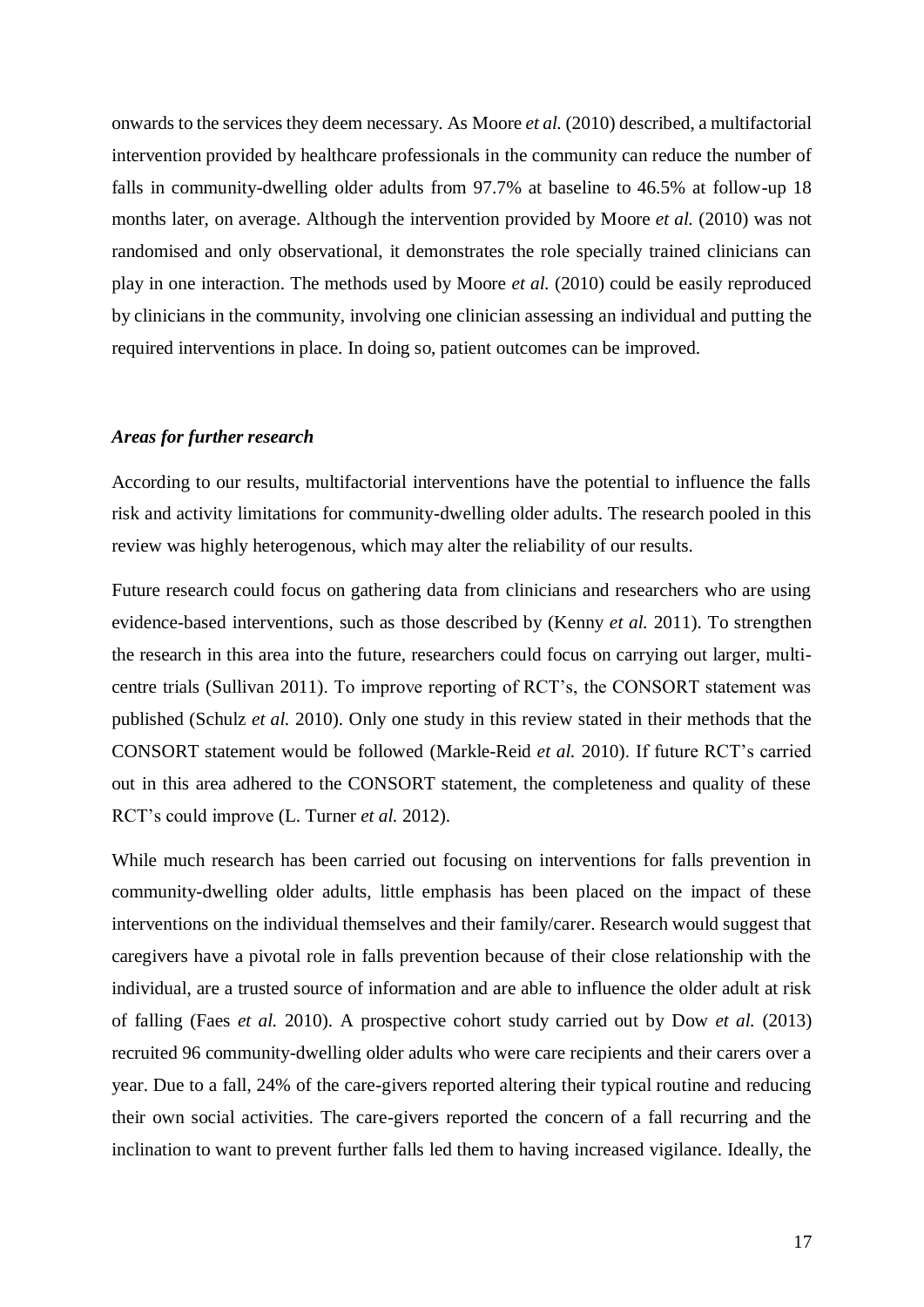care-givers would be provided with the necessary resources to reduce the risk of falls recurring, without having a major impact on their own life.

Some research would suggest that those who have suffered a fall suffer both physical and psychological difficulties post-fall (Chang *et al.* 2010). Current research that has been focusing on multifactorial interventions has not involved the individual's family/carer, or considered the individual themselves. As far as the author is aware, no qualitative research has been carried out in conjunction with multifactorial intervention targeting community-dwelling older adults. Future research encompassing this would help gain greater outcomes for all parties involved (Ploeg *et al.* 2017).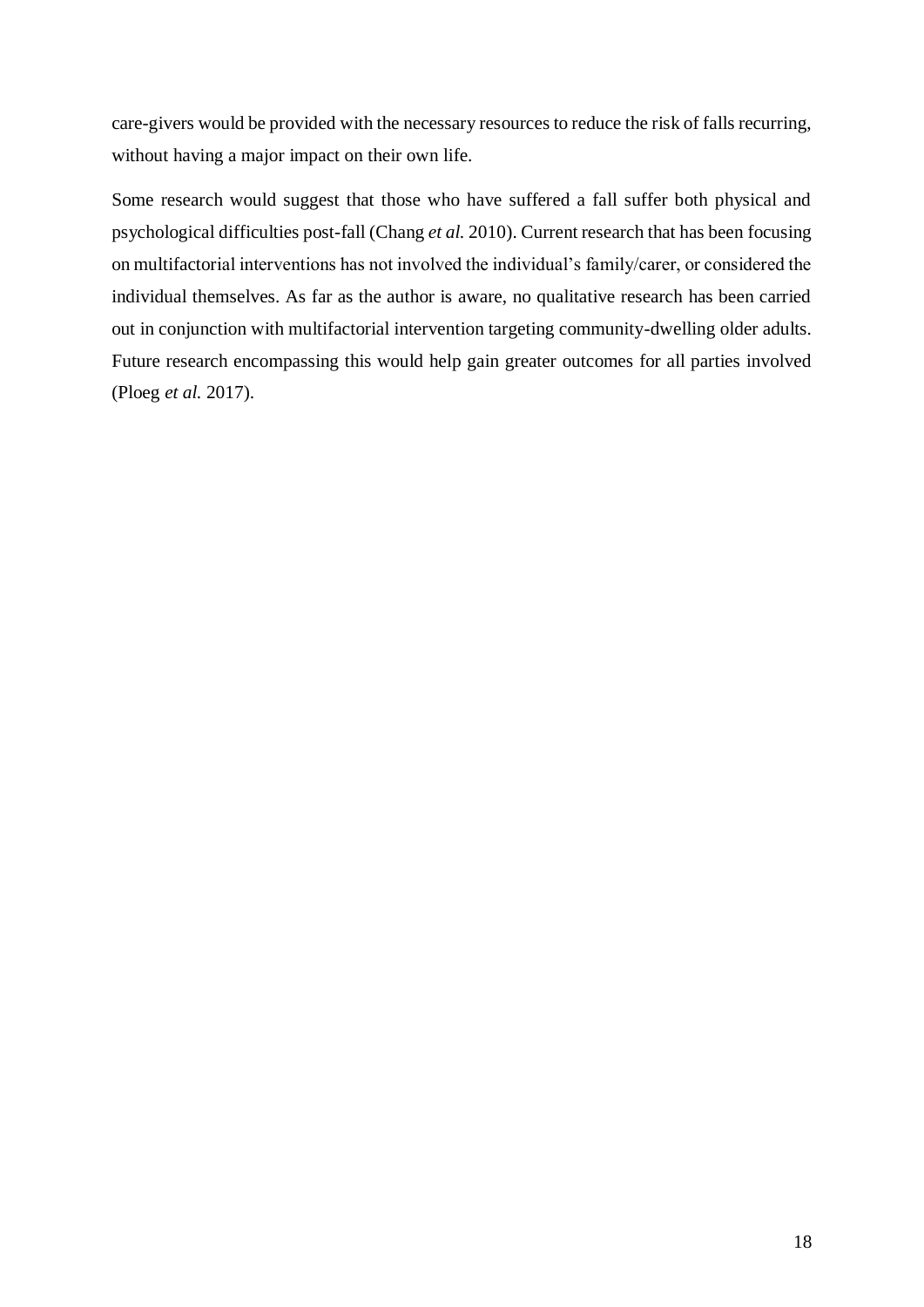#### **Conclusion**

This systematic review and meta-analysis would suggest that multifactorial interventions are favoured as a falls prevention intervention for falls risk and activity limitation, but not for falls rate, strength (knee extension), mobility, mental health, social participation or fear of falling in community-dwelling older adults. Future research should focus on utilising evidence based interventions that are standardised, to reduce the levels of heterogeneity between the existing research. While multifactorial interventions are beneficial in some aspects of falls prevention, the requirement for a more defined and comprehensive intervention persists.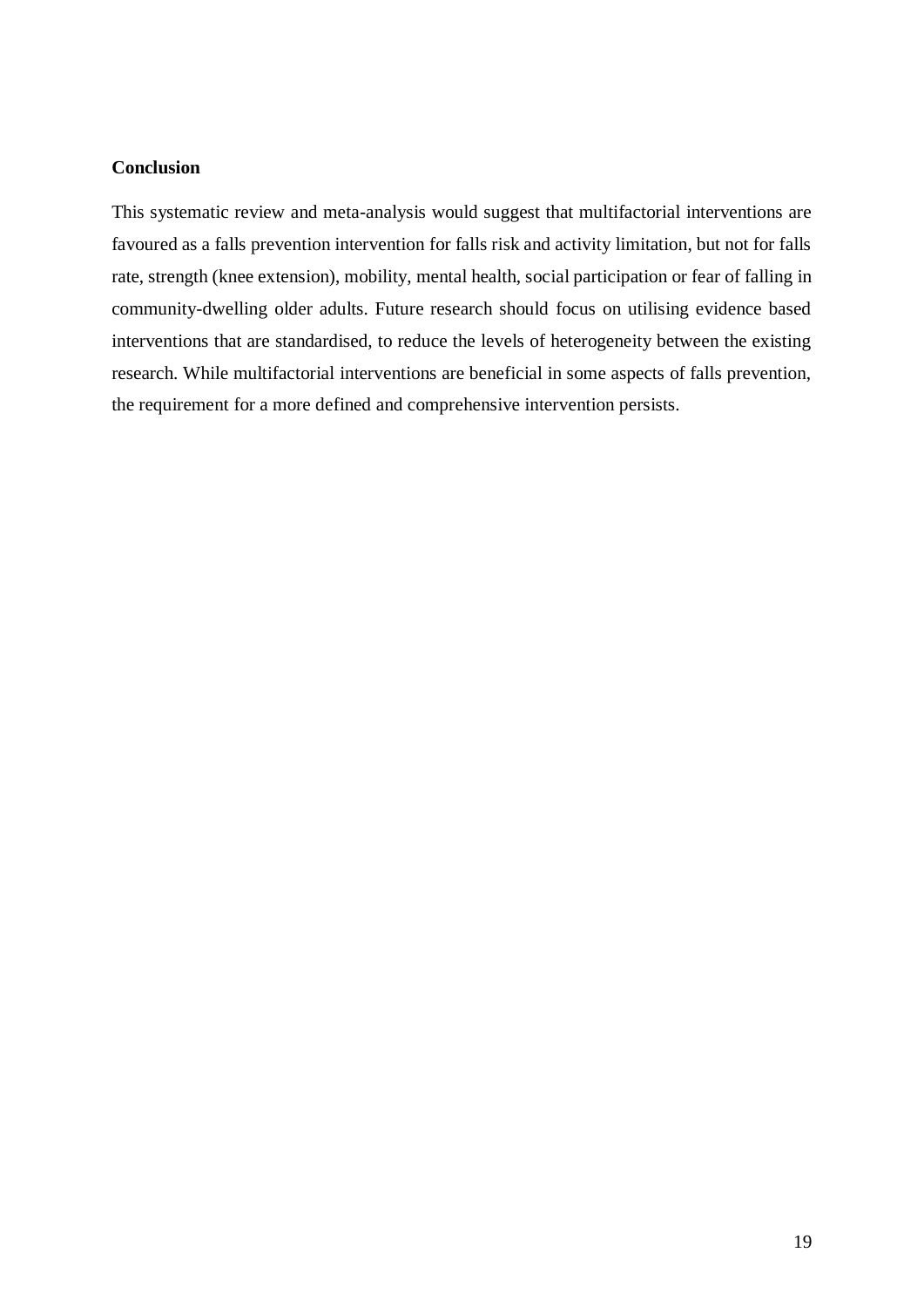#### **References**

- Barry, E., Galvin, R., Keogh, C., Horgan, F. and Fahey, T. (2014) 'Is the Timed Up and Go test a useful predictor of risk of falls in community dwelling older adults: a systematic review and meta- analysis', *Bmc Geriatrics*, 14, 14, available: [http://dx.doi.org/10.1186/1471-2318-14-14.](http://dx.doi.org/10.1186/1471-2318-14-14)
- Bartolucci, A.A. and Hillegass, W.B. (2010) 'Overview, Strengths, and Limitations of Systematic Reviews and Meta-Analyses' in Chiappelli, F., ed., *Evidence-Based Practice: toward Optimizing Clinical Outcomes*, Berlin: Springer-Verlag Berlin, 17- 33, available: https://doi.org/10.1007/978-3-642-05025-1\_2.
- Bruce, J., Ralhan, S., Sheridan, R., Westacott, K., Withers, E., Finnegan, S., Davison, J., Martin, F.C., Lamb, S.E., Pre, F.I.T.I.M.G. and Pre, F.I.T.S.G. (2017) 'The design and development of a complex multifactorial falls assessment intervention for falls prevention: The Prevention of Falls Injury Trial (PreFIT)', *Bmc Geriatrics*, 17, 13, available: [http://dx.doi.org/10.1186/s12877-017-0492-6.](http://dx.doi.org/10.1186/s12877-017-0492-6)

Central Statistics Office (2013), *Population and Labour Force Projections 2016-2046*  [dataset], Central Statistics Office, Ireland, available: [http://www.cso.ie/en/media/csoie/releasespublications/documents/population/2013/po](http://www.cso.ie/en/media/csoie/releasespublications/documents/population/2013/poplabfor2016_2046.pdf) [plabfor2016\\_2046.pdf](http://www.cso.ie/en/media/csoie/releasespublications/documents/population/2013/poplabfor2016_2046.pdf) [accessed 12 April 2017].

Central Statistics Office (2017*) Census 2016 Summary Results - Part 1* [dataset]*,* Central Statistics Office, Ireland, available: [http://www.cso.ie/en/media/csoie/newsevents/documents/census2016summaryresults](http://www.cso.ie/en/media/csoie/newsevents/documents/census2016summaryresultspart1/Census2016SummaryPart1.pdf) [part1/Census2016SummaryPart1.pdf](http://www.cso.ie/en/media/csoie/newsevents/documents/census2016summaryresultspart1/Census2016SummaryPart1.pdf) [accessed 12 April 2017].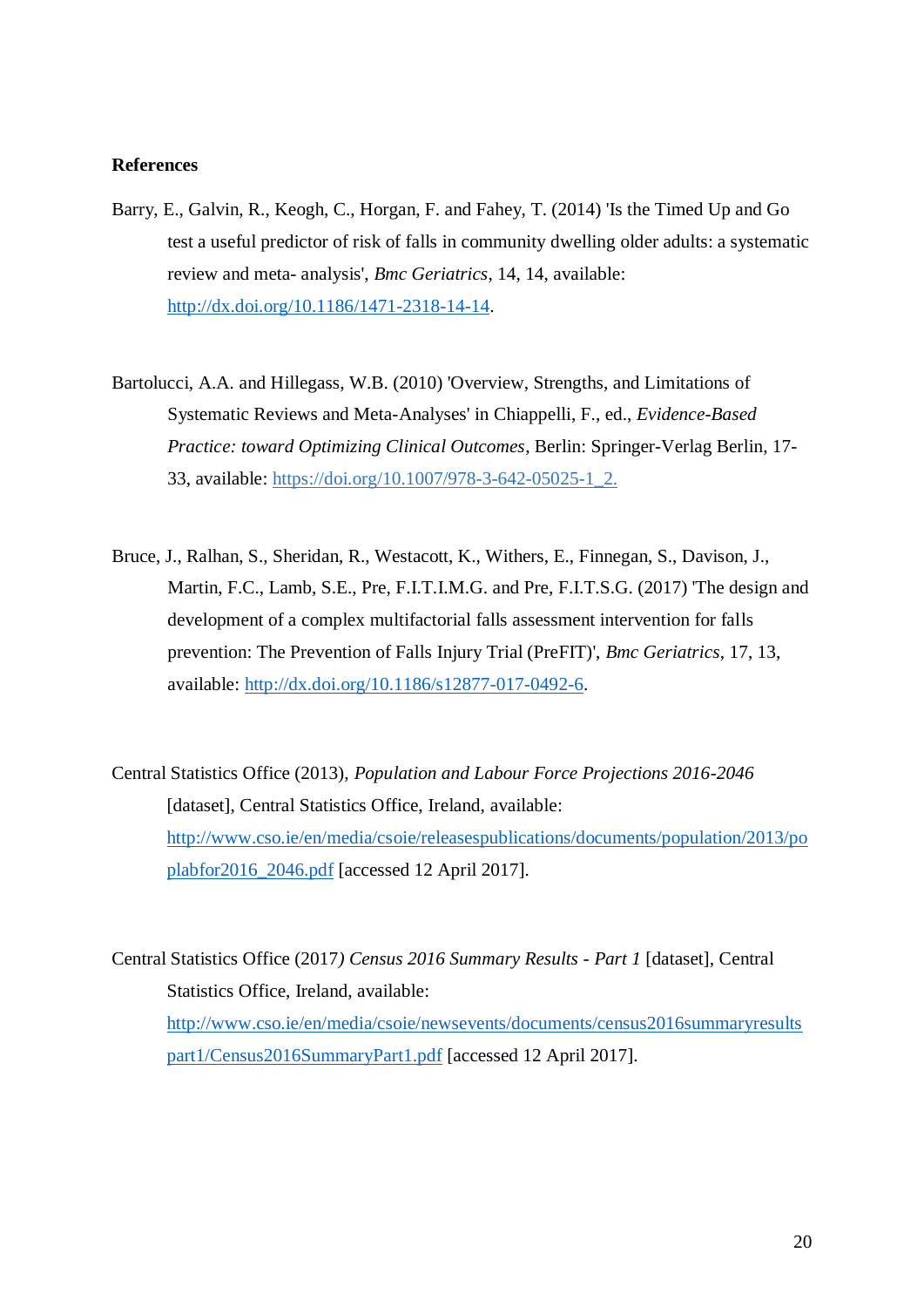- Chang, N.T., Chi, L.Y., Yang, N.P. and Chou, P. (2010) 'The Impact of Falls and Fear of Falling on Health-Related Quality of Life in Taiwanese Elderly', *Journal of Community Health Nursing*, 27(2), 84-95, available: [http://dx.doi.org/10.1080/07370011003704958.](http://dx.doi.org/10.1080/07370011003704958)
- Clegg, A., Young, J., Iliffe, S., Rikkert, M.O. and Rockwood, K. (2013) 'Frailty in elderly people', *Lancet*, 381(9868), 752-762, available: [http://dx.doi.org/10.1016/s0140-](http://dx.doi.org/10.1016/s0140-6736(12)62167-9) [6736\(12\)62167-9.](http://dx.doi.org/10.1016/s0140-6736(12)62167-9)
- Clemson, L., Cumming, R.G., Kendig, H., Swann, M., Heard, R. and Taylor, K. (2004) 'The effectiveness of a community-based program for reducing the incidence of falls in the elderly: a randomized trial', *J Am Geriatr Soc*, 52(9), 1487-94, available: [http://dx.doi.org/10.1111/j.1532-5415.2004.52411.x.](http://dx.doi.org/10.1111/j.1532-5415.2004.52411.x)
- Day, L., Fildes, B., Gordon, I., Fitzharris, M., Flamer, H. and Lord, S. (2002) 'Randomised factorial trial of falls prevention among older people living in their own homes', *Bmj*, 325(7356), 128, available: [https://doi.org/10.1136/bmj.325.7356.128.](https://doi.org/10.1136/bmj.325.7356.128)
- Day, L.M. (2013) 'Fall Prevention Programs for Community-Dwelling Older People Should Primarily Target a Multifactorial Intervention Rather Than Exercise as a Single Intervention', *Journal of the American Geriatrics Society*, 61(2), 284-285, available: [http://dx.doi.org/10.1111/jgs.12095\\_3.](http://dx.doi.org/10.1111/jgs.12095_3)
- de Vries, O.J., Peeters, G., Elders, P.J.M., Muller, M., Knol, D.L., Danner, S.A., Bouter, L.M. and Lips, P. (2010) 'Multifactorial Intervention to Reduce Falls in Older People at High Risk of Recurrent Falls A Randomized Controlled Trial', *Archives of Internal Medicine*, 170(13), 1110-1117, available: [http://dx.doi.org/10.1001/archinternmed.2010.169.](http://dx.doi.org/10.1001/archinternmed.2010.169)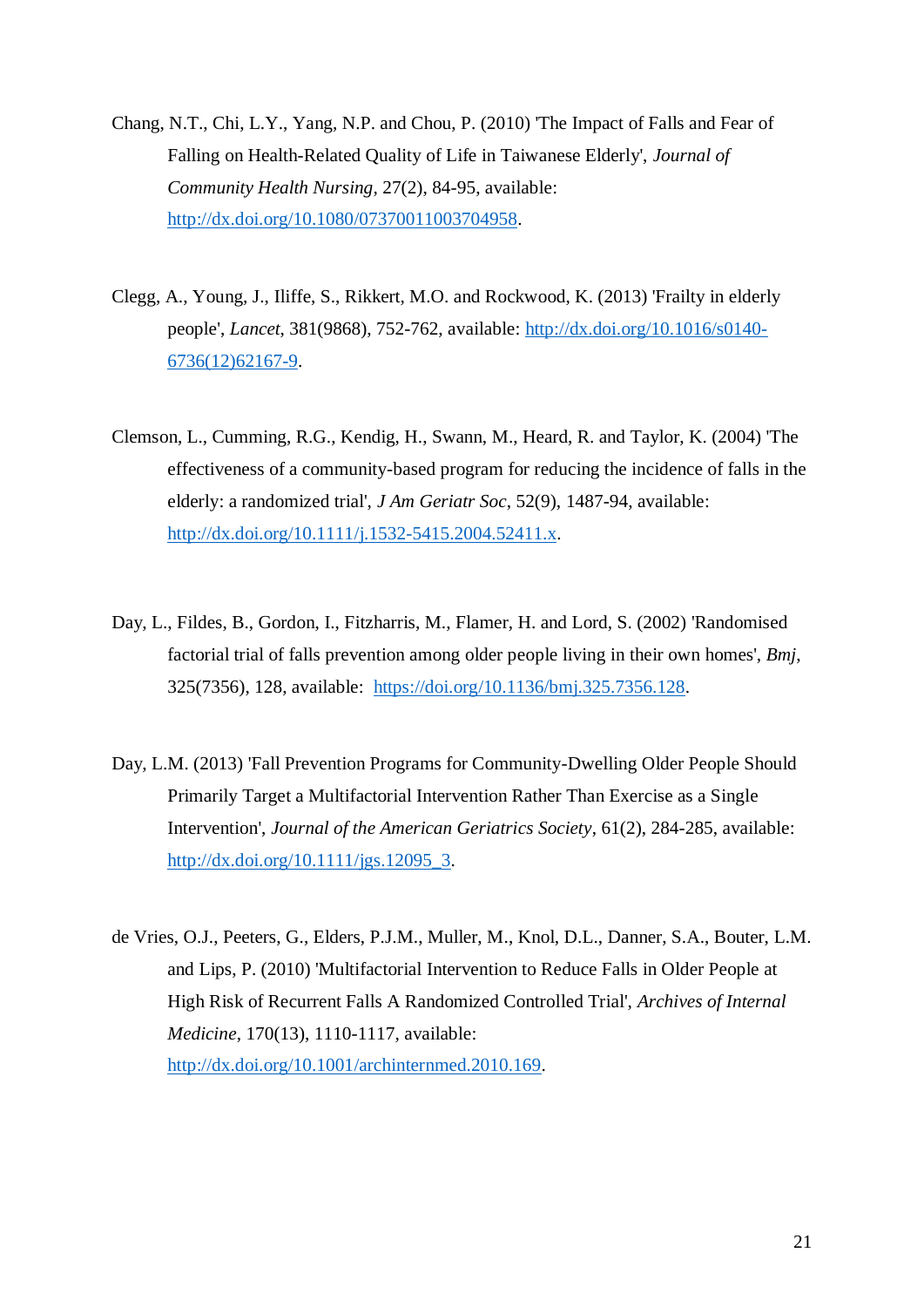- Deandrea, S., Lucenteforte, E., Bravi, F., Foschi, R., La Vecchia, C. and Negri, E. (2010) 'Risk Factors for Falls in Community-dwelling Older People A Systematic Review and Meta-analysis', *Epidemiology*, 21(5), 658-668, available: [http://dx.doi.org/10.1097/EDE.0b013e3181e89905.](http://dx.doi.org/10.1097/EDE.0b013e3181e89905)
- Delbaere, K., Close, J.C.T., Mikolaizak, A.S., Sachdev, P.S., Brodaty, H. and Lord, S.R. (2010) 'The Falls Efficacy Scale International (FES-I). A comprehensive longitudinal validation study', *Age and Ageing*, 39(2), 210-216, available: [http://dx.doi.org/10.1093/ageing/afp225.](http://dx.doi.org/10.1093/ageing/afp225)
- Dow, B., Meyer, C., Moore, K.J. and Hill, K.D. (2013) 'The impact of care recipient falls on caregivers', *Australian Health Review*, 37(2), 152-157, available: [http://dx.doi.org/10.1071/ah12168.](http://dx.doi.org/10.1071/ah12168)
- Faes, M.C., Reelick, M.F., Banningh, L., de Gier, M., Esselink, R.A. and Rikkert, M.G.O. (2010) 'Qualitative study on the impact of falling in frail older persons and family caregivers: Foundations for an intervention to prevent falls', *Aging & Mental Health*, 14(7), 834-842, available: [http://dx.doi.org/10.1080/13607861003781825.](http://dx.doi.org/10.1080/13607861003781825)
- Fairhall, N., Sherrington, C., Lord, S.R., Kurrle, S.E., Langron, C., Lockwood, K., Monaghan, N., Aggar, C. and Cameron, I.D. (2014) 'Effect of a multifactorial, interdisciplinary intervention on risk factors for falls and fall rate in frail older people: a randomised controlled trial', *Age And Ageing*, 43(5), 616-622, available: [http://dx.doi.org/10.1093/ageing/aft204.](http://dx.doi.org/10.1093/ageing/aft204)
- Gates, S., Fisher, J.D., Cooke, M.W., Carter, Y.H. and Lamb, S.E. (2008) 'Multifactorial assessment and targeted intervention for preventing falls and injuries among older people in community and emergency care settings: systematic review and metaanalysis', *British Medical Journal*, 336(7636), 130-133, available: [http://dx.doi.org/10.1136/bmj.39412.525243.BE.](http://dx.doi.org/10.1136/bmj.39412.525243.BE)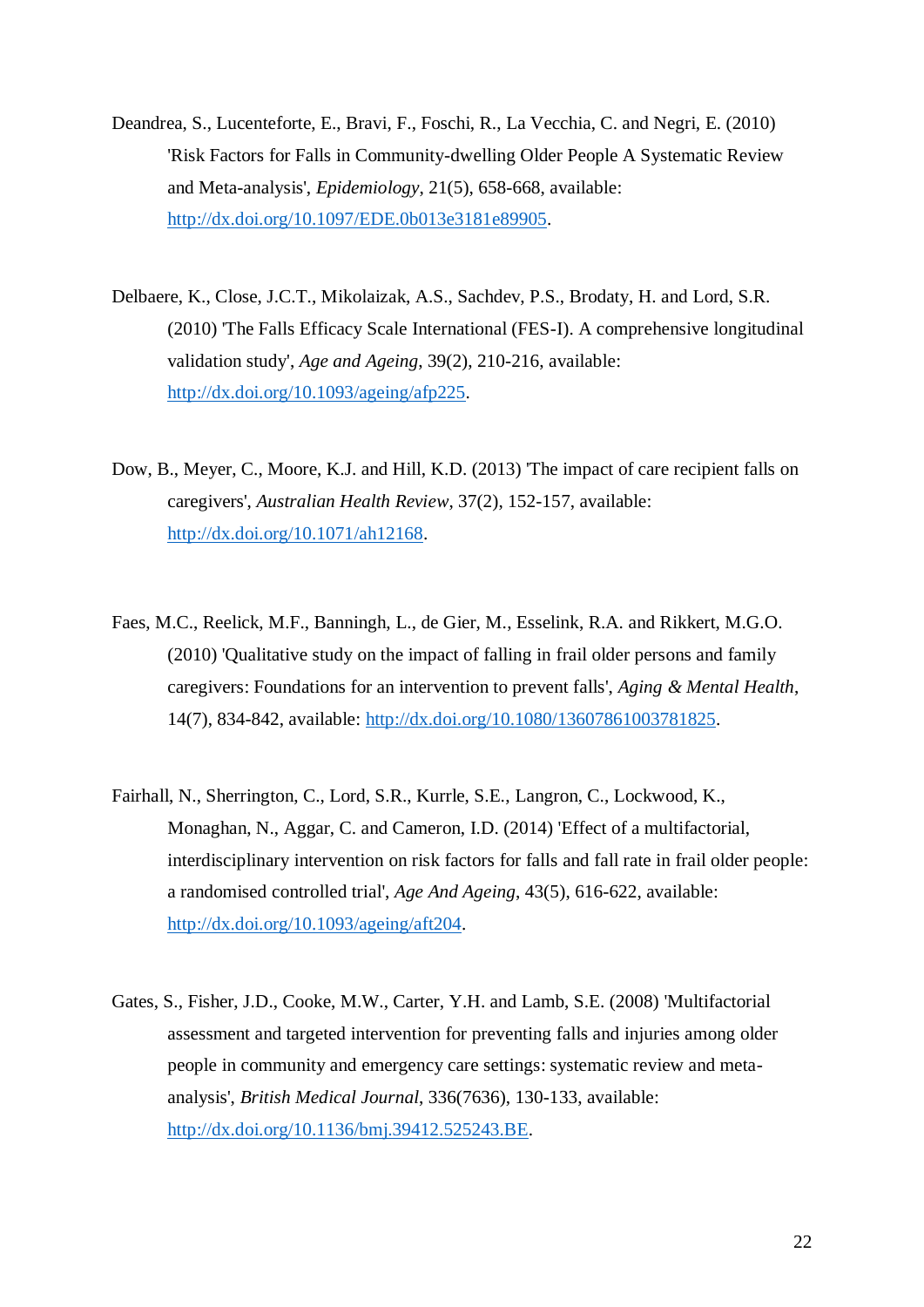- Gazibara, T., Kurtagic, I., Kisic-Tepavcevic, D., Nurkovic, S., Kovacevic, N. and Pekmezovic, T. (2017) 'Falls, risk factors and fear of falling among persons older than 65 years of age', *Psychogeriatrics*, 17(4), 215-223, available: [http://dx.doi.org/10.1111/psyg.12217.](http://dx.doi.org/10.1111/psyg.12217)
- Gillespie, L.D., Robertson, M.C., Gillespie, W.J., Sherrington, C., Gates, S., Clemson, L.M. and Lamb, S.E. (2012) 'Interventions for preventing falls in older people living in the community', *Cochrane Database of Systematic Reviews*, (9), available: [http://onlinelibrary.wiley.com/doi/10.1002/14651858.CD007146.pub3/abstract.](http://onlinelibrary.wiley.com/doi/10.1002/14651858.CD007146.pub3/abstract)

Health Service Executive (2008) *Strategy to Prevent Falls and Fractures in Ireland's Ageing Population,* Health Service Executive, Ireland, available: [http://www.hse.ie/eng/services/publications/olderpeople/Executive\\_Summary\\_-](http://www.hse.ie/eng/services/publications/olderpeople/Executive_Summary_-_Strategy_to_Prevent_Falls_and_Fractures_in_Ireland%E2%80%99s_Ageing_Population.pdf) [\\_Strategy\\_to\\_Prevent\\_Falls\\_and\\_Fractures\\_in\\_Ireland%E2%80%99s\\_Ageing\\_Popula](http://www.hse.ie/eng/services/publications/olderpeople/Executive_Summary_-_Strategy_to_Prevent_Falls_and_Fractures_in_Ireland%E2%80%99s_Ageing_Population.pdf) [tion.pdf](http://www.hse.ie/eng/services/publications/olderpeople/Executive_Summary_-_Strategy_to_Prevent_Falls_and_Fractures_in_Ireland%E2%80%99s_Ageing_Population.pdf) [accessed 08 April 2017].

- Heinrich, S., Rapp, K., Rissmann, U., Becker, C. and Konig, H.H. (2010) 'Cost of falls in old age: a systematic review', *Osteoporosis International*, 21(6), 891-902, available: [http://dx.doi.org/10.1007/s00198-009-1100-1.](http://dx.doi.org/10.1007/s00198-009-1100-1)
- Hendriks, M.R., Bleijlevens, M.H., van Haastregt, J.C., Crebolder, H.F., Diederiks, J.P., Evers, S.M., Mulder, W.J., Kempen, G.I., van Rossum, E., Ruijgrok, J.M., Stalenhoef, P.A. and van Eijk, J.T. (2008) 'Lack of effectiveness of a multidisciplinary fallprevention program in elderly people at risk: a randomized, controlled trial', *J Am Geriatr Soc*, 56(8), 1390-7, available: [http://dx.doi.org/10.1111/j.1532-](http://dx.doi.org/10.1111/j.1532-5415.2008.01803.x) [5415.2008.01803.x.](http://dx.doi.org/10.1111/j.1532-5415.2008.01803.x)
- Hester, A.L. and Wei, F.F. (2013) 'Falls in the community: state of the science', *Clinical Interventions in Aging*, 8, 675-679, available: [http://dx.doi.org/10.2147/cia.s44996.](http://dx.doi.org/10.2147/cia.s44996)
- Higgins, J. and Green, S. (2011) *Cochrane Handbook for Systematic Reviews of Interventions*, West Sussex, England: John Wiley & Sons Ltd.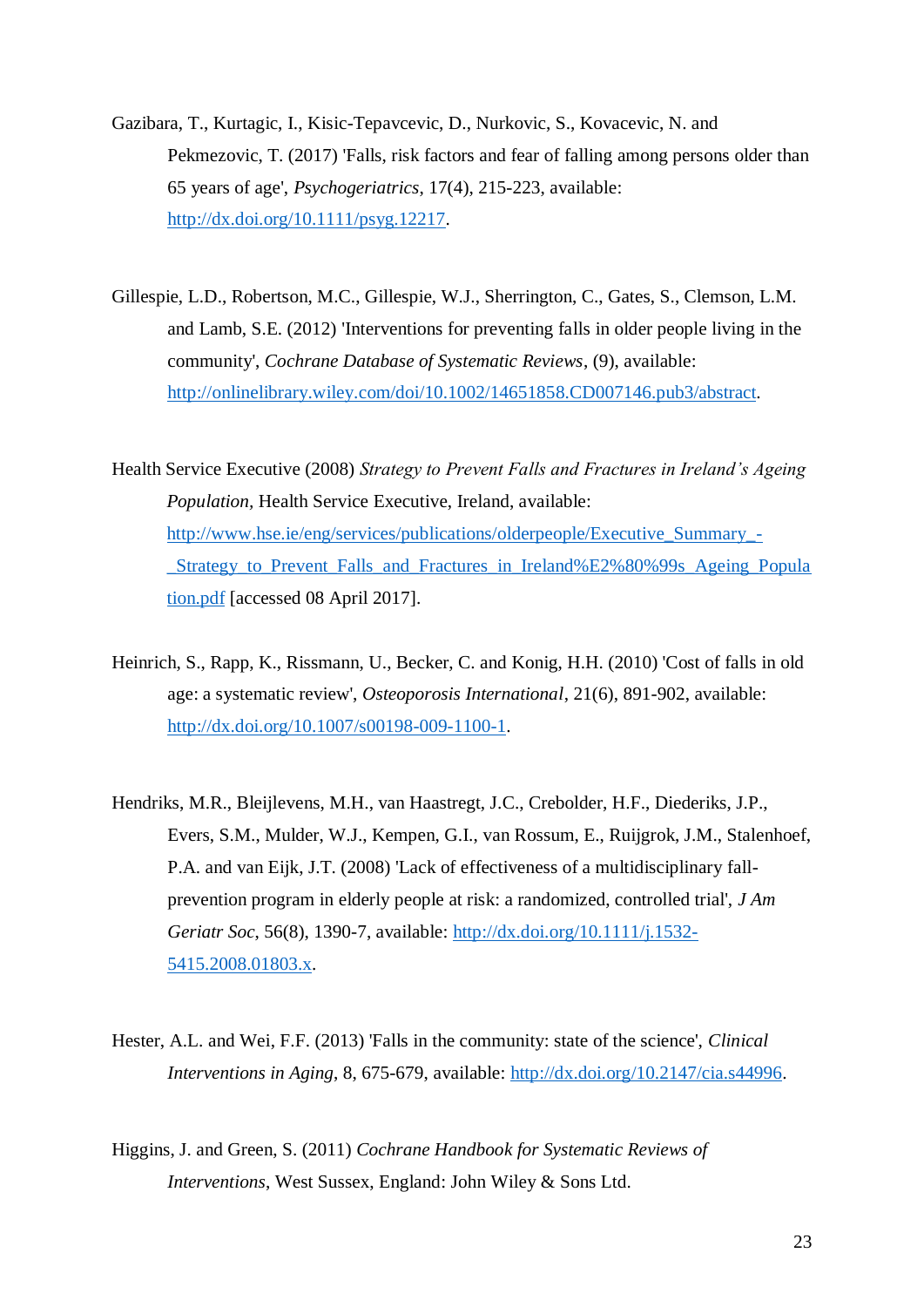- Higgins, J.P.T., Altman, D.G., Gotzsche, P.C., Juni, P., Moher, D., Oxman, A.D., Savovic, J., Schulz, K.F., Weeks, L., Sterne, J.A.C., Cochrane Bias Methods, G. and Cochrane Stat Methods, G. (2011) 'The Cochrane Collaboration's tool for assessing risk of bias in randomised trials', *Bmj-British Medical Journal*, 343, 9, available: [http://dx.doi.org/10.1136/bmj.d5928.](http://dx.doi.org/10.1136/bmj.d5928)
- Hozo, S.P., Djulbegovic, B. and Hozo, I. (2005) 'Estimating the mean and variance from the median, range, and the size of a sample', *BMC Med Res Methodol*, 5, 13, available: [http://dx.doi.org/10.1186/1471-2288-5-13.](http://dx.doi.org/10.1186/1471-2288-5-13)
- Jin, K.L., Simpkins, J.W., Ji, X.M., Leis, M. and Stambler, I. (2015) 'The Critical Need to Promote Research of Aging and Aging-related Diseases to Improve Health and Longevity of the Elderly Population', *Aging and Disease*, 6(1), 1-5, available: http://dx.doi.org/10.14336/AD.2014.1210.
- Karlsson, M.K., Vonschewelov, T., Karlsson, C., Coster, M. and Rosengen, B.E. (2013) 'Prevention of falls in the elderly: a review', *Scand J Public Health*, 41(5), 442-54, available: [http://dx.doi.org/10.1177/1403494813483215.](http://dx.doi.org/10.1177/1403494813483215)
- Kempen, G., Yardley, L., van Haastregt, J.C.M., Zijlstra, G.A.R., Beyer, N., Hauer, K. and Todd, C. (2008) 'The Short FES-I: a shortened version of the falls efficacy scaleinternational to assess fear of falling', *Age and Ageing*, 37(1), 45-50, available: [http://dx.doi.org/10.1093/ageing/afm157.](http://dx.doi.org/10.1093/ageing/afm157)
- Kenny, R.A.M., Rubenstein, L.Z., Tinetti, M.E., Brewer, K., Cameron, K.A., Capezuti, E.A., John, D.P., Lamb, S., Martin, F., Rockey, P.H., Suther, M., Peterson, E.W., Amer Geriatrics, S. and British Geriatrics, S. (2011) 'Summary of the Updated American Geriatrics Society/British Geriatrics Society Clinical Practice Guideline for Prevention of Falls in Older Persons', *Journal of the American Geriatrics Society*, 59(1), 148-157, available: [http://dx.doi.org/10.1111/j.1532-5415.2010.03234.x.](http://dx.doi.org/10.1111/j.1532-5415.2010.03234.x)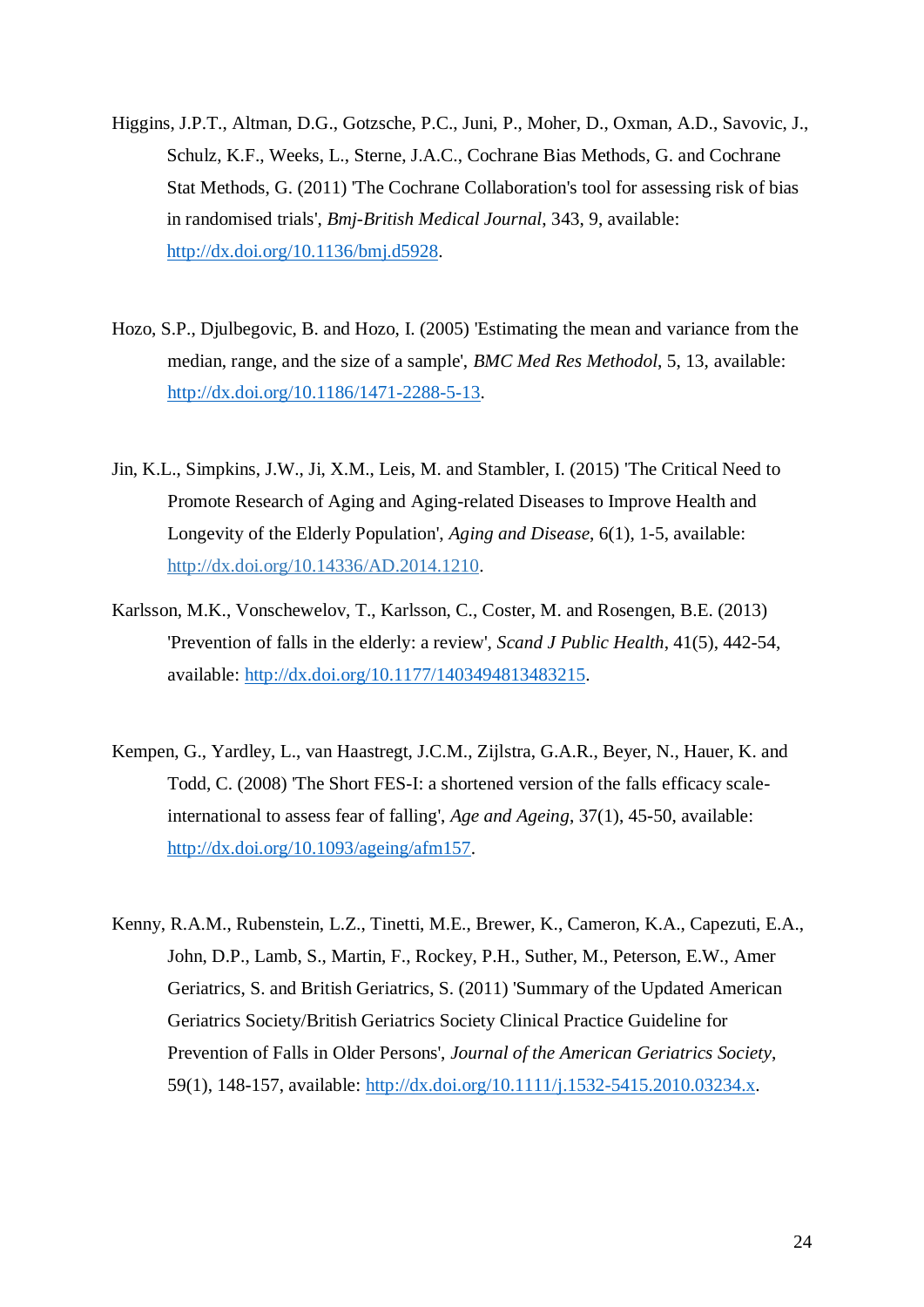- Lord, S.R., Tiedemann, A., Chapman, K., Munro, B., Murray, S.M. and Sherrington, C. (2005) 'The effect of an individualized fall prevention program on fall risk and falls in older people: A randomized, controlled trial', *Journal of the American Geriatrics Society*, 53(8), 1296-1304, available: [http://dx.doi.org/10.1111/j.1532-](http://dx.doi.org/10.1111/j.1532-5415.2005.53425.x) [5415.2005.53425.x.](http://dx.doi.org/10.1111/j.1532-5415.2005.53425.x)
- Markle-Reid, M., Browne, G., Gafni, A., Roberts, J., Weir, R., Thabane, L., Miles, M., Vaitonis, V., Hecimovich, C., Baxter, P. and Henderson, S. (2010) 'The effects and costs of a multifactorial and interdisciplinary team approach to falls prevention for older home care clients 'at risk' for falling: A randomized controlled trial', *Canadian Journal on Aging*, 29(1), 139-161, available: [http://dx.doi.org/10.1017/S0714980809990377.](http://dx.doi.org/10.1017/S0714980809990377)
- Mikolaizak, A.S., Lord, S.R., Tiedemann, A., Simpson, P., Caplan, G.A., Bendall, J., Howard, K., Webster, L., Payne, N., Hamilton, S., Lo, J., Ramsay, E., O'Rourke, S., Roylance, L. and Close, J.C. (2017) 'A multidisciplinary intervention to prevent subsequent falls and health service use following fall-related paramedic care: a randomised controlled trial', *Age And Ageing*, 46(2), 200-207, available: [http://dx.doi.org/10.1093/ageing/afw190.](http://dx.doi.org/10.1093/ageing/afw190)
- Moher, D., Liberati, A., Tetzlaff, J., Altman, D.G. and Grp, P. (2009) 'Preferred Reporting Items for Systematic Reviews and Meta-Analyses: The PRISMA Statement', *Annals of Internal Medicine*, 151(4), 264-W64, available: [http://dx.doi.org/10.7326/0003-](http://dx.doi.org/10.7326/0003-4819-151-4-200908180-00135) [4819-151-4-200908180-00135.](http://dx.doi.org/10.7326/0003-4819-151-4-200908180-00135)
- Moore, M., Williams, B., Ragsdale, S., LoGerfo, J.P., Goss, J.R., Schreuder, A.B. and Phelan, E.A. (2010) 'Translating a Multifactorial Fall Prevention Intervention into Practice: A Controlled Evaluation of a Fall Prevention Clinic', *Journal of the American Geriatrics Society*, 58(2), 357-363, available: [http://dx.doi.org/10.1111/j.1532-5415.2009.02683.x.](http://dx.doi.org/10.1111/j.1532-5415.2009.02683.x)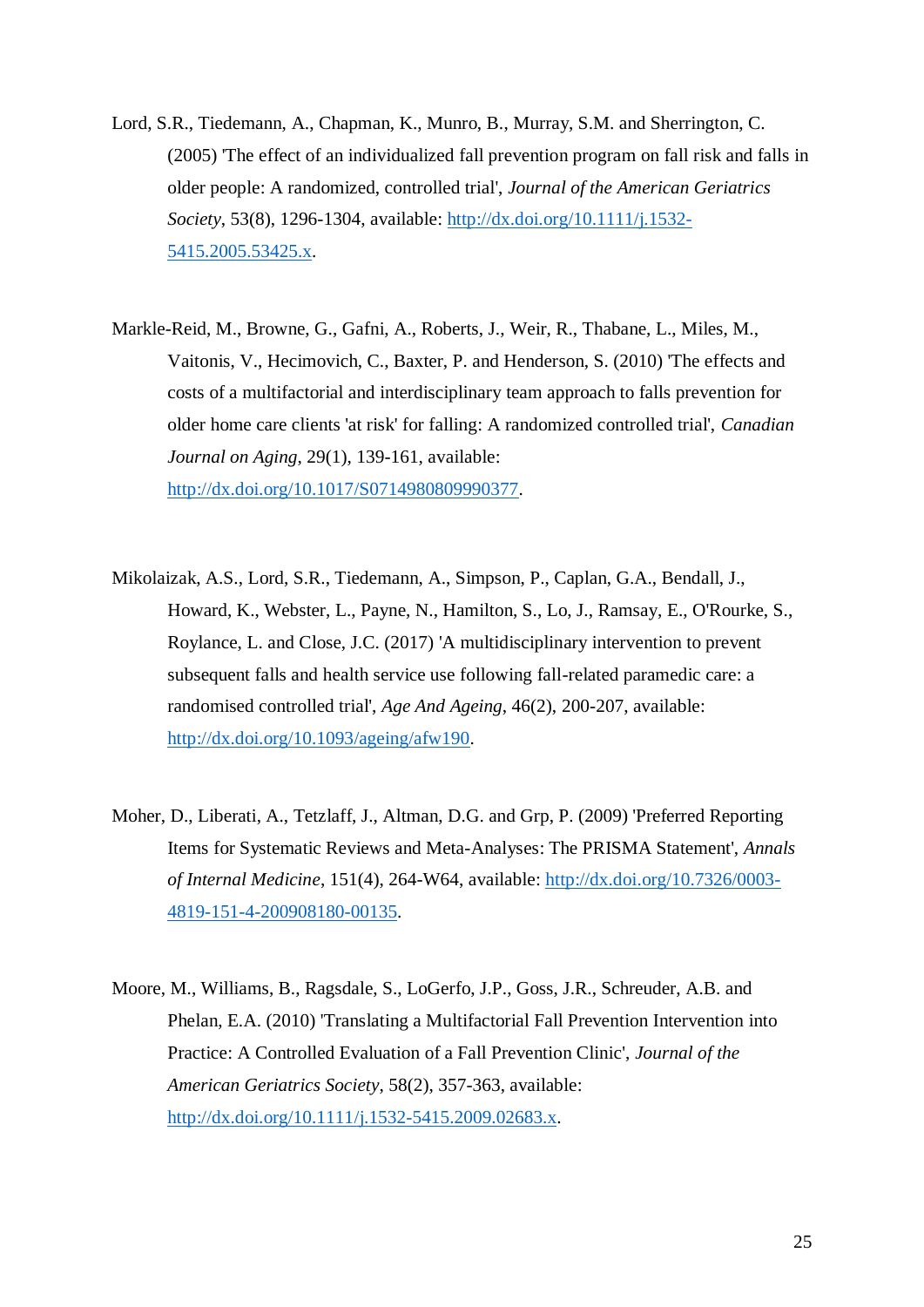Murray, C.J.L., Vos, T., Lozano, R., Naghavi, M., Flaxman, A.D., Michaud, C., Ezzati, M., Shibuya, K., Salomon, J.A., Abdalla, S., Aboyans, V., Abraham, J., Ackerman, I., Aggarwal, R., Ahn, S.Y., Ali, M.K., Alvarado, M., Anderson, H.R., Anderson, L.M., Andrews, K.G., Atkinson, C., Baddour, L.M., Bahalim, A.N., Barker-Collo, S., Barrero, L.H., Bartels, D.H., Basanez, M.G., Baxter, A., Bell, M.L., Benjamin, E.J., Bennett, D., Bernabe, E., Bhalla, K., Bhandari, B., Bikbov, B., Bin Abdulhak, A., Birbeck, G., Black, J.A., Blencowe, H., Blore, J.D., Blyth, F., Bolliger, I., Bonaventure, A., Boufous, S.A., Bourne, R., Boussinesq, M., Braithwaite, T., Brayne, C., Bridgett, L., Brooker, S., Brooks, P., Brugha, T.S., Bryan-Hancock, C., Bucello, C., Buchbinder, R., Buckle, G., Budke, C.M., Burch, M., Burney, P., Burstein, R., Calabria, B., Campbell, B., Canter, C.E., Carabin, H., Carapetis, J., Carmona, L., Cella, C., Charlson, F., Chen, H.L., Cheng, A.T.A., Chou, D., Chugh, S.S., Coffeng, L.E., Colan, S.D., Colquhoun, S., Colson, K.E., Condon, J., Connor, M.D., Cooper, L.T., Corriere, M., Cortinovis, M., De Vaccaro, K.C., Couser, W., Cowie, B.C., Criqui, M.H., Cross, M., Dabhadkar, K.C., Dahiya, M., Dahodwala, N., Damsere-Derry, J., Danaei, G., Davis, A., De Leo, D., Degenhardt, L., Dellavalle, R., Delossantos, A., Denenberg, J., Derrett, S., Des Jarlais, D.C., Dharmaratne, S.D.*, et al.* (2012) 'Disability-adjusted life years (DALYs) for 291 diseases and injuries in 21 regions, 1990-2010: a systematic analysis for the Global Burden of Disease Study 2010', *Lancet*, 380(9859), 2197-2223, available: [http://dx.doi.org/10.1016/s0140-](http://dx.doi.org/10.1016/s0140-6736(12)61689-4) [6736\(12\)61689-4.](http://dx.doi.org/10.1016/s0140-6736(12)61689-4)

National Institute for Clinical Excellence (2004) *Falls: the assessment and prevention of falls in older people* (CG21), United Kingdom, available: <https://www.nice.org.uk/guidance/cg21> [accessed 10 April 2017].

National Institute for Health and Care Excellence (2013) Falls in older people: assessing risk and prevention (CG121), United Kingdom, available: <https://www.nice.org.uk/guidance/cg161> [accessed 10 April 2017].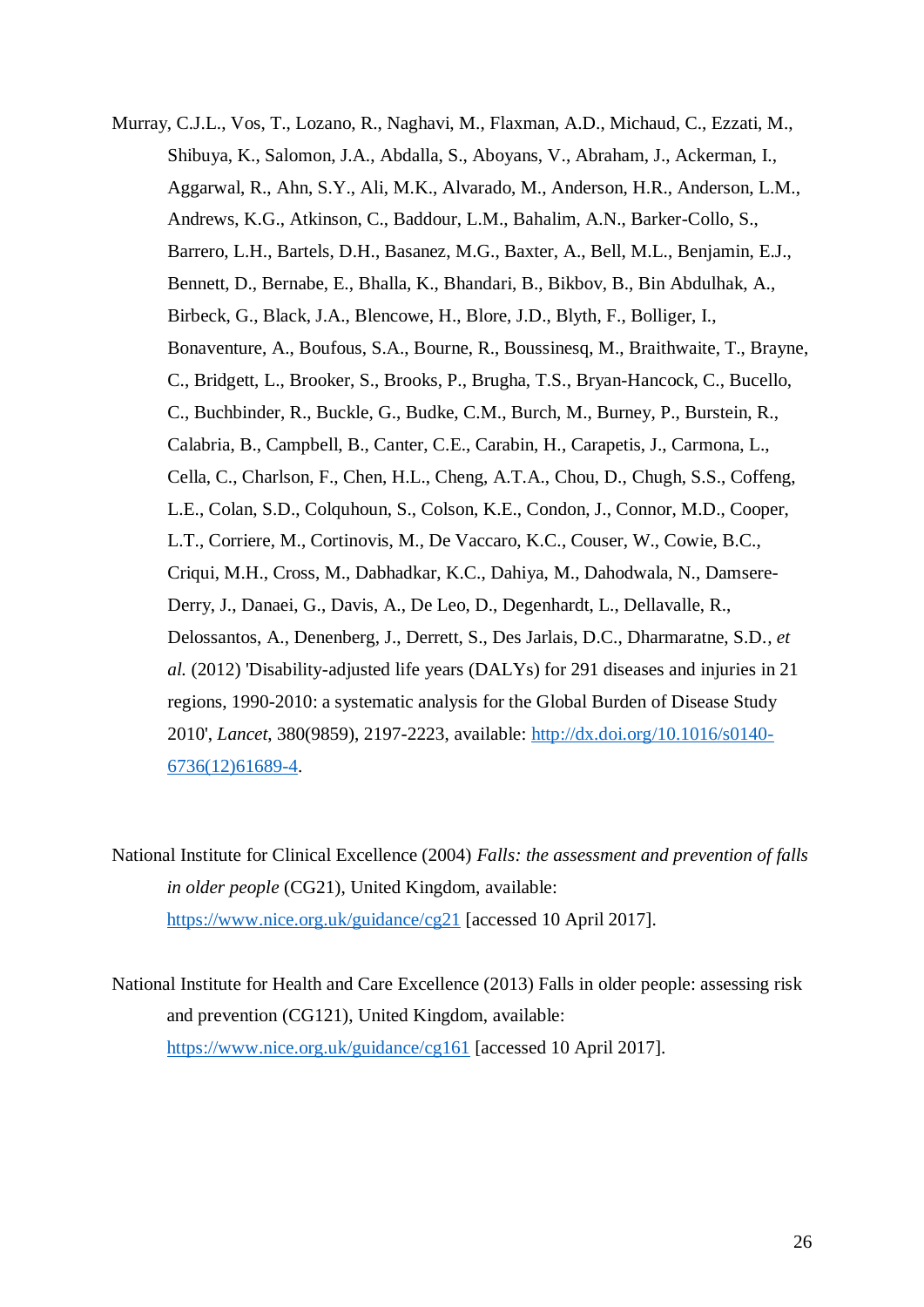- Ploeg, J., Matthew-Maich, N., Fraser, K., Dufour, S., McAiney, C., Kaasalainen, S., Markle-Reid, M., Upshur, R., Cleghorn, L. and Emili, A. (2017) 'Managing multiple chronic conditions in the community: a Canadian qualitative study of the experiences of older adults, family caregivers and healthcare providers', *Bmc Geriatrics*, 17, 15, available: [http://dx.doi.org/10.1186/s12877-017-0431-6.](http://dx.doi.org/10.1186/s12877-017-0431-6)
- Pohl, P., Nordin, E., Lundquist, A., Bergstrom, U. and Lundin-Olsson, L. (2014) 'Community-dwelling older people with an injurious fall are likely to sustain new injurious falls within 5 years - a prospective long-term follow-up study', *Bmc Geriatrics*, 14, 7, available: [http://dx.doi.org/10.1186/1471-2318-14-120.](http://dx.doi.org/10.1186/1471-2318-14-120)
- Prince, M.J., Wu, F., Guo, Y.F., Robledo, L.M.G., O'Donnell, M., Sullivan, R. and Yusuf, S. (2015) 'The burden of disease in older people and implications for health policy and practice', *Lancet*, 385(9967), 549-562, available: [http://dx.doi.org/10.1016/s0140-](http://dx.doi.org/10.1016/s0140-6736(14)61347-7) [6736\(14\)61347-7.](http://dx.doi.org/10.1016/s0140-6736(14)61347-7)
- Russell, M.A., Hill, K.D., Day, L.M., Blackberry, I., Schwartz, J., Giummarra, M.J., Dorevitch, M., Ibrahim, J.E., Dalton, A.C. and Dharmage, S.C. (2010) 'A Randomized Controlled Trial of a Multifactorial Falls Prevention Intervention for Older Fallers Presenting to Emergency Departments', *Journal of the American Geriatrics Society*, 58(12), 2265-2274, available: [http://dx.doi.org/10.1111/j.1532-](http://dx.doi.org/10.1111/j.1532-5415.2010.03191.x) [5415.2010.03191.x.](http://dx.doi.org/10.1111/j.1532-5415.2010.03191.x)
- Scheffer, A.C., van Hensbroek, P.B., van Dijk, N., Luitse, J.S., Goslings, J.C., Luigies, R.H. and de Rooij, S.E. (2013) 'Risk factors associated with visiting or not visiting the accident & emergency department after a fall', *BMC Health Serv Res*, 13, 286, available: [http://dx.doi.org/10.1186/1472-6963-13-286.](http://dx.doi.org/10.1186/1472-6963-13-286)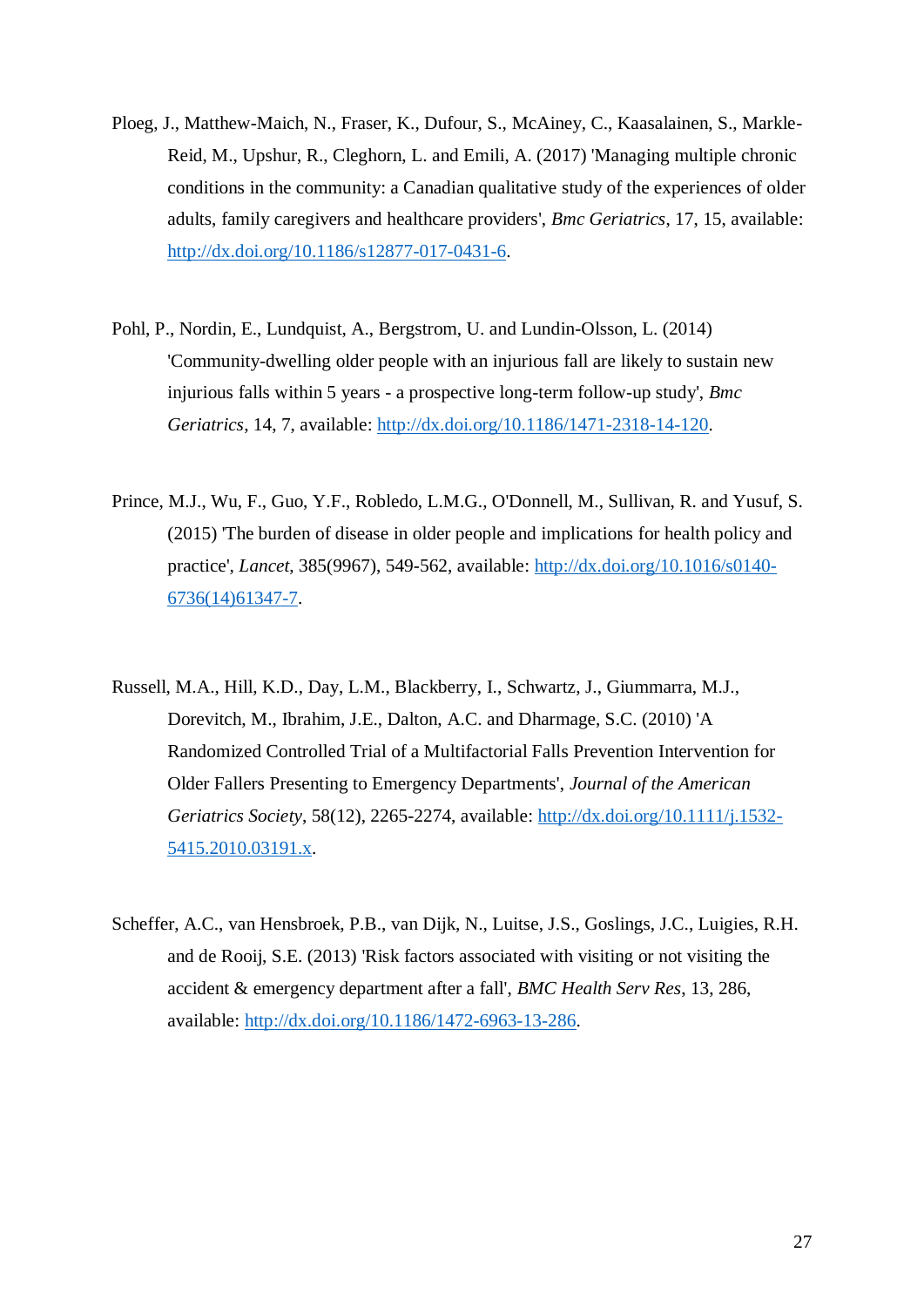- Schulz, K.F., Altman, D.G., Moher, D. and Grp, C. (2010) 'CONSORT 2010 Statement: Updated guidelines for reporting parallel group randomised trials', *Journal of Clinical Epidemiology*, 63(8), 834-840, available: [http://dx.doi.org/10.1016/j.jclinepi.2010.02.005.](http://dx.doi.org/10.1016/j.jclinepi.2010.02.005)
- Shumway-Cook, A., Silver, I.F., LeMier, M., York, S., Cummings, P. and Koepsell, T.D. (2007) 'Effectiveness of a community-based multifactorial intervention on falls and fall risk factors in community-living older adults: a randomized, controlled trial', *J Gerontol A Biol Sci Med Sci*, 62(12), 1420-7, available: <https://doi.org/10.1093/gerona/62.12.1420>
- Stenberg, M. and Wann-Hansson, C. (2011) 'Health Care Professionals' Attitudes and Compliance to Clinical Practice Guidelines to Prevent Falls and Fall Injuries', *Worldviews on Evidence-Based Nursing*, 8(2), 87-95, available: [http://dx.doi.org/10.1111/j.1741-6787.2010.00196.x.](http://dx.doi.org/10.1111/j.1741-6787.2010.00196.x)
- Sullivan, G.M. (2011) 'Getting off the "gold standard": randomized controlled trials and education research', *J Grad Med Educ*, 3(3), 285-9, available: [http://dx.doi.org/10.4300/jgme-d-11-00147.1.](http://dx.doi.org/10.4300/jgme-d-11-00147.1)
- Taylor and Francis Online (2017) *Disability and Rehabilitation Journal - Instructions for Authors*, available: [http://www.tandfonline.com/action/authorSubmission?journalCode=idre20&page=ins](http://www.tandfonline.com/action/authorSubmission?journalCode=idre20&page=instructions) [tructions](http://www.tandfonline.com/action/authorSubmission?journalCode=idre20&page=instructions) [accessed 14 November 2017].
- The Cochrane Collaboration (2014) Review Manager (Revman) [Computer program]. Version 5.3. *Copenhagen: The Nordic Cochrane Centre*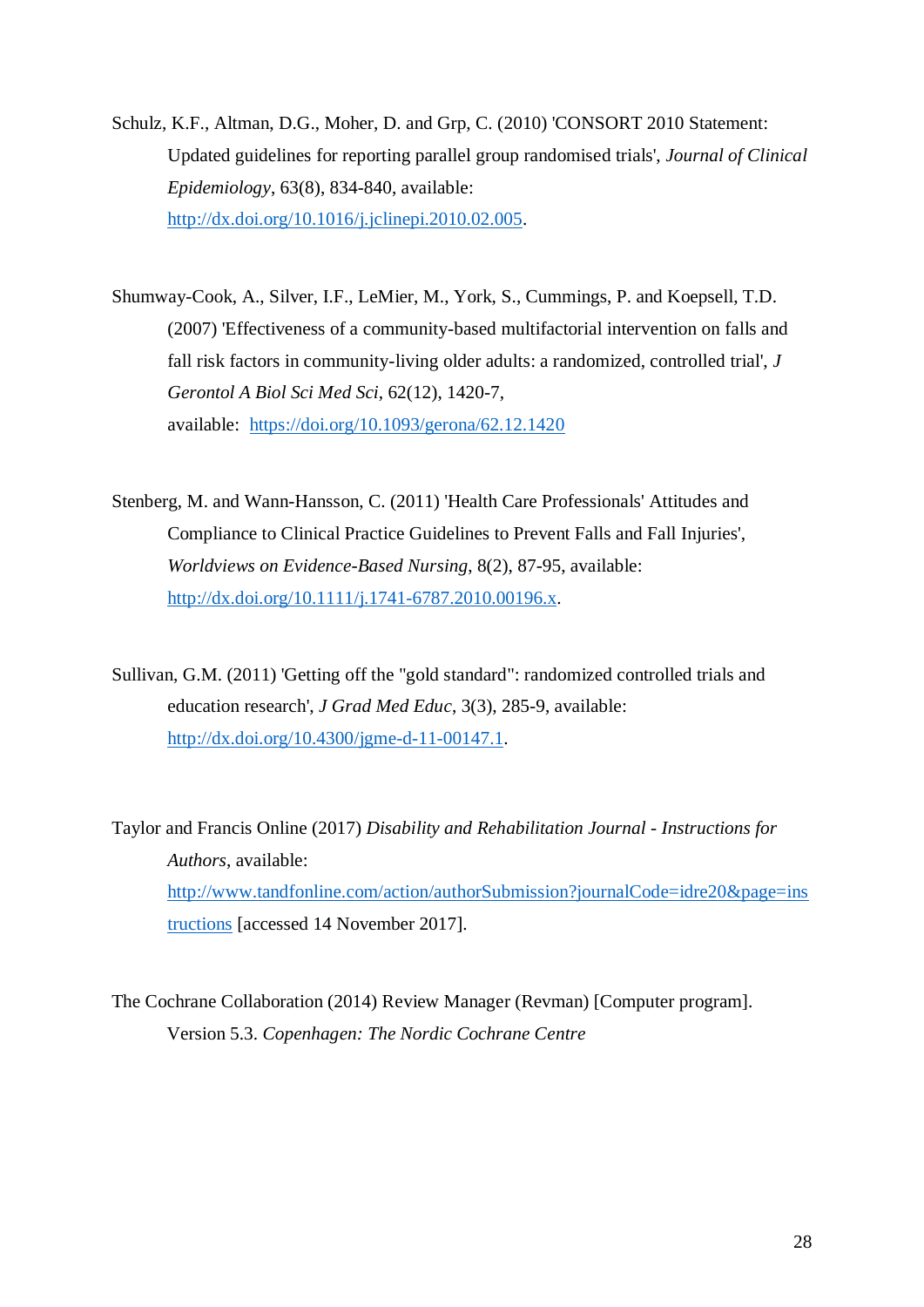- Tinetti, M.E., Baker, D.I., McAvay, G., Claus, E.B., Garrett, P., Gottschalk, M., Koch, M.L., Trainor, K. and Horwitz, R.I. (1994) 'A multifactorial intervention to reduce the risk of falling among elderly people living in the community', *N Engl J Med*, 331(13), 821-7, available: [http://dx.doi.org/10.1056/nejm199409293311301.](http://dx.doi.org/10.1056/nejm199409293311301)
- Tinetti, M.E. and Kumar, C. (2010) 'The Patient Who Falls "It's Always a Trade-off"', *Jama-Journal of the American Medical Association*, 303(3), 258-266, available: [http://dx.doi.org/10.1001/jama.2009.2024.](http://dx.doi.org/10.1001/jama.2009.2024)
- Turner, L., Shamseer, L., Altman, D.G., Schulz, K.F. and Moher, D. (2012) 'Does use of the CONSORT Statement impact the completeness of reporting of randomised controlled trials published in medical journals? A Cochrane review', *Syst Rev*, 1, 60, available: [http://dx.doi.org/10.1186/2046-4053-1-60.](http://dx.doi.org/10.1186/2046-4053-1-60)
- Turner, R.M., Davey, J., Clarke, M.J., Thompson, S.G. and Higgins, J.P.T. (2012) 'Predicting the extent of heterogeneity in meta-analysis, using empirical data from the Cochrane Database of Systematic Reviews', *International Journal of Epidemiology*, 41(3), 818- 827, available: [http://dx.doi.org/10.1093/ije/dys041.](http://dx.doi.org/10.1093/ije/dys041)
- Tuunainen, E., Rasku, J., Jantti, P. and Pyykko, I. (2014) 'Risk factors of falls in community dwelling active elderly', *Auris Nasus Larynx*, 41(1), 10-16, available: [http://dx.doi.org/10.1016/j.anl.2013.05.002.](http://dx.doi.org/10.1016/j.anl.2013.05.002)
- United Nations (2017) *World Population Prospects: The 2017 Revision, Key Findings and Advance Tables*, United Nations, Department of Economic and Social Affairs, Population Division, New York, United States of America, ESA/P/WP/248, available: <https://esa.un.org/unpd/wpp/Publications/> [accessed 10 January 2018].
- van Haastregt, J.C., Diederiks, J.P., van Rossum, E., de Witte, L.P., Voorhoeve, P.M. and Crebolder, H.F. (2000) 'Effects of a programme of multifactorial home visits on falls and mobility impairments in elderly people at risk: randomised controlled trial', *Bmj*, 321(7267), 994-8, available: [https://doi.org/10.1136/bmj.321.7267.994.](https://doi.org/10.1136/bmj.321.7267.994)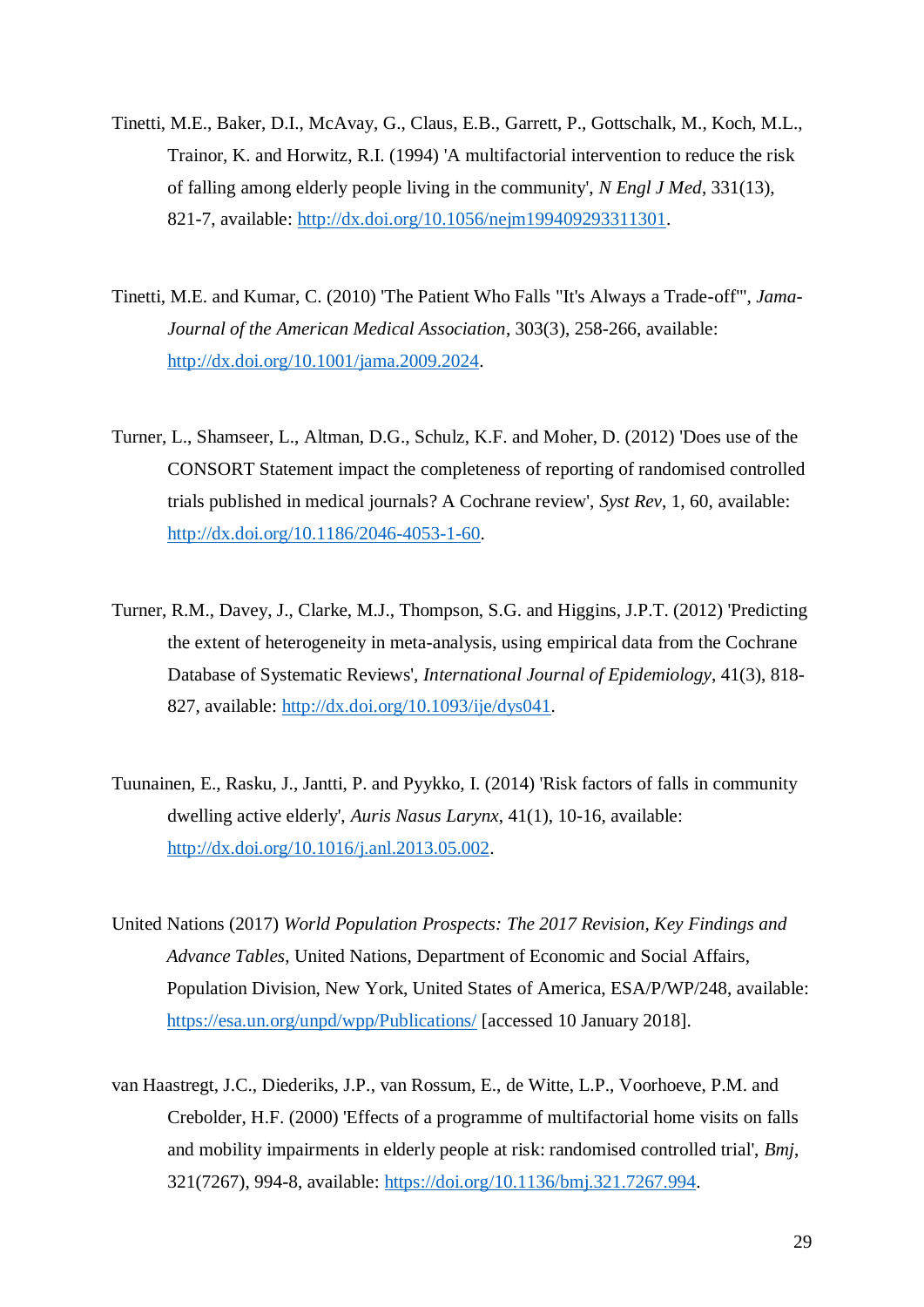- World Health Organisation (2007) *Global Report on Falls Prevention in Older Age*, Geneva, Switzerland, available: [http://www.who.int/ageing/publications/Falls\\_prevention7March.pdf](http://www.who.int/ageing/publications/Falls_prevention7March.pdf) [accessed 26 September 2017].
- World Health Organisation (2014) *World Health Statistics 2014*, World Health Organisation, Geneva, Switzerland available: [http://www.who.int/gho/publications/world\\_health\\_statistics/2014/en/](http://www.who.int/gho/publications/world_health_statistics/2014/en/) [accessed 10 January 2018].
- Yardley, L., Beyer, N., Hauer, K., Kempen, G., Piot-Ziegler, C. and Todd, C. (2005) 'Development and initial validation of the Falls Efficacy Scale-International (FES-I)', *Age and Ageing*, 34(6), 614-619, available: [http://dx.doi.org/10.1093/ageing/afi196.](http://dx.doi.org/10.1093/ageing/afi196)
- Yumi, S. and Yukari, O. (2013) 'Risk Factors of Fall among the Community-dwelling Elderly: Fear of Falling, History of Fall, Physical Function, and Perceptual Difference between Actual and Estimated Performance', *Rigakuryoho Kagaku*, 28(6), 771-778, available: http://dx.doi.org/10.187/1189-6831-52-361.
- Zeng, X., Zhang, Y., Kwong, J.S., Zhang, C., Li, S., Sun, F., Niu, Y. and Du, L. (2015) 'The methodological quality assessment tools for preclinical and clinical studies, systematic review and meta-analysis, and clinical practice guideline: a systematic review', *J Evid Based Med*, 8(1), 2-10, available: [http://dx.doi.org/10.1111/jebm.12141.](http://dx.doi.org/10.1111/jebm.12141)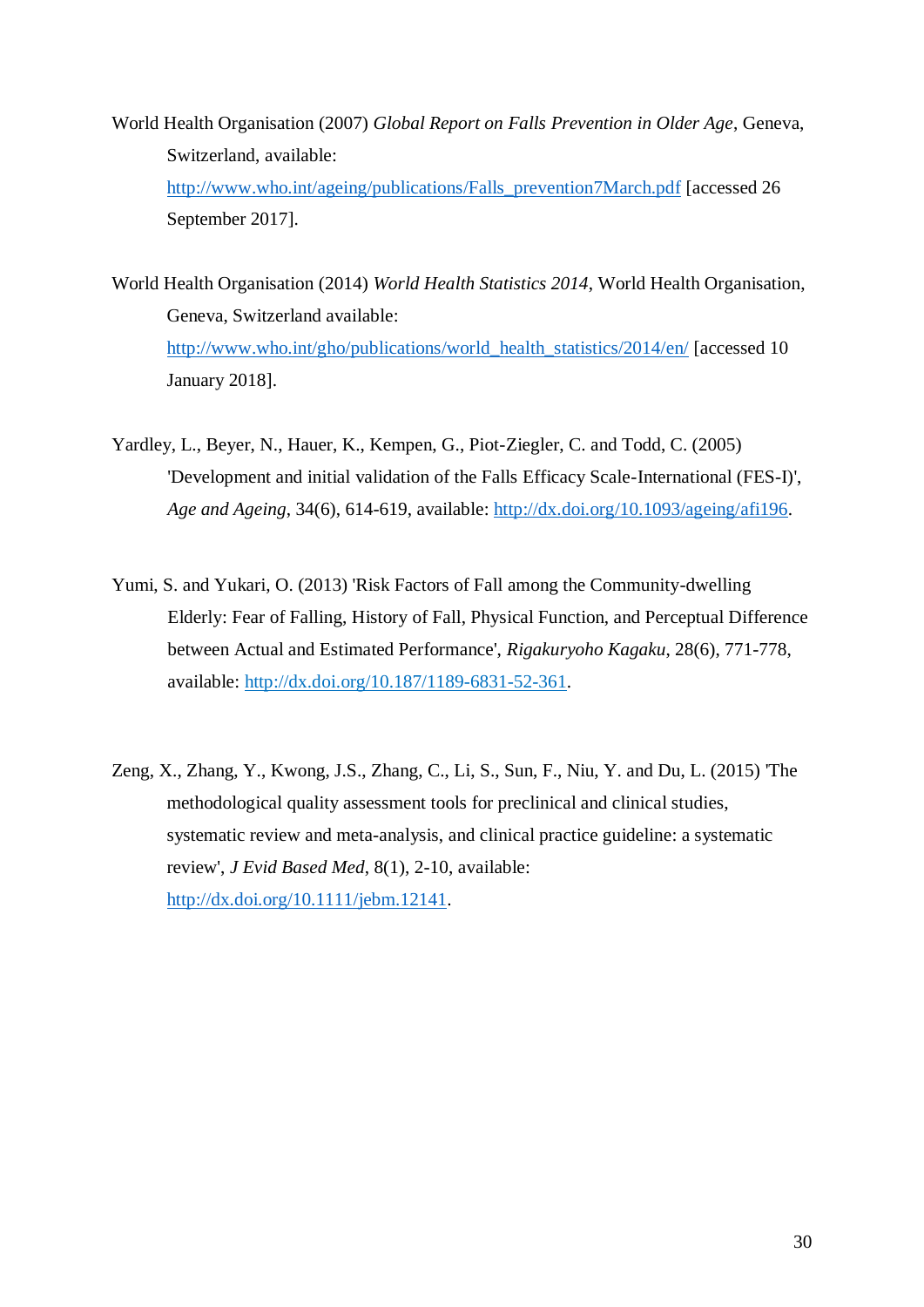## **Appendix 1**

| <b>Date</b>             | <b>Search</b><br><b>Engine</b> | <b>Search Terms</b>                                                                                            | <b>Limiters</b>                 | <b>Number</b><br>of Items<br><b>Retrieved</b> |
|-------------------------|--------------------------------|----------------------------------------------------------------------------------------------------------------|---------------------------------|-----------------------------------------------|
| $03 -$<br>$10-$<br>2017 | Cochrane                       | [(Geriatric* OR Elder* OR age* OR<br>old-age* OR pensioner* OR ag*ing OR<br>aged OR senior OR old* OR retired) | Title,<br>Abstract,<br>Keywords | 495                                           |
| $03 -$<br>$10-$<br>2017 | Web of<br>Science              | <b>AND</b><br>(coordinated OR intergrated OR                                                                   | Title                           | 8                                             |
| $03 -$<br>$10-$<br>2017 | Scopus                         | multidisciplinary OR interdisciplinary<br>OR multifactorial) AND                                               | Title,<br>Abstract,<br>Keywords | 1,390                                         |
| $03 -$<br>$10-$<br>2017 | PubMed                         | (care OR case OR management OR<br>intervention) AND                                                            | Title/Abstract                  | 713                                           |
| $03 -$<br>$10-$<br>2017 | <b>CINAHL</b>                  | ("accidental fall" OR "accidental falls"<br>OR fall OR falling OR faller OR fall*)]                            | Abstract                        | 255                                           |
| $03 -$<br>$10-$<br>2017 | <b>MEDLINE</b>                 |                                                                                                                | Abstract                        | 504                                           |

Table 1: Initial Search Strategy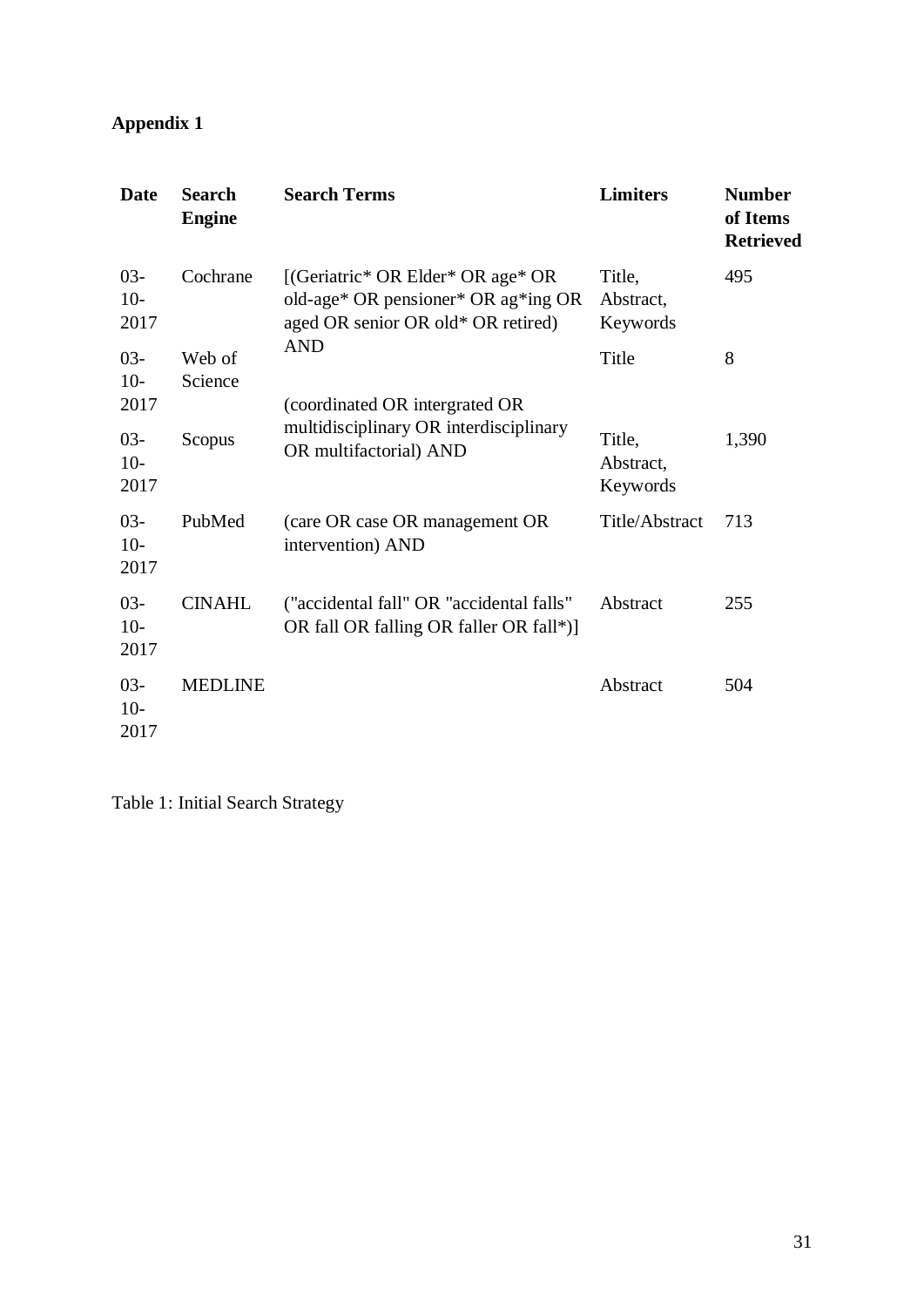

32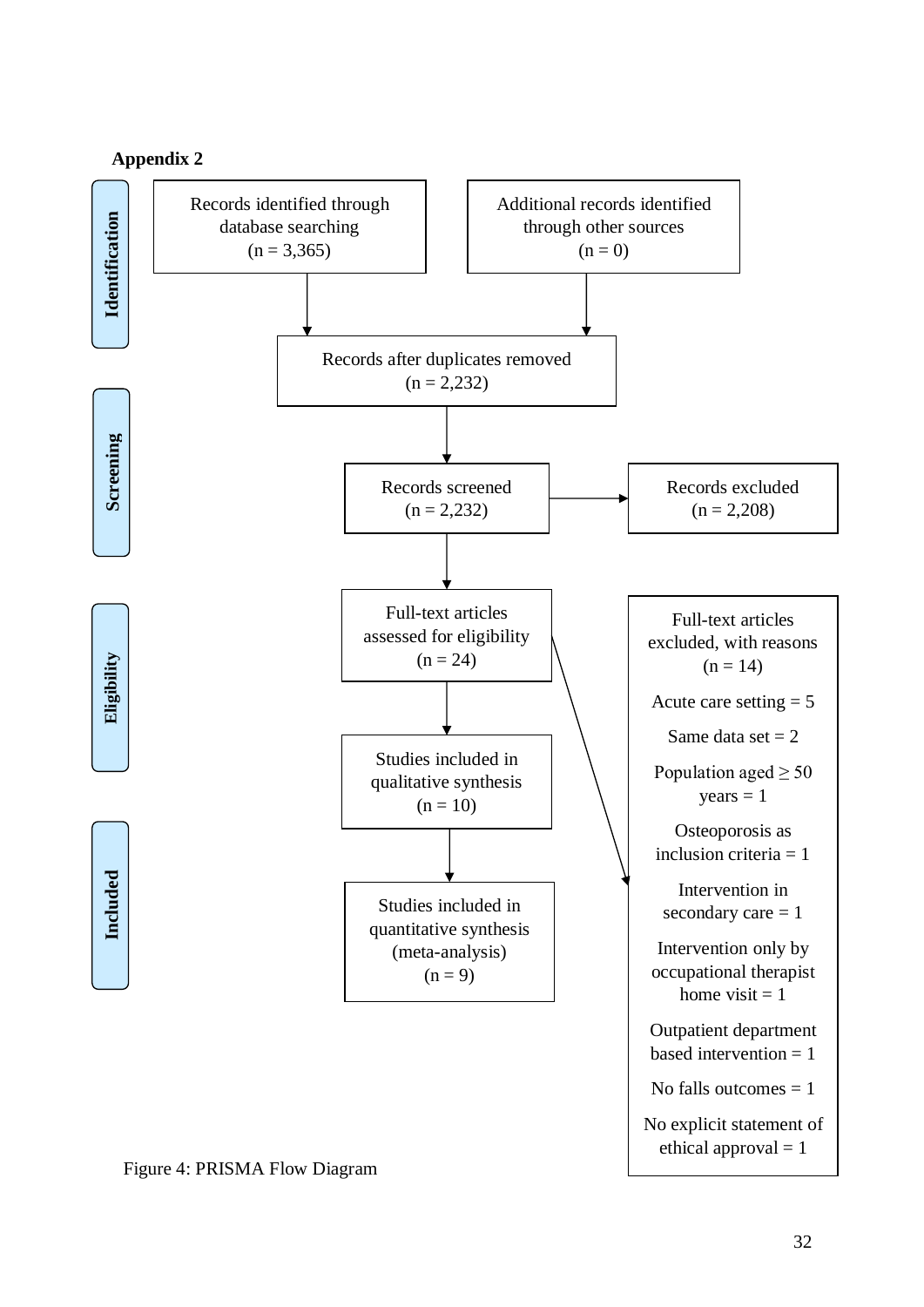| Outcomes<br>Measured    | Get-up and Go<br>Mental Health<br>Occurrence of<br>visits from 30-item Falls<br>Components<br>Worry Scale<br><b>OT</b> students Behavioural<br>- students (FaB) Scale<br>prevention Physical &<br>SF-36<br>MFES<br>Test<br>falls                                                                                                                                                                                                                                                                                                                                                                                |
|-------------------------|-----------------------------------------------------------------------------------------------------------------------------------------------------------------------------------------------------------------------------------------------------------------------------------------------------------------------------------------------------------------------------------------------------------------------------------------------------------------------------------------------------------------------------------------------------------------------------------------------------------------|
| Control                 | discuss falls PASE<br>instructed to MES<br>$n = 153$<br>or falls<br>not                                                                                                                                                                                                                                                                                                                                                                                                                                                                                                                                         |
| Intervention            | community-dwelling men 7/52 multifaceted community- 2 social<br>at 3/12 post a booster session at<br>within 6/52 of final session and<br>screening, medication review,<br>home safety – behavioural and<br>balance & strength exercises,<br>safety $+$ follow up home visit<br>falling, $<$ 3 errors on ShortOT. Key content areas – LL<br>felt they were at risk of prevention, facilitated by an<br>and women aged $\geq$ 70, had based program created by a<br>environmental, community<br>a fall in previous year or team of experts in falls<br>loss and regular visual<br>coping with visual<br>$n = 157$ |
| Population              | speaking, independently<br>able to leave their home<br>Portable Mental Status<br>Questionnaire, English<br>$n = 310$                                                                                                                                                                                                                                                                                                                                                                                                                                                                                            |
|                         |                                                                                                                                                                                                                                                                                                                                                                                                                                                                                                                                                                                                                 |
| Country Study<br>Design | Australia RCT                                                                                                                                                                                                                                                                                                                                                                                                                                                                                                                                                                                                   |
|                         | 2004                                                                                                                                                                                                                                                                                                                                                                                                                                                                                                                                                                                                            |
| Author Year             | Clemson<br>et al.                                                                                                                                                                                                                                                                                                                                                                                                                                                                                                                                                                                               |

Table 2: Characteristics of Included Studies Table 2: Characteristics of Included Studies

# **Appendix 3**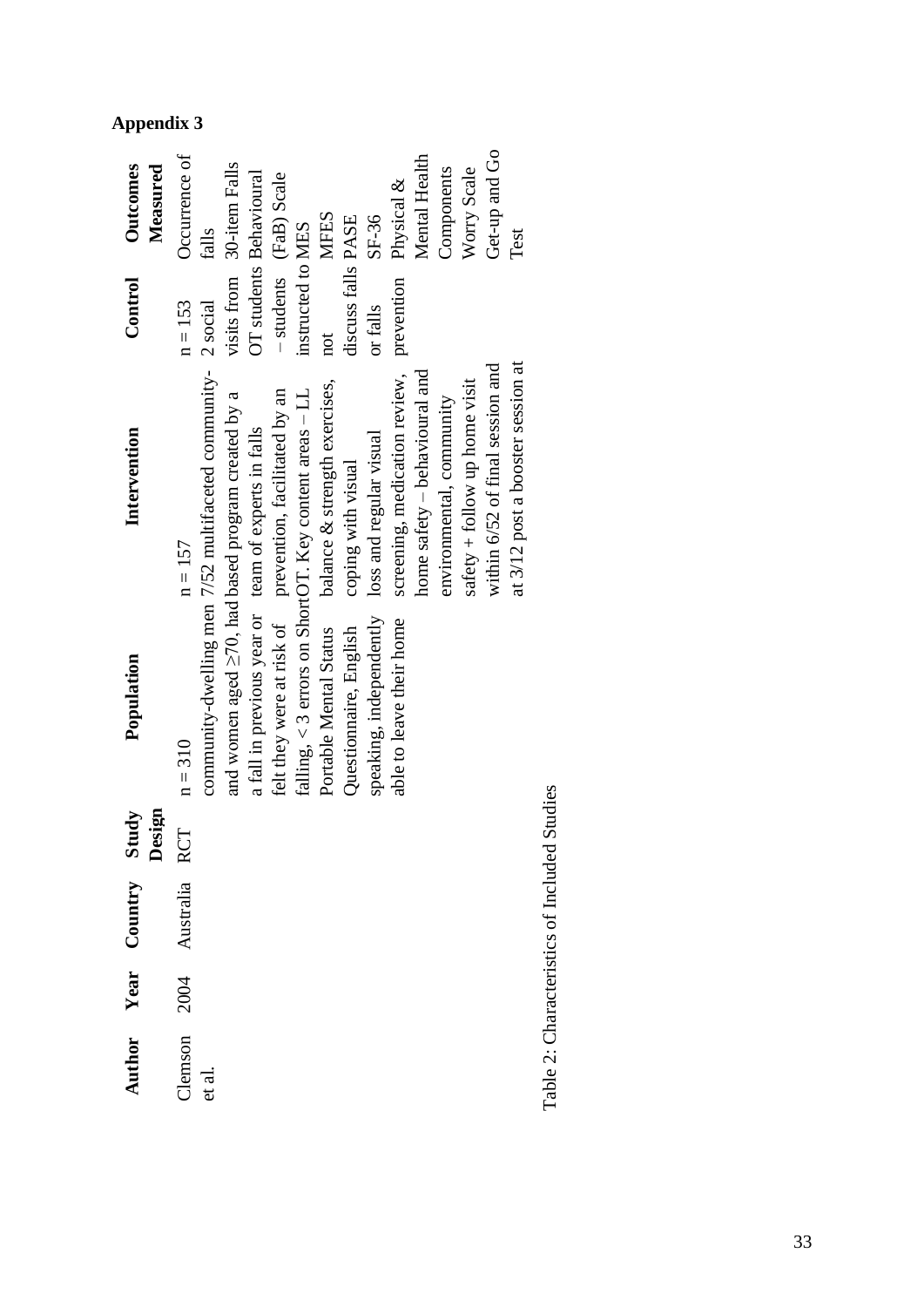| Author | Year | Country                              | Study      | Population                               | Control<br>Intervention                               | Outcomes              |
|--------|------|--------------------------------------|------------|------------------------------------------|-------------------------------------------------------|-----------------------|
|        |      |                                      | Design     |                                          |                                                       | Measured              |
| Day et | 2002 | Australia                            | <b>RCT</b> | $n = 1,107$                              | 1. $n = 135$ Strength and balance $n = 137$           | Rate of falls         |
| ನ      |      |                                      |            | community-dwelling                       | exercise – 60 mins exercise                           | brochure on Number of |
|        |      |                                      |            | adults aged $\geq$ 70 living in          | eye care for fallers<br>class 1/7 for 15/52           |                       |
|        |      |                                      |            | their own home (or                       | 2. $n = 136$ Home hazard - home over 40's             | Quadriceps            |
|        |      |                                      |            |                                          | similar), expecting to stay hazards either removed or | strength              |
|        |      |                                      |            | in the same area for two                 | changed by participants or                            | (stronger side)       |
|        |      |                                      |            | years (except for short                  | home maintenance programme                            | Postural sway         |
|        |      |                                      |            | absences), had been                      | $3. n = 139$ Vision – referral to                     | on foam pad           |
|        |      |                                      |            | moderately physically                    | eye care provider, GP or local                        | Maximal               |
|        |      |                                      |            | activity (with a balance                 | optometrist (if needed)                               | balance range         |
|        |      |                                      |            | component) in the                        | 4. $n = 135$ intervention 1 +                         | $\binom{cm}{c}$       |
|        |      |                                      |            | previous 2/12, could walk intervention 2 |                                                       | Coordinated           |
|        |      |                                      |            | 10-20 metres without                     | 5. $n = 136$ intervention 1 +                         | stability             |
|        |      |                                      |            | needing a rest, no severe                | intervention 3                                        | TUG                   |
|        |      |                                      |            | respiratory/cardiac                      | 6. $n = 137$ intervention 2 +                         | High contrast         |
|        |      |                                      |            | disease/psychiatric                      | intervention 3                                        | acuity in best        |
|        |      |                                      |            | illness/dysphagia, no                    | $7. n = 135$ intervention 1 +                         | eye                   |
|        |      |                                      |            | recent home                              | intervention $2 +$ intervention 3                     | Low contrast          |
|        |      |                                      |            | modifications, had an                    |                                                       | acuity in best        |
|        |      |                                      |            | education & language                     |                                                       | eye                   |
|        |      |                                      |            | adjusted score $<4$ on the               |                                                       | Dot pattern           |
|        |      |                                      |            | short portable mental                    |                                                       | Field of view         |
|        |      |                                      |            | status questionnaire, had                |                                                       | in best eye           |
|        |      | Table 2: Characteristics of Included |            | Studies (Continued)                      |                                                       |                       |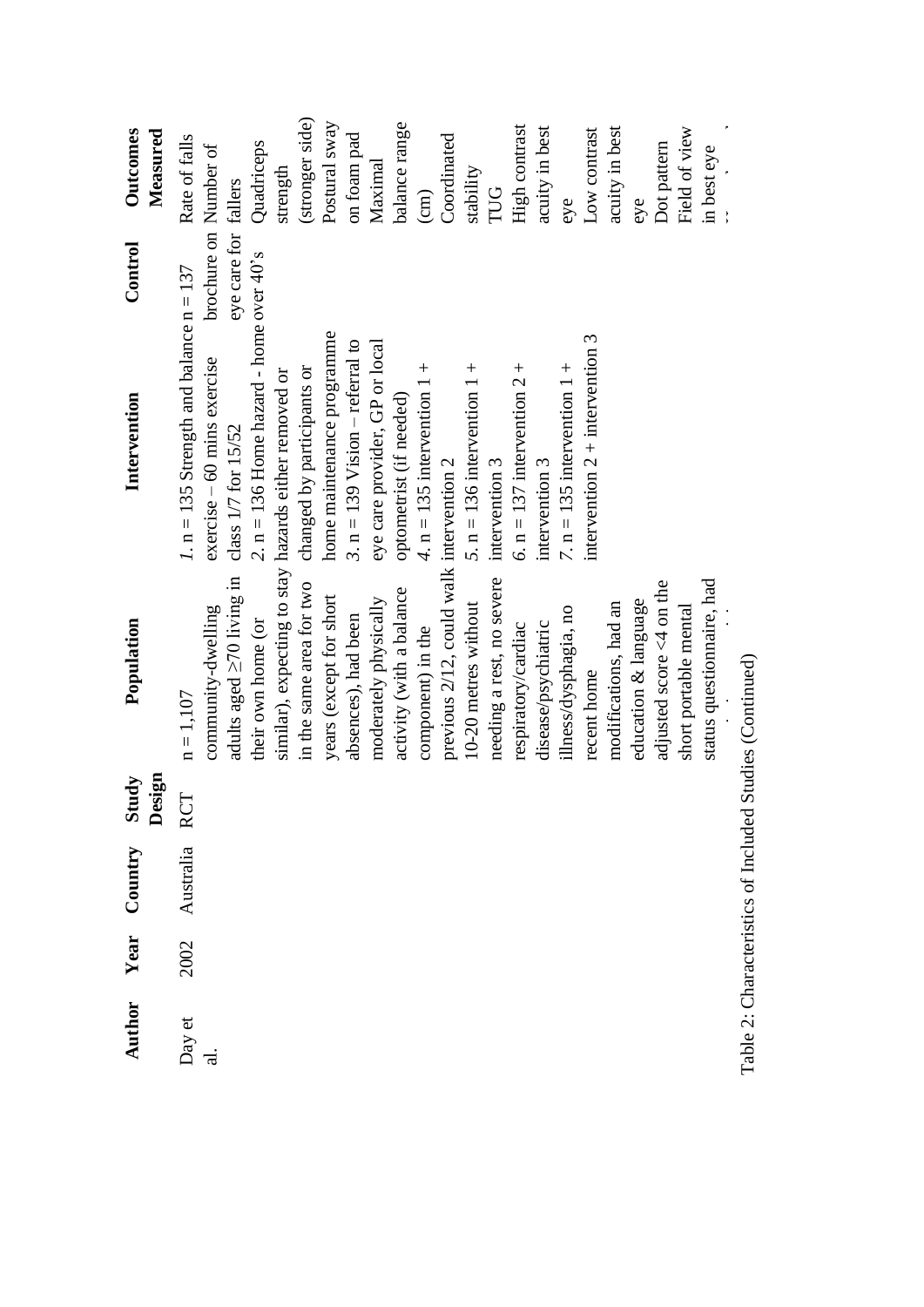| Author             | Year | Country                                                                 | Design<br>Study | Population                                                                                                                                                                                                        | Intervention                                                                                                                                                                                                                                                                                                                                                                                                                                                                                                         | Control                 | Outcomes<br>Measured                                                                                                                                                                                                                                        |
|--------------------|------|-------------------------------------------------------------------------|-----------------|-------------------------------------------------------------------------------------------------------------------------------------------------------------------------------------------------------------------|----------------------------------------------------------------------------------------------------------------------------------------------------------------------------------------------------------------------------------------------------------------------------------------------------------------------------------------------------------------------------------------------------------------------------------------------------------------------------------------------------------------------|-------------------------|-------------------------------------------------------------------------------------------------------------------------------------------------------------------------------------------------------------------------------------------------------------|
| Fairhall<br>et al. | 2014 | Australia                                                               | RCT             | community-dwelling older 12/12 multifactorial<br>$>18$ , frail according to the<br>people, aged 70+, MMSE<br>Cardiovascular Health<br>Study criteria<br>$n = 241$                                                 | standing $- 20-30$ mins 3-5/7),<br>exercise. HEP of balance and<br>physiotherapy visits in 12/12<br>a geriatrician, rehabilitation<br>study period focused on<br>LL strength training in<br>physiotherapists (10<br>intervention by 2<br>$n = 120$                                                                                                                                                                                                                                                                   | usual care<br>$n = 121$ | 4m walk test<br>Fall rate<br>SPPB<br>PPA                                                                                                                                                                                                                    |
| Hendriks<br>et al. | 2008 | Table 2: Characteristics of Included Studies (Continued)<br>Netherlands | RCT             | a hospital, not permanently then taken at the GP's<br>Maastrict ED due to a fall,<br>attended the University of<br>Dutch speaking, score >4<br>people aged 265 who<br>bound/bedridden<br>wheelchair-<br>$n = 333$ | social and community services<br>Test, admitted for <4/52 to the participants GP and action<br>assessment within 1 month of<br>on the Abbreviated Mental indications for referral sent to<br>recommendations sent to GP<br>assessment by a geriatrician,<br>community-dwelling older multifactorial intervention -<br>rehabilitation physician and<br>adaptations delivered by<br>the geriatric assessment,<br>Recommendations and<br>and technical aids and<br>discretion. OT home<br>geriatric nurse.<br>$n = 166$ | usual care<br>$n = 167$ | Groningen Activity<br>Activity avoidance<br>Recuperation from<br>Health complaints<br>Restriction Scale<br>Perceived health<br>Time to first fall<br>Recurrent falls<br>Fear of falling<br>Injurious falls<br>the index fall<br><b>HADS</b><br>Falls<br>QoL |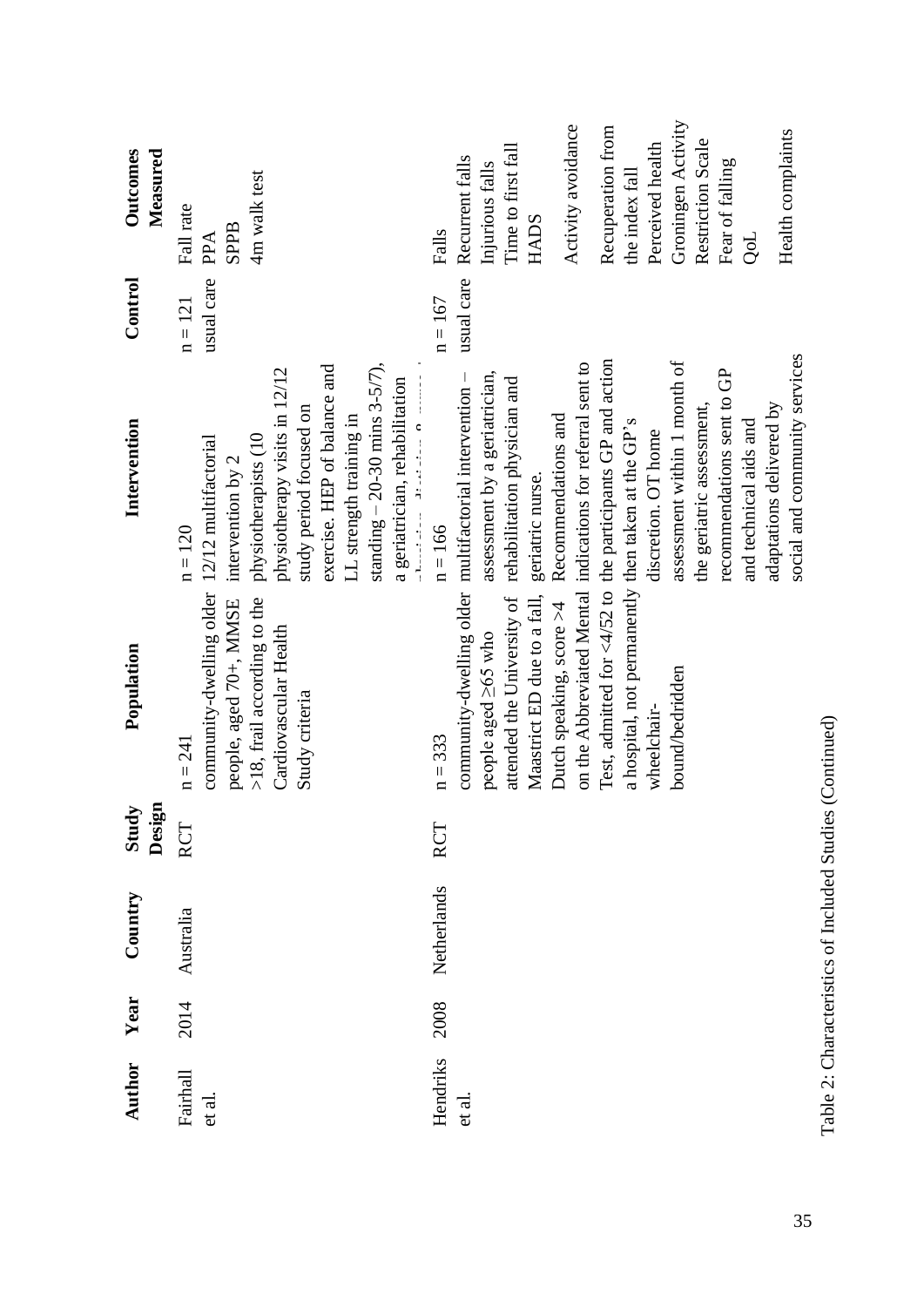| Author       | Year | Country   | Design<br>Study | Population                                                                                                                                                                                                                        | Intervention                                                                                                                                                                                                                                                                                                                                                                                                                                                                                                                                                                                                                                                                                                                                                                        | Control                 | Outcomes<br>Measured                                                                                                                                                                                                                                                                                                                                                                                                           |
|--------------|------|-----------|-----------------|-----------------------------------------------------------------------------------------------------------------------------------------------------------------------------------------------------------------------------------|-------------------------------------------------------------------------------------------------------------------------------------------------------------------------------------------------------------------------------------------------------------------------------------------------------------------------------------------------------------------------------------------------------------------------------------------------------------------------------------------------------------------------------------------------------------------------------------------------------------------------------------------------------------------------------------------------------------------------------------------------------------------------------------|-------------------------|--------------------------------------------------------------------------------------------------------------------------------------------------------------------------------------------------------------------------------------------------------------------------------------------------------------------------------------------------------------------------------------------------------------------------------|
| Lord et<br>ಕ | 2005 | Australia | <b>RCT</b>      | excluded if $-$ blind, had a fl<br>diagnosis of Parkinson's corporation of Disease or Short Portable of<br>Mental Status (i)<br>Questionnaire score $\langle 7, \rangle$ ss<br>minimal English language in<br>$n = 620$<br>skills | 1. Extensive Intervention Group $n = 204$<br>$n = 210 - individualised exercise no$<br>of an eye examination $+/-$ glasses<br>co-ordination visual intervention<br>explaining their falls risk, a copy<br>prevention based on their results<br>flexibility, strength, balance and<br>of their test results and specific<br>2. Minimal Intervention Group<br>12/12 intervention - $2/7$ in 4 x<br>intervention of how decreased<br>community dwelling $n = 210 -$ individualised exe<br>people $\ge 75$ years with a 12/12 intervention - 2/7 in 4<br>low score on the PPA Test, 10-12/52 terms, focusing on<br>$n = 206$ – received a report<br>recommendations for falls<br>LL sensation can result in<br>(if required) + peripheral<br>sensation counselling<br>reduced stability | intervention Falls risk | stability, sit to stand<br>closed + floor, eyes<br>Number of falls $\&$<br>open + foam, eyes<br>dorsiflexion, knee<br>open + floor, eyes<br>acuity high, visual<br>finger press, foot<br>time, sway (eyes<br>Strength - ankle<br>acuity low, edge<br>Reaction time -<br>extension, knee<br>$closed + fcam$ )<br>Visual – visual<br>injurious falls<br>Balance and<br>coordinated<br>$transfers -$<br>flexion<br>SF-12<br>press |

Table 2: Characteristics of Included Studies (Continued)

Table 2: Characteristics of Included Studies (Continued)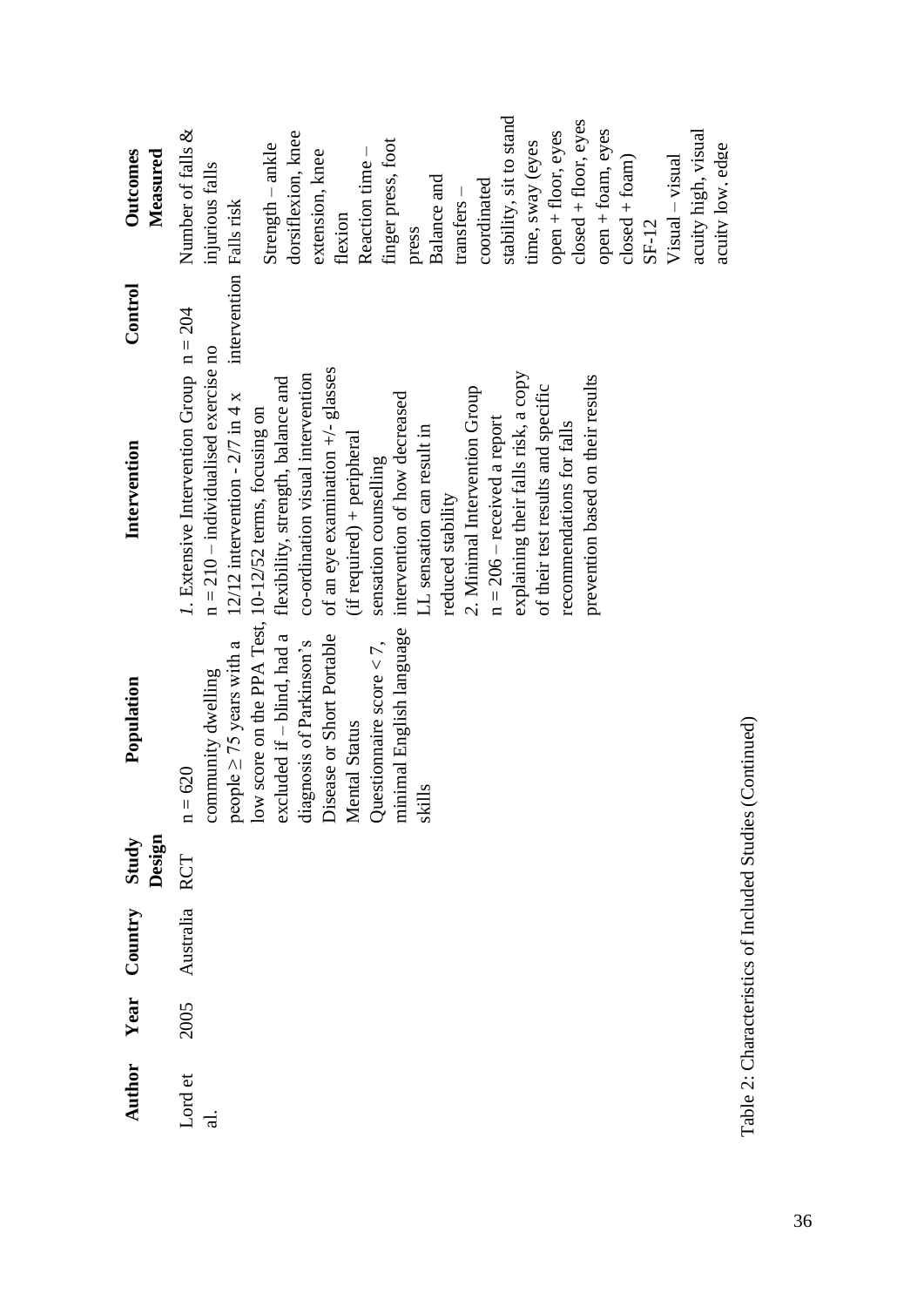| Author                                                   | Year | Country   | Study      | Population                          | Intervention                                                                    | Control       | Outcomes                             |
|----------------------------------------------------------|------|-----------|------------|-------------------------------------|---------------------------------------------------------------------------------|---------------|--------------------------------------|
|                                                          |      |           | Design     |                                     |                                                                                 |               | Measured                             |
| Markle-                                                  | 2010 | Canada    | <b>RCT</b> | $n = 109$                           | $n = 55$                                                                        | $n = 54$      | Number of falls $\&$                 |
| Reid et al.                                              |      |           |            |                                     | community-dwelling 6/12 multifactorial intervention standard homeslips & trips  |               |                                      |
|                                                          |      |           |            | adults ≥75, MMSE                    | (home visits by healthcare                                                      | care services | SF-36 Functional                     |
|                                                          |      |           |            | ≤24, competent in                   | professionals at least 1/12 for                                                 |               | Health Status &                      |
|                                                          |      |           |            | English or with                     | an average of 1 hour) +                                                         |               | <b>HRQoL</b>                         |
|                                                          |      |           |            | translator available,               | standard home care services                                                     |               | <b>POMA</b>                          |
|                                                          |      |           |            | at risk' of falling (had            |                                                                                 |               | <b>SCREEN II</b>                     |
|                                                          |      |           |            | fall in previous 12/12,             |                                                                                 |               | CES-D                                |
|                                                          |      |           |            | feeling unsteady on                 |                                                                                 |               | <b>MMSE</b>                          |
|                                                          |      |           |            | feet, having a fear of              |                                                                                 |               | MFES                                 |
|                                                          |      |           |            |                                     |                                                                                 |               |                                      |
| Mikolaizak                                               | 2017 | Australia | <b>RCT</b> | $n = 221$                           | $n = 111$                                                                       | $n = 110$     | Rate of falls                        |
| et al.                                                   |      |           |            |                                     | adults aged 265, who direct support from a research                             |               | written advice Fall-related injuries |
|                                                          |      |           |            | had received an                     | physiotherapist to put in place                                                 |               | on addressing Level of adherence     |
|                                                          |      |           |            | emergency response falls prevention |                                                                                 |               | their falls-risk to recommendations  |
|                                                          |      |           |            |                                     | from paramedics due recommendations post-baseline and advise to Ambulance call- |               |                                      |
|                                                          |      |           |            | to a fall-related                   | assessment - including referrals speak to their outs (fall related)             |               |                                      |
|                                                          |      |           |            | incident, not in                    | for exercise therapy, organising healthcare                                     |               | Ambulance call-                      |
|                                                          |      |           |            | residential aged care               | home hazard assessments and provider to                                         |               | outs                                 |
|                                                          |      |           |            | facility, sufficient                | OT modifications, organising                                                    | help put in   | ED presentation                      |
|                                                          |      |           |            |                                     | English, no diagnosis vision assessments by                                     | place         | (fall-related)                       |
|                                                          |      |           |            | of dementia                         | optometrists, assistance in                                                     |               | recommended ED presentation          |
|                                                          |      |           |            |                                     | liaising with healthcare                                                        |               | fall preventionHospitalisation       |
|                                                          |      |           |            |                                     | providers and transportation to interventions (fall-related)                    |               |                                      |
|                                                          |      |           |            |                                     | appointments                                                                    |               | Hospitalisation                      |
| Table 2: Characteristics of Included Studies (Continued) |      |           |            |                                     |                                                                                 |               |                                      |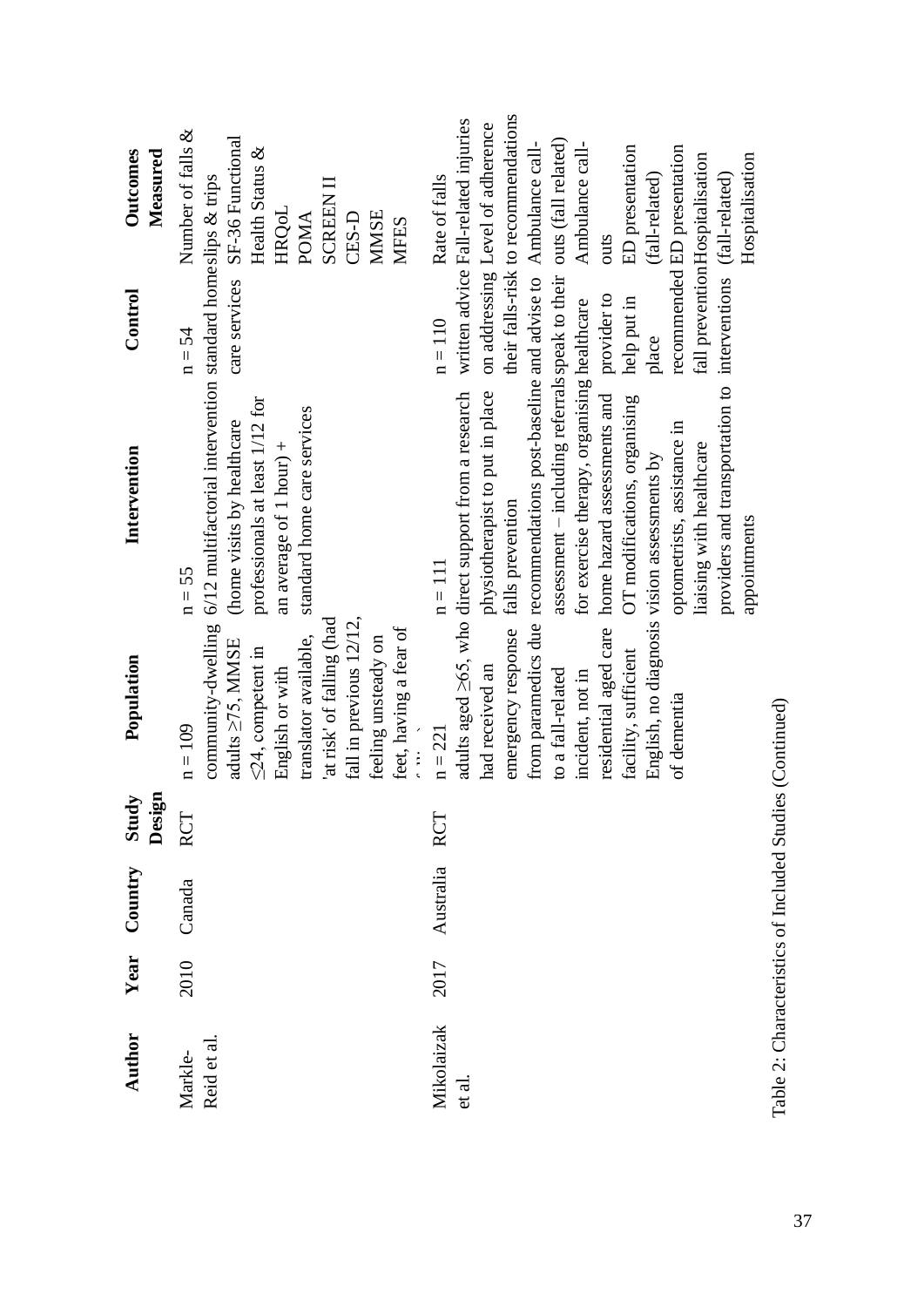| Author         | Year | Country | Study      | Population                                                                                                                                                       | Intervention                            | Control          | Outcomes                 |
|----------------|------|---------|------------|------------------------------------------------------------------------------------------------------------------------------------------------------------------|-----------------------------------------|------------------|--------------------------|
|                |      |         | Design     |                                                                                                                                                                  |                                         |                  | Measured                 |
| Shumway-       | 2007 | SU      | <b>RCT</b> | $n = 453$                                                                                                                                                        | $n = 226$                               | $n = 227$        | Incidence                |
| Cook et al.    |      |         |            | community-dwelling adults $\geq 65$ ,                                                                                                                            | 12/12 group exercise class (1           |                  | usual care rate of falls |
|                |      |         |            | English speaking, have a primary care                                                                                                                            | hour $3/7$ for up to $12/12$ ) $@$      | $+2$ fall-       | Repeated                 |
|                |      |         |            | sician seen within the previous 3<br>phy                                                                                                                         | community site of                       |                  | prevention Chair Stand   |
|                |      |         |            | years, independently mobile (including participants choice, 6 x1 hour<br>stick or walker), willing to participate falls prevention education                     |                                         | brochures        | Test                     |
|                |      |         |            |                                                                                                                                                                  |                                         |                  | Berg                     |
|                |      |         |            | in group exercise classes for at least                                                                                                                           | classes every month, fall               |                  | Balance                  |
|                |      |         |            | 6/12 but no regular exercise in the                                                                                                                              | assessment summary with a               |                  | Scale                    |
|                |      |         |            | previous 3/12, minimal hearing/visual                                                                                                                            | copy of the falls prevention            |                  | TUG                      |
|                |      |         |            | impairments, access to transport, , 10                                                                                                                           | guideline sent to participants          |                  |                          |
|                |      |         |            | foot TUG in <30 secs, Pfeiffer Short                                                                                                                             | primary care physician                  |                  |                          |
|                |      |         |            | Portable Mental Status Questionnaire                                                                                                                             |                                         |                  |                          |
| Tinetti et al. | 1994 | SU      | Cluster    | 301<br>$\mathop{\rm m}\limits_{\rm n}$                                                                                                                           | $n = 153$                               | $n = 148$        | Incidence of             |
|                |      |         | RCT        | adults residing in the community $\geq 70$ ,                                                                                                                     | 12/12 follow-up interventions           | Structured falls |                          |
|                |      |         |            | independent ambulation, MMSE ≥20,                                                                                                                                | (for 3/12) to target specific           |                  | interviews Number of     |
|                |      |         |            | participation in vigorous<br>$\frac{1}{2}$                                                                                                                       | participants risk factors,              | by social        | fallers                  |
|                |      |         |            | sports/walking for exercise in previous decision rules and priority lists work $1/12$ , $\geq 1$ falls risk factor (postural used to select standardised student |                                         |                  | FES                      |
|                |      |         |            |                                                                                                                                                                  |                                         | students as      | SIP                      |
|                |      |         |            | hypotension, benzodiazepine use, $\geq$ 4<br>y contained as a prescription meds, unsafe T/F's to<br>bath/toilet antiens                                          | intervention protocols for each part of |                  |                          |
|                |      |         |            |                                                                                                                                                                  | risk factor                             | home             |                          |
|                |      |         |            | h/toilet, environmental hazards for                                                                                                                              |                                         | visits           |                          |
|                |      |         |            | falls, gait impairment, T/F or balance                                                                                                                           |                                         |                  |                          |
|                |      |         |            | impairment, UL or LL strength or                                                                                                                                 |                                         |                  |                          |
|                |      |         |            |                                                                                                                                                                  |                                         |                  |                          |

Table 2: Characteristics of Included Studies (Continued) Table 2: Characteristics of Included Studies (Continued)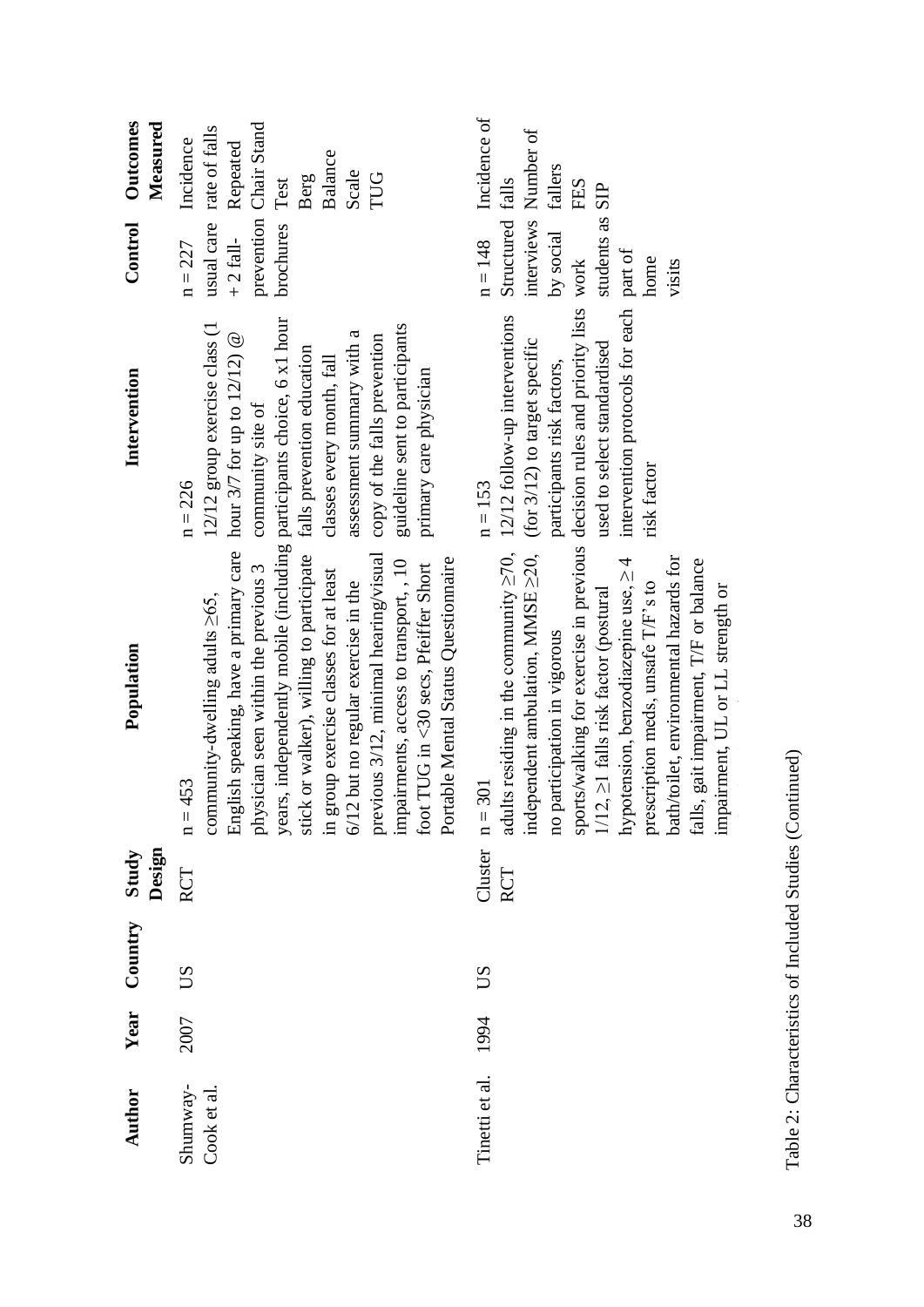| Outcomes<br>Measured | individuals having 1<br>Number of physical<br>resulting in medical<br>Frenchay Activities<br>injurious fall, a fall<br>Scale of Short SIP<br>Social functioning<br>Mobility Control<br>Health & Mental<br>SF-36 Perceived<br>Mobility Range<br>fall, $>1$ fall, an<br>Perceived gait<br>Number of<br>complaints<br>Loneliness<br>problems<br>Health<br>Index<br>Scale<br>FES<br>care                                                                                                                                                                                                                                             |
|----------------------|----------------------------------------------------------------------------------------------------------------------------------------------------------------------------------------------------------------------------------------------------------------------------------------------------------------------------------------------------------------------------------------------------------------------------------------------------------------------------------------------------------------------------------------------------------------------------------------------------------------------------------|
| Control              | usual care<br>$n = 157$                                                                                                                                                                                                                                                                                                                                                                                                                                                                                                                                                                                                          |
| Intervention         | and subsequent advice, referrals<br>community nurse, during which<br>and other actions to manage the<br>protocol focusing on falls, fear<br>community nurse regularly functioning was followed with<br>5 home visits in 1 year from a<br>risks identified. A structured<br>divelling, have reported $\geq$ 2 behavioural falls risk factors<br>of falling, mobility, physical<br>medical, environmental and<br>wheelchair dependent, not health, drugs, ADLs, social<br>a checklist for home safety<br>functioning, psychosocial<br>screening took place for<br>erminally ill, not receiving functioning, cognitive<br>$n = 159$ |
| Population           | or not on a waiting list for<br>months or have scored $\geq$ 3<br>scale of the short SIP, not<br>questionnaire) aged $\geq 70$<br>nursing home admission<br>from 6 general practices<br>on the mobility control<br>alls in the previous 6<br>years, community-<br>bedridden or fully<br>nome care from a<br>by screening<br>$1 = 316$                                                                                                                                                                                                                                                                                            |
| Design<br>Study      | RCT                                                                                                                                                                                                                                                                                                                                                                                                                                                                                                                                                                                                                              |
| Country              | Netherlands                                                                                                                                                                                                                                                                                                                                                                                                                                                                                                                                                                                                                      |
| Year                 | 2000                                                                                                                                                                                                                                                                                                                                                                                                                                                                                                                                                                                                                             |
| Author               | Haastregt<br>et al<br>van                                                                                                                                                                                                                                                                                                                                                                                                                                                                                                                                                                                                        |
| Key Table 2:         |                                                                                                                                                                                                                                                                                                                                                                                                                                                                                                                                                                                                                                  |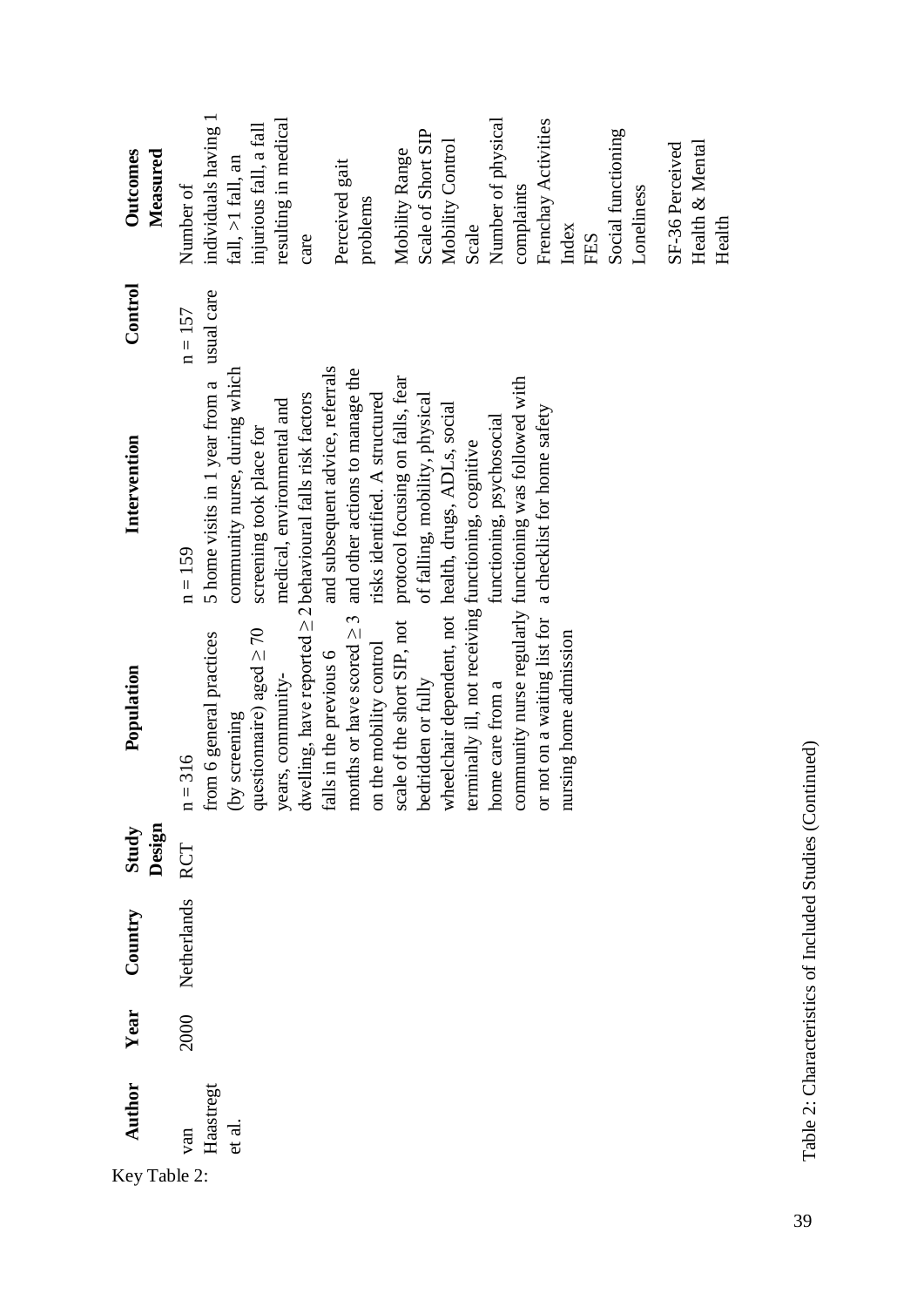*n* sample size, *x/7* x number of days, *x/12* x number of months, *x/52* x number of weeks, *GP* General Practitioner, *OT* Occupational Therapist, *UL* upper limb, *LL* lower limb, *ROM*  mange of motion*, ADL's* activities of daily living, *ED* emergency department, *HEP* home exercise programme, *(HR)QoL* (Health Related) Quality of Life, *MES* Mobility Efficacy Scale, *(M)FES* (Modified) Falls Efficacy Scale, *SF-12* 12-Item Short Form health survey, *SF-36* 36-Item Short Form health survey, *TUG* Timed Up and Go, *MMSE* Mini Mental State Examination, *PPA* Physiological Profile Assessment, *HADS* Hospital Anxiety and Depression Scale, *SCREEN II* Seniors in the Community: Risk Evaluation for Eating and Nutrition Questionnaire, *CES-D* Centre for Epidemiological Studies Depression Scale, *POMA* Performance Orientated Mobility Assessment, *SIP* Sickness Impact Profile, *SPPB* Short Physical Performance Battery, *PASE* Physical Activity Scale for the Elderly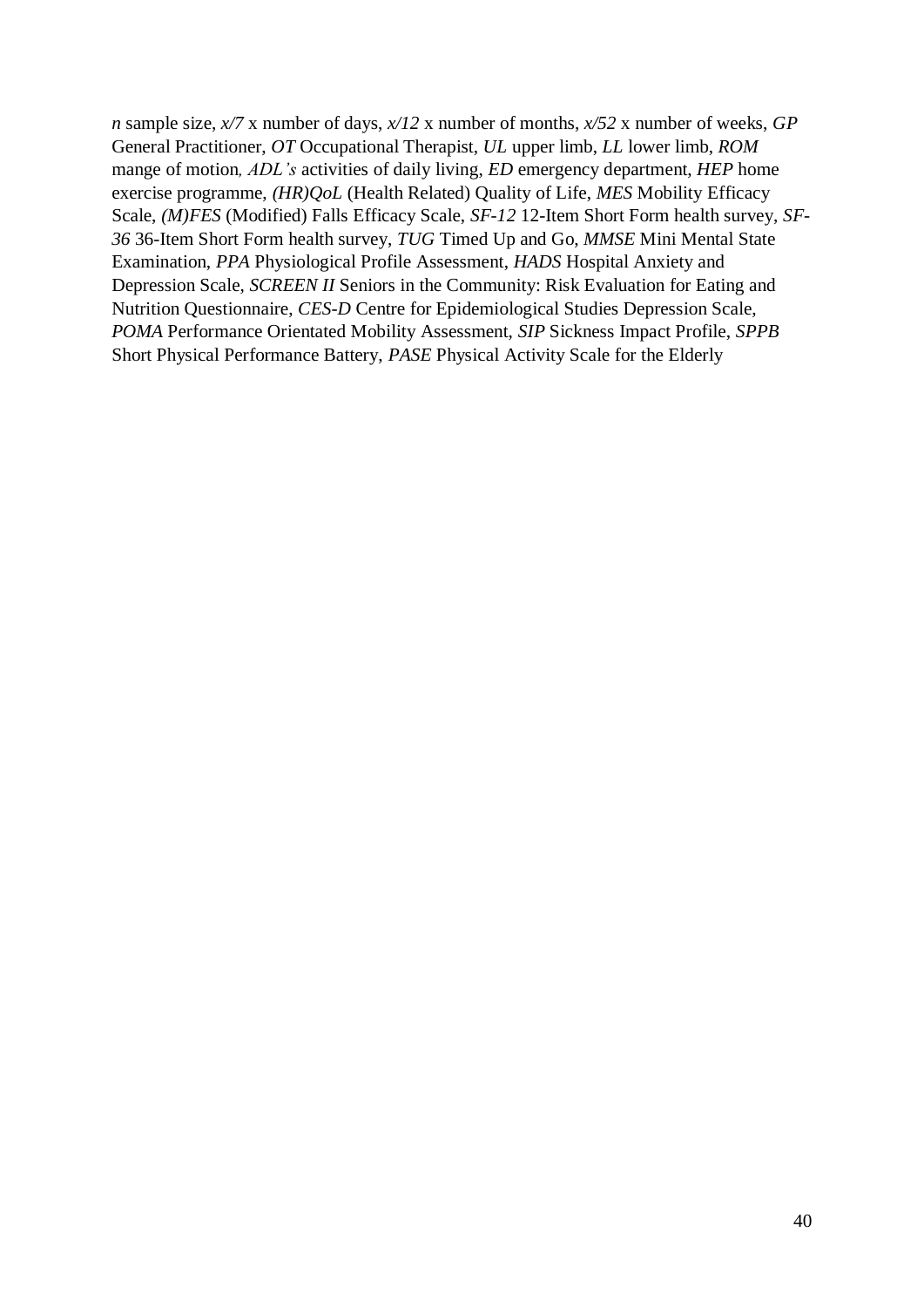|                                                                                      |                                  | <b>Selection Bias</b>            | Performance<br>Bias                               | Detection<br>Bias                           | Attrition<br>Bias             | Reporting<br>Bias                             | <b>Other</b><br>Bias               | Risk of<br>Bias            |
|--------------------------------------------------------------------------------------|----------------------------------|----------------------------------|---------------------------------------------------|---------------------------------------------|-------------------------------|-----------------------------------------------|------------------------------------|----------------------------|
| Author & Year                                                                        | Generation<br>Sequence<br>Random | Concealment<br><b>Allocation</b> | Personnel &<br>Participants<br><b>Blinding of</b> | <b>Blinding of</b><br>Assessment<br>Outcome | Incomplete<br>Outcome<br>Data | Reporting<br>Selective                        | Sources<br>of Bias<br><b>Other</b> | Risk of<br>Overall<br>Bias |
| Clemson et al.<br>2004                                                               |                                  |                                  | $\overline{\mathsf{U}}$                           | $\Box$                                      | $\cup$                        | $\mathbf{\Xi}$                                | $\Box$                             | Η                          |
| Day et al. 2002                                                                      | $\overline{\phantom{0}}$         |                                  |                                                   | $\overline{\phantom{0}}$                    | D                             | Η                                             | $\overline{\phantom{0}}$           |                            |
| Fairhall et al.<br>2014                                                              | $\overline{\phantom{0}}$         |                                  |                                                   | H                                           | $\overline{\cup}$             | $\cup$                                        | $\overline{\cup}$                  |                            |
| Hendriks et al.<br>2008                                                              | $\cup$                           |                                  | Η                                                 | $\overline{\phantom{0}}$                    | ب                             |                                               | $\overline{\phantom{0}}$           |                            |
| Lord et al. 2005                                                                     | $\overline{\phantom{0}}$         |                                  | $\cup$                                            | $\cup$                                      | 凵                             | $\overline{\cup}$                             | $\overline{\phantom{0}}$           |                            |
| Markle-Reid et<br>al. 2010                                                           | $\overline{\phantom{0}}$         |                                  | Η                                                 | D                                           | $\overline{\phantom{0}}$      | コ                                             | コ                                  | コ                          |
| Mikolaizak et<br>al. 2017                                                            | $\overline{\phantom{0}}$         |                                  | H                                                 |                                             | $\overline{\phantom{0}}$      |                                               |                                    |                            |
| Shumway-Cook<br>et al. 2007                                                          | $\mathbf{\overline{L}}$          |                                  |                                                   | $\cup$                                      | L                             | $\mathord{\hspace{1pt}\text{--}\hspace{1pt}}$ | 凵                                  |                            |
| Tinetti et al.<br>1994                                                               | $\overline{\phantom{0}}$         |                                  | $\Box$                                            | $\overline{\phantom{0}}$                    | 凵                             | 凵                                             | $\overline{\phantom{0}}$           | $\Box$                     |
| van Haastregt et                                                                     | $\overline{\phantom{a}}$         | $\Box$                           | $\overline{\mathsf{U}}$                           | $\Box$                                      | $\mathbf{\overline{L}}$       | $\overline{\phantom{0}}$                      | $\overline{\phantom{0}}$           | $\cup$                     |
| Table 3: Quality Assessment of Included Studies Using the Cochrane Risk of Bias Tool |                                  |                                  |                                                   |                                             |                               |                                               |                                    |                            |

# **Appendix 4**

Key Table 3:  $H$  high risk of bias,  $U$  unclear risk of bias,  $L$  low risk of bias Key Table 3: *H* high risk of bias, *U* unclear risk of bias, *L* low risk of bias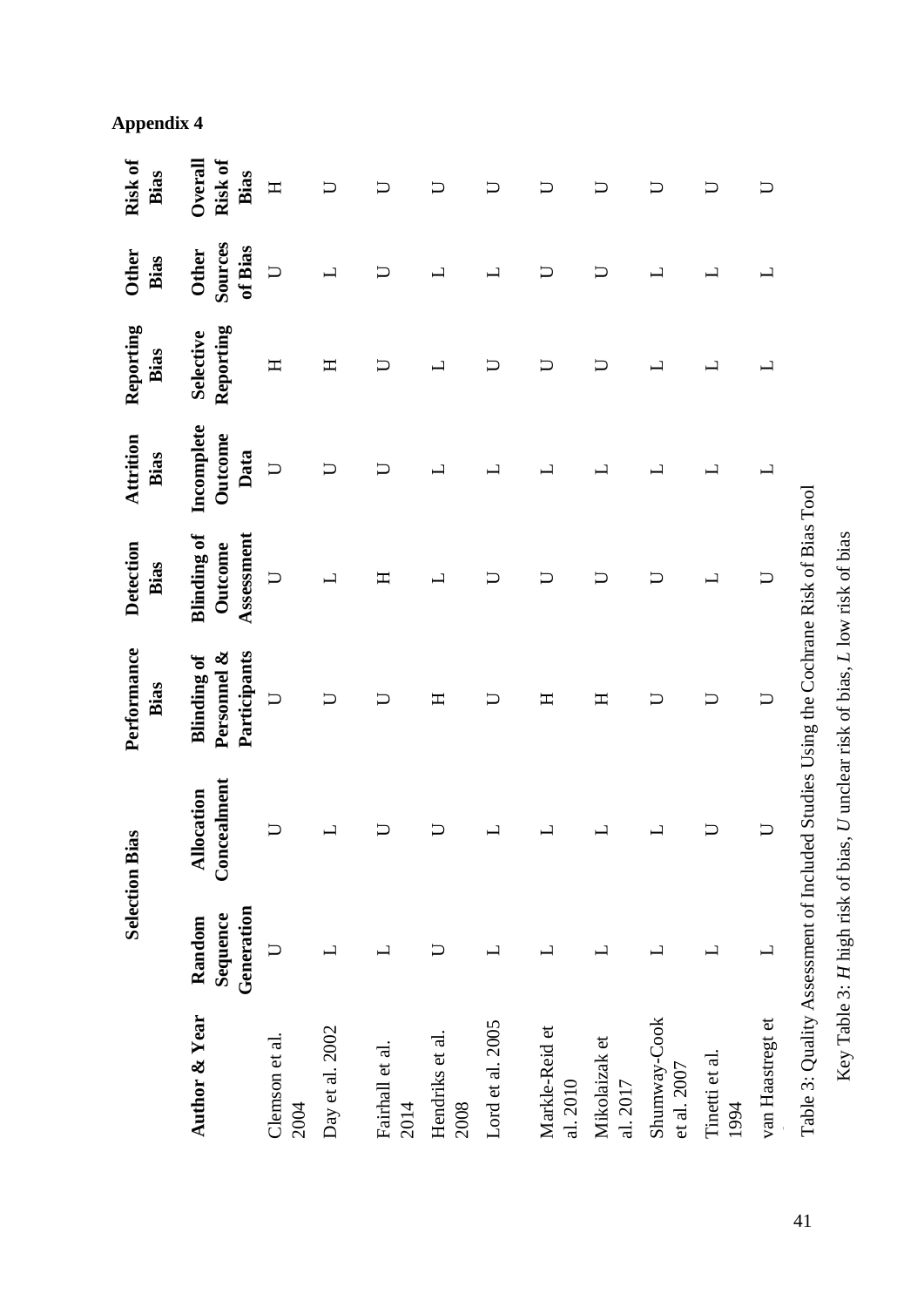## **Appendix 5**

### *Impairments*

|                                                                                                                                                  |            | Intervention |       |            | Control   |      |            | <b>Mean Difference</b>          |       | <b>Mean Difference</b>                      |    |
|--------------------------------------------------------------------------------------------------------------------------------------------------|------------|--------------|-------|------------|-----------|------|------------|---------------------------------|-------|---------------------------------------------|----|
| <b>Study or Subgroup</b>                                                                                                                         | Mean       | SD.          |       | Total Mean | SD        |      |            | Total Weight IV, Random, 95% CI |       | IV. Random, 95% CI                          |    |
| Fairhall 2014                                                                                                                                    | 12.04 5.47 |              | 166.  | 13.64      | 6.5       | 167  | 56.6%      | $-1.60$ F 2.89. $-0.311$        |       | –                                           |    |
| Lord 2005                                                                                                                                        | 24.3.      | 12           | -210- |            | 23.4 10.8 | -204 | 43.4%      | $0.90$ F1.30, 3.101             |       |                                             |    |
| <b>Total (95% CI)</b>                                                                                                                            |            |              | 376   |            |           |      | 371 100.0% | $-0.51$ [ $-2.94$ , 1.91]       |       |                                             |    |
| Heterogeneity: Tau <sup>2</sup> = 2.28; Chi <sup>2</sup> = 3.70, df = 1 (P = 0.05); $P = 73\%$<br>Test for overall effect: $Z = 0.42$ (P = 0.68) |            |              |       |            |           |      |            |                                 | $-10$ | <b>Favours intervention</b> Favours control | 10 |

Figure 5: Forest plot for strength (knee extension)

### *Activity Limitations*

|                                                                                                                                                              | Intervention<br>Control |       |                                                    |                   |                         |      | <b>Std. Mean Difference</b> | <b>Std. Mean Difference</b>   |                    |  |  |
|--------------------------------------------------------------------------------------------------------------------------------------------------------------|-------------------------|-------|----------------------------------------------------|-------------------|-------------------------|------|-----------------------------|-------------------------------|--------------------|--|--|
| <b>Study or Subgroup</b>                                                                                                                                     | Mean                    | SD.   |                                                    | <b>Total Mean</b> | SD.                     |      | <b>Total Weight</b>         | IV, Random, 95% CI            | IV, Random, 95% CI |  |  |
| Clemson 2004                                                                                                                                                 | 0.89                    | 16.46 | 157                                                | $-3.38$           | 17.18                   | 153. | 21.2%                       | $0.25$ [0.03, 0.48]           | —                  |  |  |
| Fairhall 2014                                                                                                                                                | 0.5                     | 0.21  | 120                                                | 0.51              | 0.21                    | 121  | 19.8%                       | $-0.05$ [ $-0.30, 0.21$ ]     |                    |  |  |
| Markle-Reid 2010                                                                                                                                             | 20.89                   | 4.43  | 55.                                                | 20.31             | 5.84                    | 54   | 14.5%                       | $0.11$ [ $-0.26$ , $0.49$ ]   |                    |  |  |
| Shumway-Cook 2007                                                                                                                                            | 9.1                     | 3.5   | 226                                                | 10.1              | 4.4                     | 227  | 23.1%                       | $-0.25$ [ $-0.44$ , $-0.07$ ] | — <b>-</b>         |  |  |
| Van Haastregt 2000                                                                                                                                           |                         | 2.5   | 159                                                | 2.6               | 3.                      | 157  | 21.4%                       | $-0.22$ $[-0.44, 0.00]$       |                    |  |  |
| <b>Total (95% CI)</b>                                                                                                                                        |                         |       | 717                                                |                   | $-0.04$ $[-0.25, 0.16]$ |      |                             |                               |                    |  |  |
| Heterogeneity: Tau <sup>2</sup> = 0.04; Chi <sup>2</sup> = 14.33, df = 4 (P = 0.006); i <sup>2</sup> = 72%<br>Test for overall effect: $Z = 0.42$ (P = 0.67) |                         |       | - 1<br><b>Favours intervention</b> Favours control |                   |                         |      |                             |                               |                    |  |  |

Figure 6: Forest plot for mobility